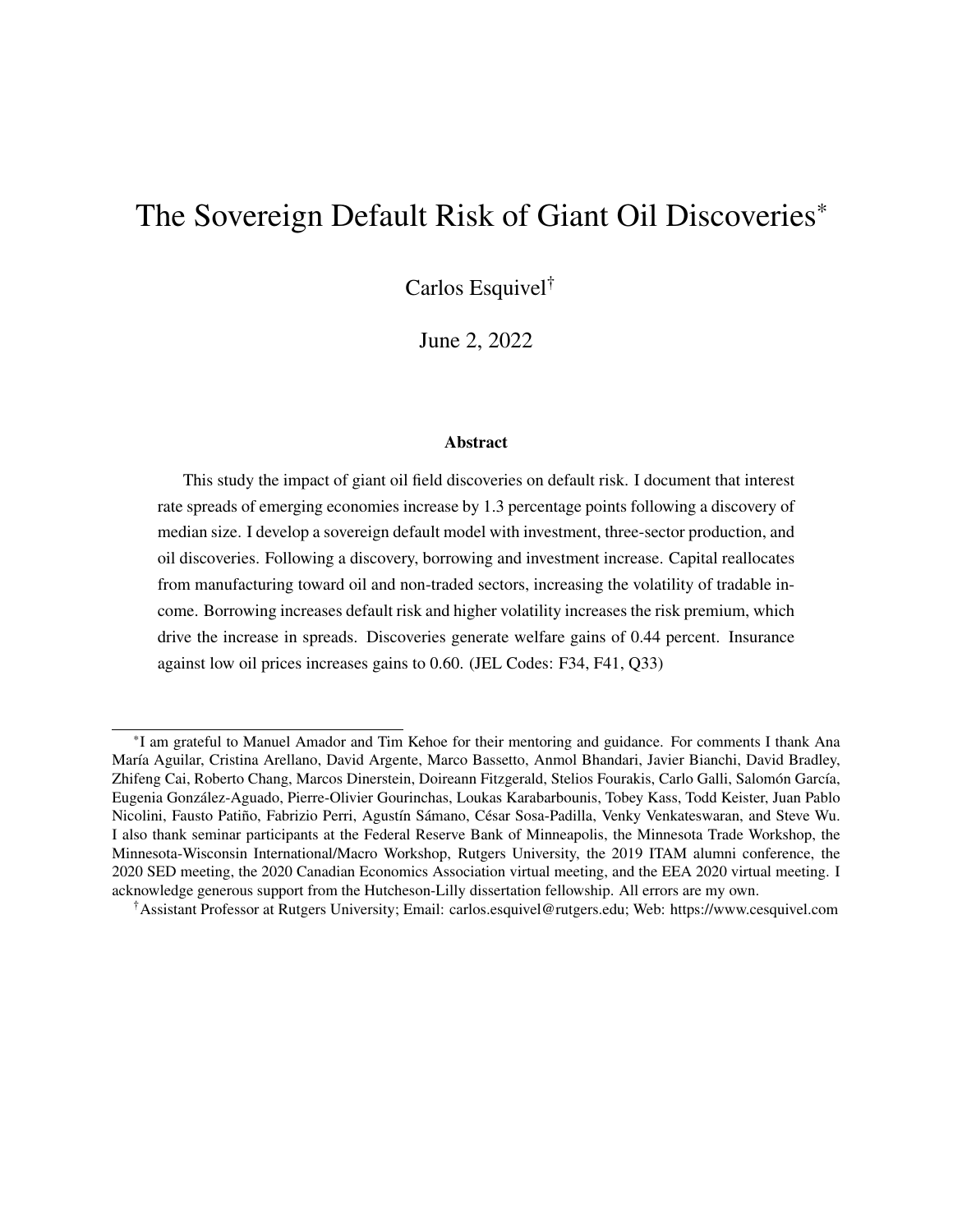## 1 Introduction

Between 1970 and 2012, sixty-four countries discovered at least one giant oil field, and fourteen of these countries had a default episode in the following ten years.<sup>[1](#page-1-0)</sup> Considering all countries in the world, the unconditional probability of observing a country default in any given ten year period was 0.1[2](#page-1-1). Conditional on discovering a giant oil field, this probability was  $0.18<sup>2</sup>$  Hence, a country that just became richer also became more likely to default on its debt. This paper studies how the discovery and exploitation of natural resources impact default risk. Following the sovereign default literature, I focus on emerging economies as they are more prone to default episodes.

I use data of giant oil field discoveries to document the effect of an unexpected large increase in available natural resources on sovereign interest rate spreads. I build on the work by [Arezki,](#page-40-0) [Ramey, and Sheng](#page-40-0) [\(2017\)](#page-40-0), who work with data sets on giant oil discoveries in the world collected by [Horn](#page-42-0) [\(2014\)](#page-42-0) and the Global Energy Systems research group at Uppsala University. They use these data to calculate the net present value of potential future revenues from a discovery relative to the GDP of the country where it happened. I use this measure of size to estimate the effect of discoveries on the spreads of 37 emerging economies and find that the effect is large and positive: spreads increase by up to 1.3 percentage points following a discovery of median size (which is 4.5 percent of GDP). I estimate that following a discovery, these countries run a current account deficit and GDP, investment, and consumption increase, which is consistent with the findings of [Arezki, Ramey, and Sheng](#page-40-0) [\(2017\)](#page-40-0) for a wider set of countries. In addition, I estimate the effects on sectoral investment and the real exchange rate and find evidence of the Dutch disease: the share of investment in the manufacturing sector decreases in favor of a higher share of investment in commodities and non-traded sectors. This investment reallocation is accompanied by an appreciation of the real exchange rate. [Arezki, Ramey, and Sheng](#page-40-0) [\(2017\)](#page-40-0) find weak evidence of real exchange rate appreciation following oil discoveries for all countries in the world. In contrast, I find that the evidence is stronger for the 37 emerging economies considered in this paper.

To reconcile these facts, I develop a small-open economy model of sovereign default with risk-averse foreign lenders, capital accumulation and production in three intermediate sectors: a

<span id="page-1-0"></span><sup>&</sup>lt;sup>1</sup>A giant oil field contains at least 500 million barrels of ultimately recoverable oil. "Ultimately recoverable reserves" is an estimate (at the time of the discovery) of the total amount of oil that could be recovered from a field.

<span id="page-1-1"></span><sup>&</sup>lt;sup>2</sup>This data are from [Tomz and Wright](#page-43-0) [\(2007\)](#page-43-0) for the years between 1970 and 2004. The second number is the probability that a country has a default episode in any of the ten years following a discovery.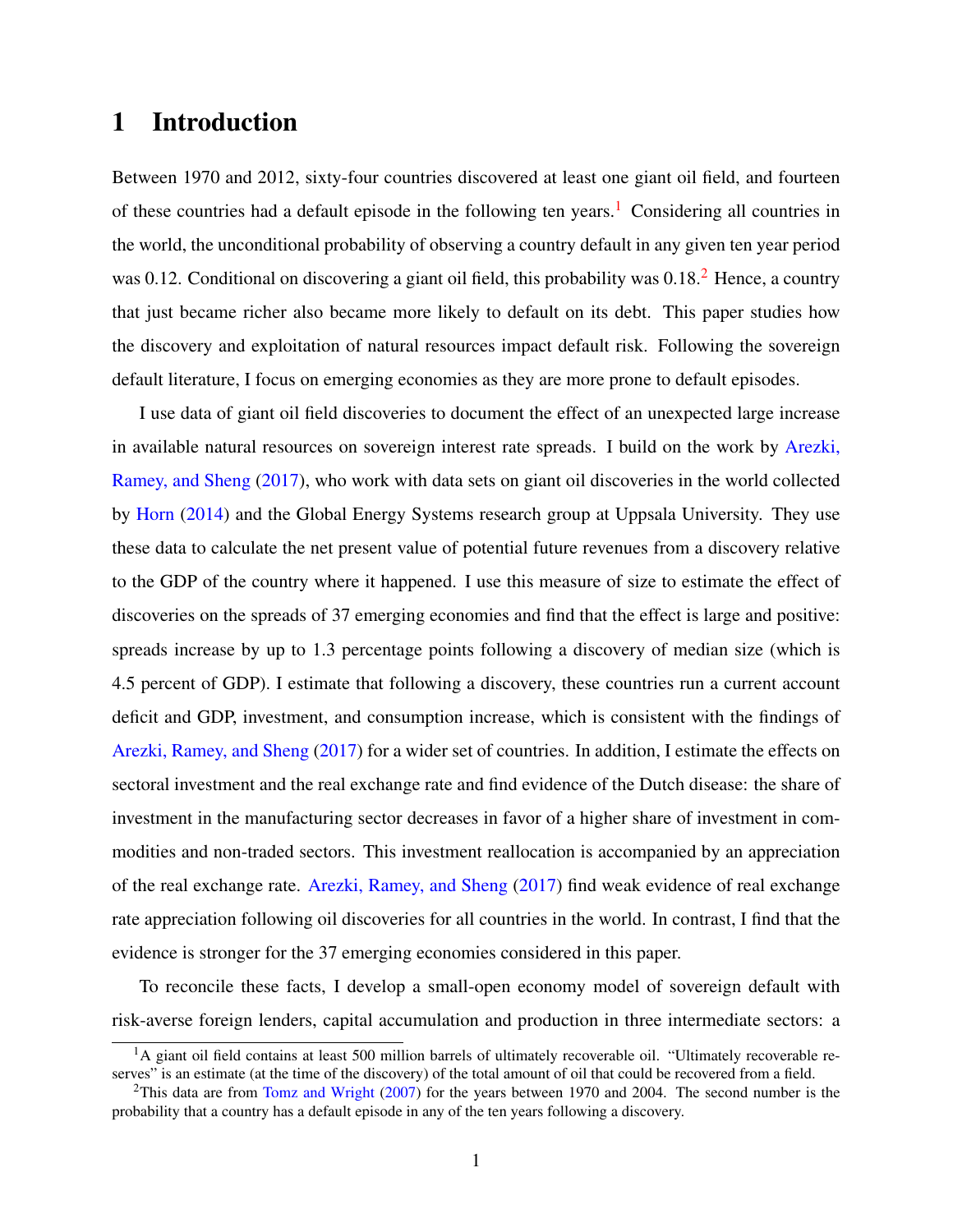<span id="page-2-2"></span>non-traded sector, a traded "manufacturing" sector, and a traded "oil" sector. All sectors use capital for production and the oil sector additionally requires an oil field, which I model as a fixed factor of production. The economy starts with a small oil field and receives unexpected news about the discovery of a larger one, which will become productive at a given time in the near future. This lag between discovery and production is important because the capital and debt accumulation that follow a discovery, along with uncertainty about the price of oil, are what drive the increase in spreads. In the data, [Arezki, Ramey, and Sheng](#page-40-0) [\(2017\)](#page-40-0) find that the average waiting period between discovery and production is 5.4 years.

After an oil discovery, investment increases so the economy can exploit the larger field when it becomes productive. The economy runs a current account deficit by issuing foreign debt to finance investment. Also, there is a reallocation of capital away from manufacturing and toward the non-traded sector, which is small at first but large once the exploitation of the larger oil field starts. In the model, as in the data, the price of oil is relatively more volatile than the price of the other traded goods.<sup>[3](#page-2-0)</sup> When a country has a larger oil field, their tradable income becomes more volatile as it is more exposed to swings in the price of oil. This endogenous increase in volatility raises the risk premium that the risk-averse lenders charge. Overall, higher investment decreases spreads and higher foreign borrowing increases them. However, the effect of investment is weakened by the increase in the risk premium due to the reallocation of production capital away from the manufacturing sector.

I calibrate the model to the Mexican economy, which is a typical small-open economy widely studied in the sovereign debt and emerging markets literature. Mexico did not have any giant oil field discoveries between 1993 and 2012, which is the period analyzed in this paper.<sup>[4](#page-2-1)</sup> This lack of discoveries allows me to discipline the parameters of the model with business cycle data that does not have any variation that could be driven by oil discoveries. Additionally, I use the oil discoveries data from [Arezki, Ramey, and Sheng](#page-40-0) [\(2017\)](#page-40-0) to discipline the size and probability of discoveries in the model. The model responses to oil discoveries are qualitatively and quantitatively in line with

<span id="page-2-0"></span><sup>&</sup>lt;sup>3</sup>Commodities have always shown a higher price volatility than manufacturing goods. [Jacks, O'Rourke, and](#page-42-1) [Williamson](#page-42-1) [\(2011\)](#page-42-1) document this stylized fact using data that goes back to the 18th century.

<span id="page-2-1"></span><sup>&</sup>lt;sup>4</sup>An interesting case would be the Mexican default in 1982, which was preceded by two giant oil discoveries (in 1977 and 1979), each with an estimated net present value of potential revenues of 50 percent of Mexico's GDP at the time. Unfortunately, we lack data on sovereign spreads for those years, which are crucial to discipline the parameters in the model that control default incentives.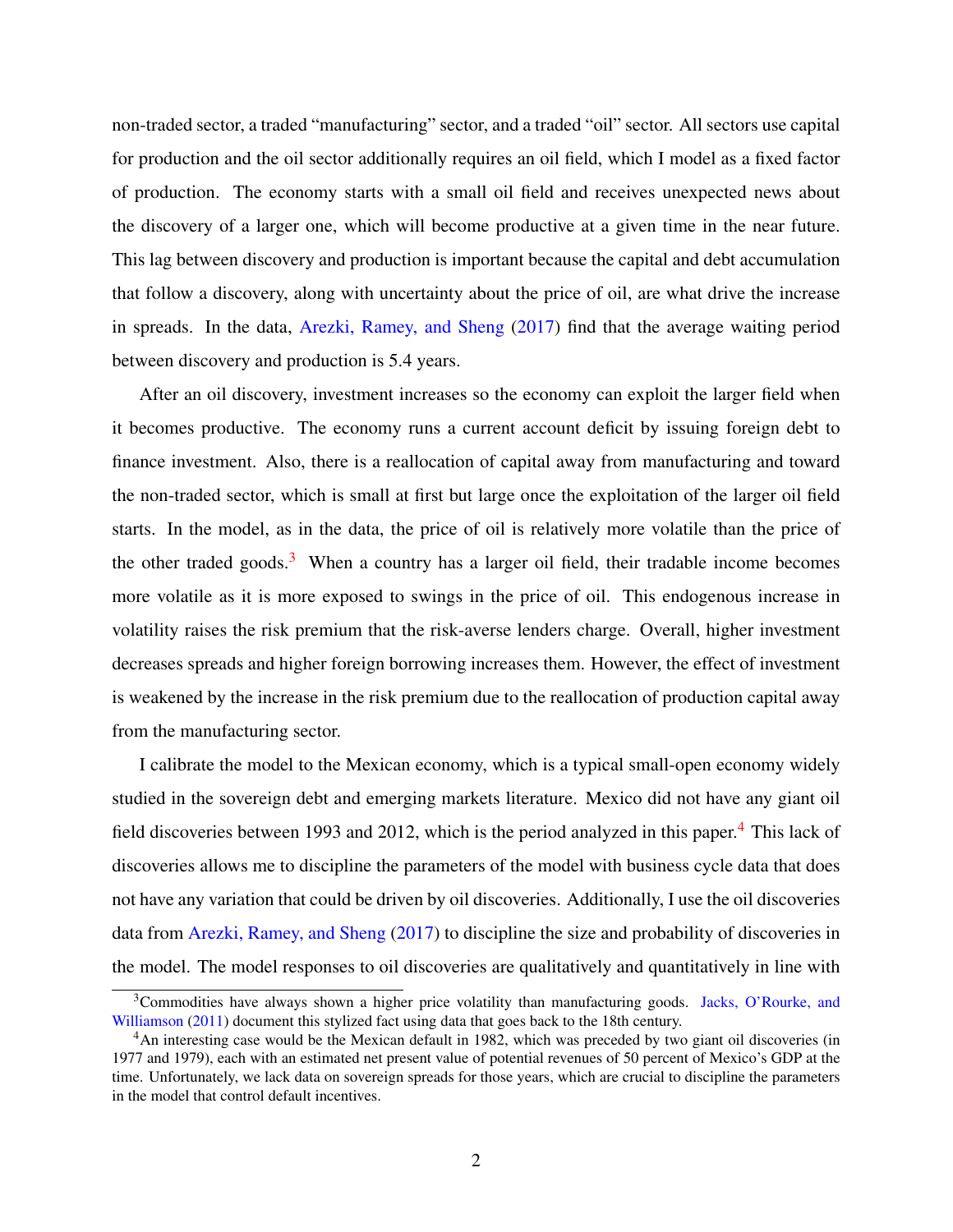those from the data. This is a nice feature of the model since none of these responses are targeted in the calibration.

I use the model to perform three counterfactual exercises. For the first counterfactual I consider a model in which the price of oil follows the same stochastic process as productivity; I call this the *same-volatility* case. This case mutes the effect of the change in the conditional volatility of tradable income, since it would now be the same for any production bundle. For the second counterfactual I consider an economy with a more patient government, which virtually eliminates default risk; I call this the *patient* case. Finally, I consider an economy in which the government has access to "put" options that allow it to sell its oil production at a predetermined price, if the realized price of oil is too low, or at the market price for high realizations; I call this the *options* case. Oil hedges like these are common practice in private industries (private oil producers and airlines are usually involved) and the Mexican government has been a regular participant in these markets since 1990.

In all counterfactual cases, as well as in the benchmark, the economy increases foreign borrowing to finance investment and all three feature capital reallocation. Default events become more frequent in all but the *patient* case, in which defaults are virtually nonexistent. These results stress two important points. First, the frictions in this economy that explain default events and high spreads are market incompleteness (affecting both the government and the risk-averse lenders), lack of commitment, and high borrowing driven by high relative impatience. Even in the absence of these frictions, the incentives to borrow to invest in the larger oil field and the incentives that drive the reallocation of capital are still present. Second, it is in the presence of these frictions that the volatility of the price of oil, the choice of borrowing to invest, and the reallocation of capital together generate an increase in spreads following an oil discovery.

I also compare the welfare gains of oil discoveries in all counterfactual cases with those in the benchmark. Oil discoveries yield gains of 0.44 percent in consumption-equivalent units. These remain virtually unchanged in the *same-volatility* case because losses from higher volatility of consumption are offset by gains from high consumption in states with high oil prices and notso-low consumption in states with low oil prices (since default provides a partial hedge for these low realizations with high debt). Welfare gains are much larger in the *patient* case (0.66 percent), indicating that there are significant foregone gains due to default risk and high indebtedness driven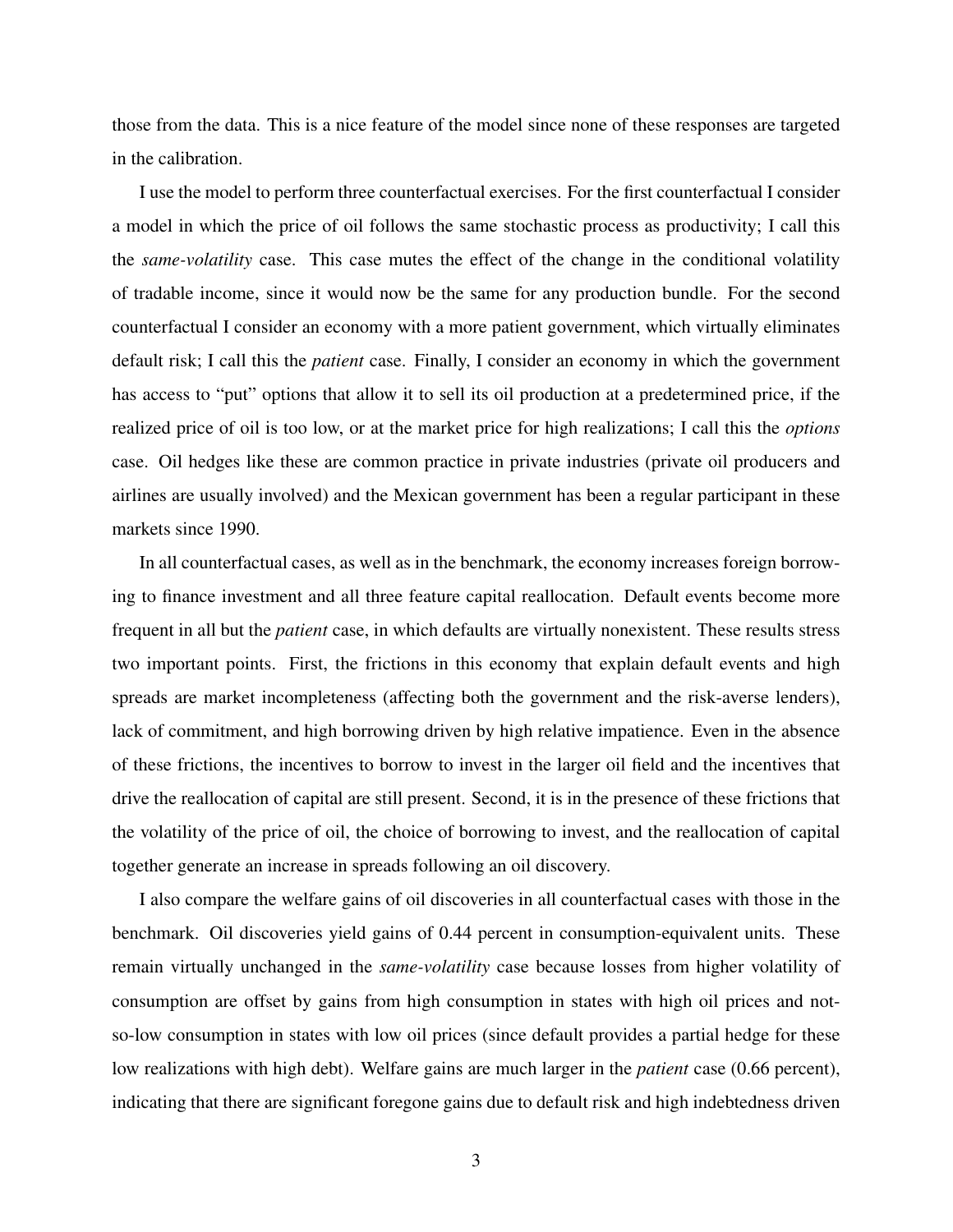<span id="page-4-1"></span>by government impatience. These results support policies aimed at limiting arbitrary spending of oil revenue (current and future), like the sovereign wealth funds in Norway (for oil) and in Chile (for copper). However, implementing such policies may require costly and lengthy institutional reforms, which may not be feasible when an unexpected giant oil discovery happens. An easier to implement alternative would be to give the government access to "put" options after an oil discovery. From the *options* case I find that access to these options yields additional gains of 0.2 percent, which are almost as large as the foregone gains from impatience.

**Related literature.—This paper contributes to the literature that studies the role of news as** drivers of business cycles. For an extensive review of this literature see [Beaudry and Portier](#page-40-1) [\(2014\)](#page-40-1). This is closely related to the work by [Jaimovich and Rebelo](#page-42-2) [\(2008\)](#page-42-2) and [Arezki, Ramey, and Sheng](#page-40-0) [\(2017\)](#page-40-0). [Jaimovich and Rebelo](#page-42-2) [\(2008\)](#page-42-2) propose a version of an open economy neoclassical growth model that generates co-movement in response to unexpected TFP news. They highlight weak wealth effects on labor supply and adjustment costs to labor and investment as key elements. [Arezki, Ramey, and Sheng](#page-40-0) [\(2017\)](#page-40-0) propose a similar model with a resource sector to study the effects of news shocks in open economies and use data on giant oil discoveries to provide evidence in favor of the predictions of the model. The model in Section [3](#page-16-0) builds on the work in these papers and contributes by connecting it with the sovereign default literature. To my knowledge, this is the first paper to study the effect of news on business cycles and default risk in a general equilibrium model with endogenous default.<sup>[5](#page-4-0)</sup>

This paper also builds on the quantitative sovereign default literature following [Aguiar and](#page-40-2) [Gopinath](#page-40-2) [\(2006\)](#page-40-2) and [Arellano](#page-40-3) [\(2008\)](#page-40-3), which extend the approach developed by [Eaton and Gerso](#page-41-0)[vitz](#page-41-0) [\(1981\)](#page-41-0). They introduce models that feature counter-cyclicality of net exports and interest rates, which are consistent with the data from emerging markets. [Hatchondo and Martinez](#page-42-3) [\(2009\)](#page-42-3) and [Chatterjee and Eyigungor](#page-41-1) [\(2012\)](#page-41-1) extend the baseline framework to include long-term debt. Their extensions allow the models to jointly account for the debt level, the level and volatility of spreads around default episodes, and other cyclical factors.

[Gordon and Guerron-Quintana](#page-42-4) [\(2018\)](#page-42-4) analyze the quantitative properties of sovereign default models with capital accumulation and long-term debt. They show that the model can fit cyclical

<span id="page-4-0"></span> $<sup>5</sup>$ In a related paper, [Gunn and Johri](#page-42-5) [\(2013\)](#page-42-5) explore how changes in expectations about future default on government</sup> debt can generate recessions in an environment where default is exogenous.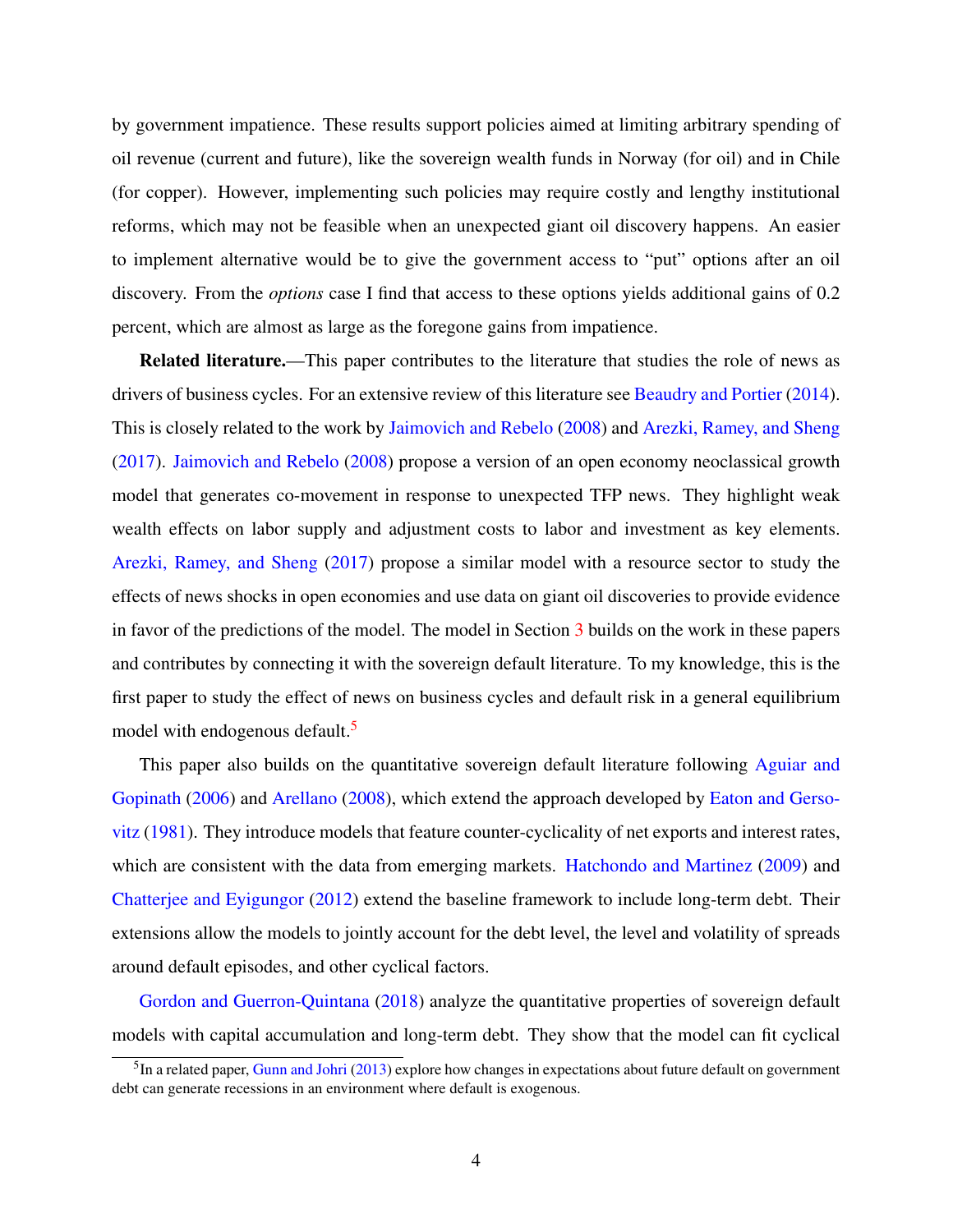<span id="page-5-0"></span>properties of investment and GDP while also remaining consistent with other business cycle properties of emerging economies. They also find that capital has non-trivial effects on sovereign risk but that increased capital almost always reduces risk premia in equilibrium. The model in Section [3](#page-16-0) is based on their framework and extends it to have production in different sectors, with one of them also using natural resources. [Arellano, Bai, and Mihalache](#page-40-4) [\(2018\)](#page-40-4) document how sovereign debt crises have disproportionately negative effects on non-traded sectors. They develop a model with capital, production in two sectors, and one period debt. In their model, default risk makes recessions more pronounced for non-traded sectors. This is because adverse productivity shocks limit capital inflows and induce a capital reallocation toward the traded sector to support debt payments. The model in Section [3](#page-16-0) contrasts with this by featuring two traded sectors and long-term debt. The effect of sovereign risk on the non-traded sector during recessions also depends on shocks to the international price of oil and on the current capacity of the oil field. Additionally, news about future sovereign risk affects current variables due to the long-term nature of the debt.

This paper is closely related to [Hamann, Mendoza, and Restrepo-Echavarria](#page-42-6) [\(2020\)](#page-42-6). They study the relation between oil exports, proved oil reserves, and sovereign risk. They document, for oil exporting countries, how variations in proved oil reserves impact the dynamics of the Institutional Investor Index (III), which is a measure of sovereign risk. The shocks these authors identify are driven by international economic conditions (like oil prices) and by endogenous extraction decisions, both of which are the main source of variation in proved oil reserves. There are three key differences between [Hamann, Mendoza, and Restrepo-Echavarria](#page-42-6) [\(2020\)](#page-42-6) and my the empirical work. The first has to do with the magnitude of the shocks at hand. By definition, proved reserves do not immediately incorporate giant oil discoveries and the size of their year-to-year changes is much smaller. The second is that, unlike with an increase in proved reserves, newly discovered giant oil fields cannot be immediately exploited; instead, they require a substantial amount of investment. Both the size and required investment of discoveries have important implications on expectations and economic activity. The implied increases in aggregate investment and foreign borrowing to finance it impact sovereign interest rate spreads in a way that marginal changes in proved reserves do not. The third is that the data on oil discoveries allow for a quasinatural experiment approach to identify their effect. The different nature of the shocks and their economic implications motivate a different theoretical approach as well. [Hamann, Mendoza, and](#page-42-6)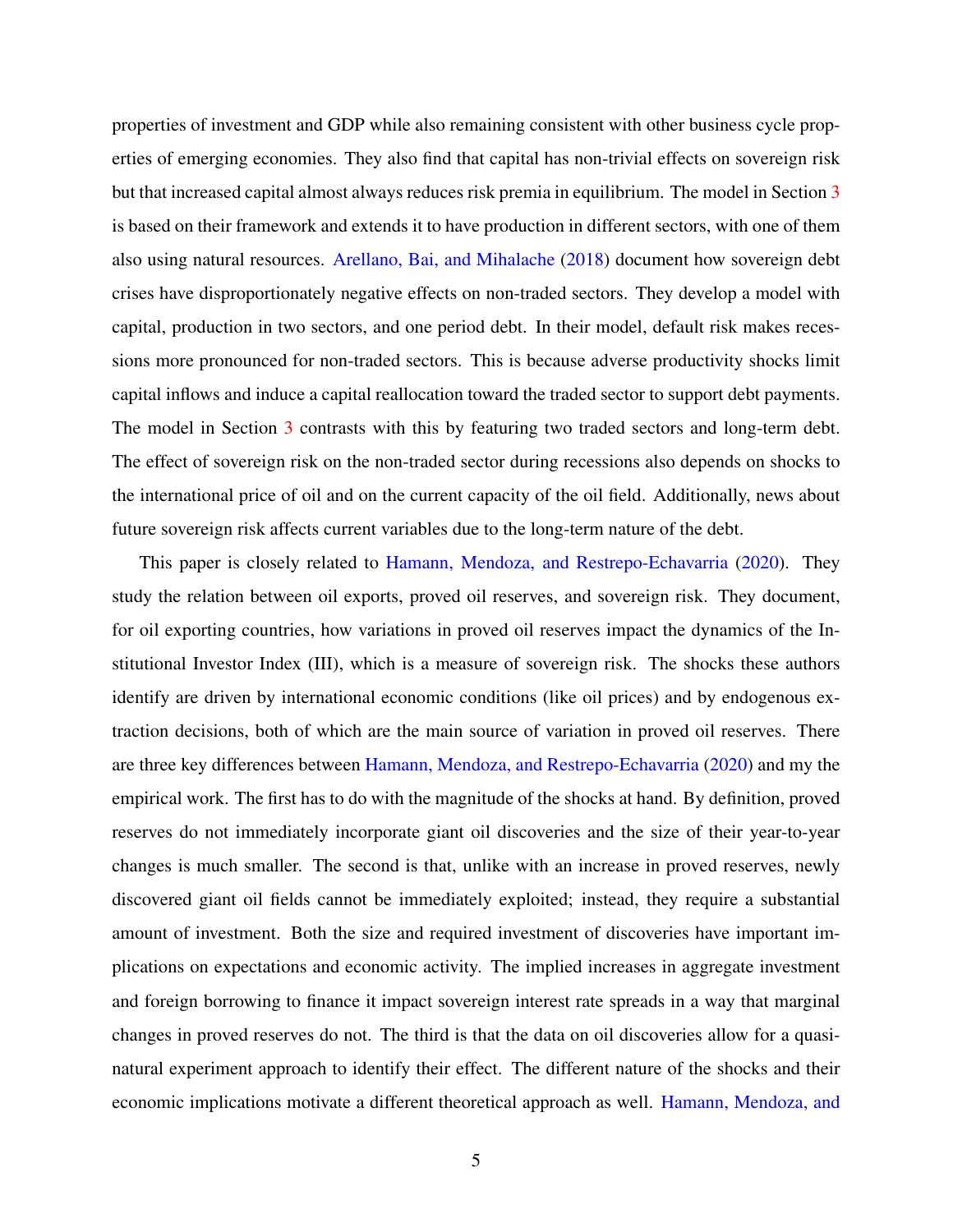<span id="page-6-2"></span>[Restrepo-Echavarria](#page-42-6) [\(2020\)](#page-42-6) develop a model in which the dynamics of existing reserves interact with sovereign risk for an implicit fixed stock of capital (i.e., they abstract from capital accumulation). Reserves increase by random frequent discoveries, which can be interpreted as additional resources found in existing fields. In contrast, the model presented in Section [3](#page-16-0) allows for capital accumulation and models infrequent and much larger oil discoveries to mimic the discovery of new fields that require investment. This allows the model to study the interaction of sovereign risk with the accumulation of debt and capital that follow the discovery of giant oil fields.

Layout.—Section [2](#page-6-0) presents the empirical analysis and discusses the evidence that motivates the theoretical framework. Section  $\overline{3}$  $\overline{3}$  $\overline{3}$  presents the model. Section  $\overline{4}$  $\overline{4}$  $\overline{4}$  performs the quantitative analysis. Section [5](#page-38-0) concludes.

## <span id="page-6-0"></span>2 Giant oil discoveries in emerging economies

This section documents the effects of giant oil discoveries on 37 emerging economies considered in JP Morgan's Emerging Markets Bonds Index (EMBI).<sup>[6](#page-6-1)</sup> Due to data availability, I restrict the analysis to these economies and the years between 1993 and 2012. I work with annual data since the date of discoveries only reports the year. I use a measure of the net present value (NPV) of oil discoveries as a percentage of the GDP of the country at the time of discovery, which was constructed by [Arezki, Ramey, and Sheng](#page-40-0) [\(2017\)](#page-40-0). I follow their empirical strategy to estimate the effects of oil discoveries on investment, the current account, GDP, and consumption. As they do for a larger set of countries, I find evidence for the intertemporal approach to the current account (as developed by [Obstfeld and Rogoff](#page-43-1) [\(1995\)](#page-43-1)) and the permanent income hypothesis.

My contribution is to estimate the effect of giant oil discoveries on the sovereign interest rate spreads of these economies. I find that spreads increase by up to 1.3 percentage points in the years following a discovery of median size. This result is robust to controlling for existing proved oil reserves, which, as discussed in the following subsection, is a consequence of conceptual differences between proved reserves and discoveries and also a consequence of the different economic forces

<span id="page-6-1"></span><sup>6</sup>The 37 countries are: Argentina, Belize, Brazil, Bulgaria, Chile, China, Colombia, Dominican Republic, Ecuador, Egypt, El Salvador, Gabon, Ghana, Hungary, Indonesia, Iraq, Jamaica, Kazakhstan, Republic of Korea, Lebanon, Malaysia, Mexico, Pakistan, Panama, Peru, Philippines, Poland, Russian Federation, Serbia, South Africa, Sri Lanka, Tunisia, Turkey, Ukraine, Uruguay, Venezuela, and Vietnam.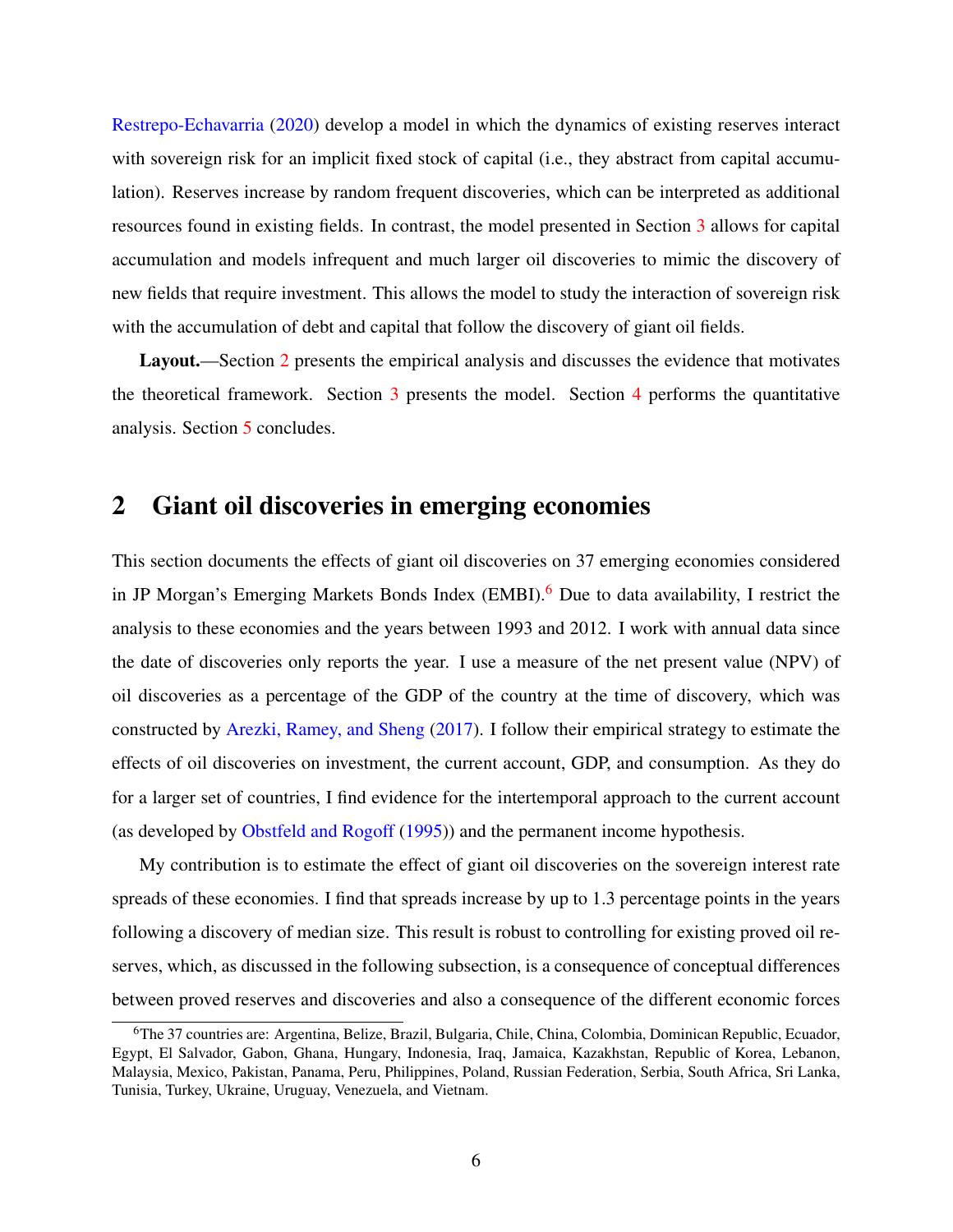<span id="page-7-4"></span>through which these affect default risk. In addition, I estimate the effect of discoveries on the real exchange rate and investment by sectors and find evidence of the Dutch disease. Subsection [2.1](#page-7-0) describes the data and the empirical strategy. Subsections [2.3](#page-12-0) through [2.5](#page-14-0) present the main results and the Appendix discusses additional details and robustness checks.

### <span id="page-7-0"></span>2.1 Oil field discoveries and oil reserves

Giant oil discoveries are a measure of changes in the future availability and potential exploitation of natural resources. Their size is large relative to the GDP of the countries where discoveries happen, which indicates significant increases in future production possibilities. In order to make this comparison, [Arezki, Ramey, and Sheng](#page-40-0) [\(2017\)](#page-40-0) construct a measure of the net present value (NPV) of giant oil discoveries as a percentage of GDP at the time of discovery as follows:[7](#page-7-1)

<span id="page-7-3"></span>
$$
NPV_{i,t} = \frac{\sum_{j=5}^{J} \frac{q_{i,t+j}}{(1+r_i)^j}}{GDP_{i,t}} \times 100
$$
\n(1)

where  $q_{i,t+j}$  is the annual gross revenue in year  $t+j$  from the field discovered in country *i* in period *t*, *r<sup>i</sup>* is the annual discount rate in country *i*, and *GDPi*,*<sup>t</sup>* is annual GDP of country *i* at year *t*. In the data, there is a time delay of 5.4 years on average between when an oil field is discovered and when production starts. The authors allow for country-specific risk-adjusted discount rates *r<sup>i</sup>* . These are constructed based on the historical relationship between sovereign spreads and political risk ratings. This way, the *NPVi*,*<sup>t</sup>* measure discounts flows more in countries where political risk is high. The annual gross revenue *qi*,*t*+*<sup>j</sup>* is derived from an approximated production profile starting five years after the announcement of the discovery and up to an exhaustion year *J*, which is greater than 50 years for a typical giant oil field.<sup>[8](#page-7-2)</sup> The data used to estimate the path of  $q_{i,t+j}$  uses data of "ultimately recoverable reserves" (URR), which is an estimate (at the time of the discovery) of the total amount of oil that could be eventually recovered from a field given existing technology.

<span id="page-7-1"></span> $7$ They use the data on giant oil discoveries in the world collected by [Horn](#page-42-0) [\(2014\)](#page-42-0) and the Global Energy Systems research group at Uppsala University. For more details of the construction of the NPV see Section IV.B. in [Arezki,](#page-40-0) [Ramey, and Sheng](#page-40-0) [\(2017\)](#page-40-0).

<span id="page-7-2"></span><sup>&</sup>lt;sup>8</sup>Gross revenues  $q_{i,t+i}$  consider the same price of oil for subsequent years, assuming that the price of oil follows a random walk. See Appendix B of [Arezki, Ramey, and Sheng](#page-40-0) [\(2017\)](#page-40-0) for a detailed explanation of the approximation of the production profile of giant oil discoveries.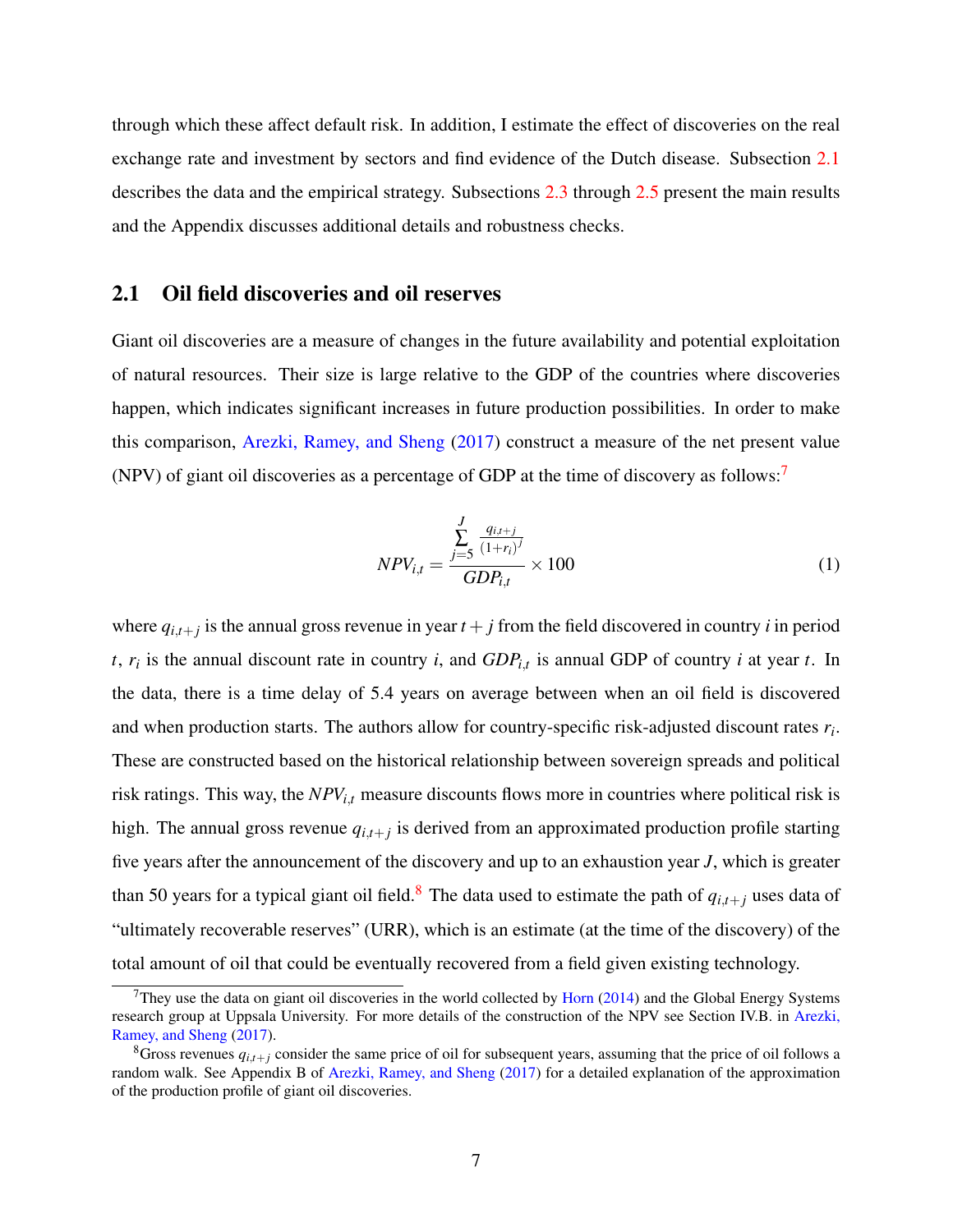

<span id="page-8-2"></span><span id="page-8-0"></span>Figure 1: Distribution of NPV of giant oil discoveries

Considering the 37 economies and the years 1993–2012, there are 61 giant oil field discoveries in 15 of the 37 countries. The average and median NPV were 18 and 4.5 percent of GDP, respectively. The largest discovery in the sample was in Kazakhstan in 2000 with a NPV of 467. Figure [1](#page-8-0) depicts the distribution of the NPV of these discoveries.

As documented by [Hamann, Mendoza, and Restrepo-Echavarria](#page-42-6) [\(2020\)](#page-42-6), the dynamics of proved oil reserves have a significant impact on the evolution of credit worthiness of emerging economies who are oil exporters. In order to understand my findings in light of their results it is important to note a conceptual distinction between proved oil reserves and URR. There is a range of categories to measure oil reserves. Figure [2](#page-8-1) shows a conceptual diagram from the U.S. Energy Information Administration that illustrates the differences between these categories.



<span id="page-8-1"></span>

Each category implies a different level of uncertainty, where the most certain measure is proved reserves and the most uncertain is remaining oil and natural gas in-place. Oil and gas in-place refers to the total amount of resources within a geological formation. Technically recoverable resources

Percent of GDP, EMBI countries, 1993 –2012.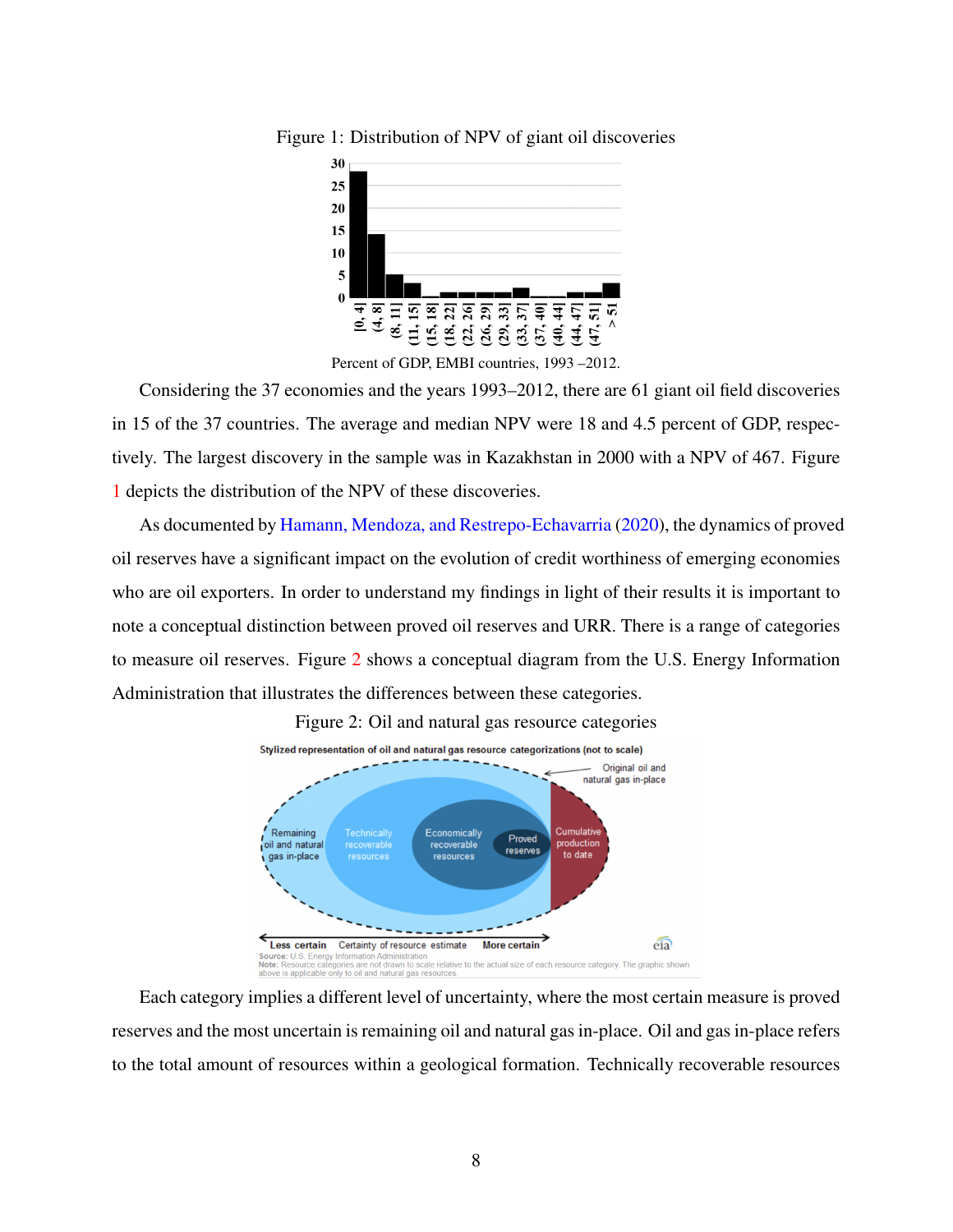<span id="page-9-1"></span>includes oil and gas that can be produced based on current technology.<sup>[9](#page-9-0)</sup> This is the estimate of URR that [Arezki, Ramey, and Sheng](#page-40-0) [\(2017\)](#page-40-0) use to construct the NPV of oil fields, which can be interpreted as the amount of oil in a field that is physically feasible to extract. Economically recoverable resources (ERR) are all URR that can be profitably produced given economic conditions (like the price of oil and variable costs of production) at the time of measurement. Finally, proved oil reserves require a higher standard of certainty to be considered profitably and physically recoverable. As ERR, proved reserves shrink and grow as the prices of oil and extraction inputs vary, URR do not.

It is crucial to note that, by definition, the resources contained in giant oil field discoveries are not included in the measure of proved oil reserves at the time of the discovery. Instead, the oil in a field is gradually added to proved reserves once drilling starts and new information is collected about its feasibility and profitability.

[Hamann, Mendoza, and Restrepo-Echavarria](#page-42-6) [\(2020\)](#page-42-6) document how marginal changes in proved oil reserves impact the credit worthiness of oil exporting countries, identifying both long and shortrun effects. The shocks these authors identify are driven by international economic conditions (like oil prices) and by endogenous extraction decisions, both of which are the main source of variation in proved oil reserves. There are three important differences between [Hamann, Mendoza, and](#page-42-6) [Restrepo-Echavarria](#page-42-6) [\(2020\)](#page-42-6) and the work presented in the remainder of this section. The first has to do with the magnitude of the shocks at hand. By definition, the size of year-to-year changes in proved reserves is dwarfed by the size of giant oil discoveries. The second has to do with the fact that newly discovered giant oil fields cannot be immediately exploited; instead, they require a substantial amount of investment through several years in order to become productive. In contrast, proven reserves can be more easily exploited within shorter periods of time. Both the size of discoveries, and the investment and time they require to become productive have important implications for expectations and actual economic activity in other sectors, aggregate investment, and foreign borrowing. These implications impact sovereign interest rate spreads in a way that marginal changes in proved reserves do not. Finally, as discussed in the next subsection, the nature of the data on oil discoveries allows for a quasi-natural experiment approach to identify their effect,

<span id="page-9-0"></span> $9^9$ Geophysical characteristics of rocks, as well as physical properties of hydrocarbons (such as viscosity) prevent technology from producing the entirety of the ultimately recoverable reserves.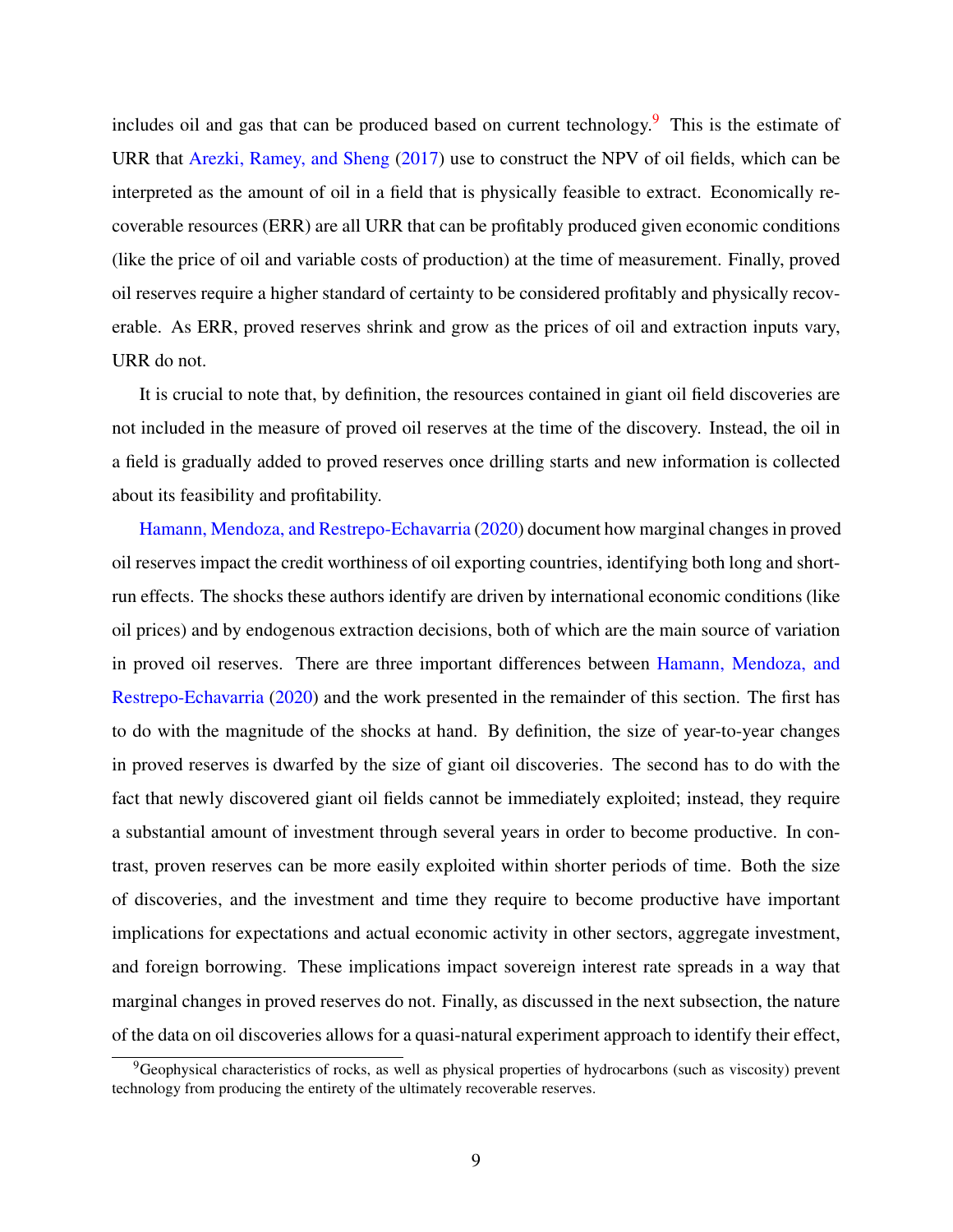<span id="page-10-5"></span>in contrast to vector autoregressions (VARs) which are less accurate with short time series.<sup>[10](#page-10-0)</sup>

## 2.2 Empirical strategy and macroeconomic data

As [Arezki, Ramey, and Sheng](#page-40-0) [\(2017\)](#page-40-0) argue, giant oil discoveries have two unique features that allow for the use of a quasi-natural experiment approach to identify their effect. First, while policy and oil prices may drive exploration decisions, the actual timing of discoveries is exogenous due to uncertainty around oil and gas exploration. Second, there is a time delay of 5.4 years on average between discovery and production.<sup>[11](#page-10-1)</sup> This significant delay allows me to treat giant oil discoveries as news shocks about future economic conditions.

Following [Arezki, Ramey, and Sheng](#page-40-0) [\(2017\)](#page-40-0), I estimate the effect of giant oil discoveries on different macroeconomic variables using a dynamic panel model with a distributed lag of giant oil discoveries:

<span id="page-10-4"></span>
$$
y_{i,t} = \rho y_{i,t-1} + \sum_{s=0}^{10} \psi_s N P V_{i,t-s} + \alpha_i + \mu_t + \xi' X + \varepsilon_{i,t}
$$
 (2)

where  $y_{i,t}$  is the dependent variable (the dependent variables I will consider are investment, the current account, log of real GDP, log of real consumption, sovereign spreads, log of the real exchange rate, and the share of investment by sector); *NPVi*,*<sup>t</sup>* is the NPV of a giant oil discovery in country *i* in year *t*;  $\alpha_i$  controls for country fixed effects;  $\mu_t$  are year fixed effects; *X* is a vector of additional control variables; and  $\varepsilon_{i,t}$  is the error term.<sup>[12](#page-10-2)</sup> Country fixed effects control for any unobservable and time-invariant characteristics, while year fixed effects control for common shocks like world business cycles and the international price of oil. $^{13}$  $^{13}$  $^{13}$ 

In my benchmark regressions, the vector *X* contains contemporaneous and up to ten lags of the

<span id="page-10-0"></span><sup>&</sup>lt;sup>10</sup>Additionally, while proved reserves are measured (and vary) periodically, giant oil field discoveries are only measured when they happen, which makes it hard to identify their effect under the VAR assumptions.

<span id="page-10-1"></span> $11$  [Arezki, Ramey, and Sheng](#page-40-0) [\(2017\)](#page-40-0) mention that experts' empirical estimates suggest that it takes between four and six years for a giant oil discovery to go from drilling to production. They also made their own calculation and found that the average delay between discovery and production is 5.4 years.

<span id="page-10-2"></span><sup>&</sup>lt;sup>12</sup>Also, as [Arezki, Ramey, and Sheng](#page-40-0) [\(2017\)](#page-40-0) do, I include country-specific quadratic trends for the regressions of variables *yi*,*<sup>t</sup>* that are non-stationary in the sample. These are GDP, consumption, the real exchange rate, and the spreads. For these variables the augmented Dickey-Fuller test fails to reject a unit root in all countries.

<span id="page-10-3"></span><sup>&</sup>lt;sup>13</sup>As noted by [Nickell](#page-43-2) [\(1981\)](#page-43-2), estimates of a dynamic panel with fixed effects are inconsistent when the time span is small. He shows that this asymptotic bias is of the order  $1/T$ , which, in the case of the sample considered in this paper, is 0.05. [Arellano and Bond](#page-40-5) [\(1991\)](#page-40-5) developed an efficient GMM estimator for dynamic panel data models with a small time span and large number of individuals. The results in this section are virtually unchanged using the Arellano-Bond estimator. Given the size of the Nickell bias and to keep the results comparable with those of [Arezki, Ramey, and](#page-40-0) [Sheng](#page-40-0) [\(2017\)](#page-40-0) I use the above approach.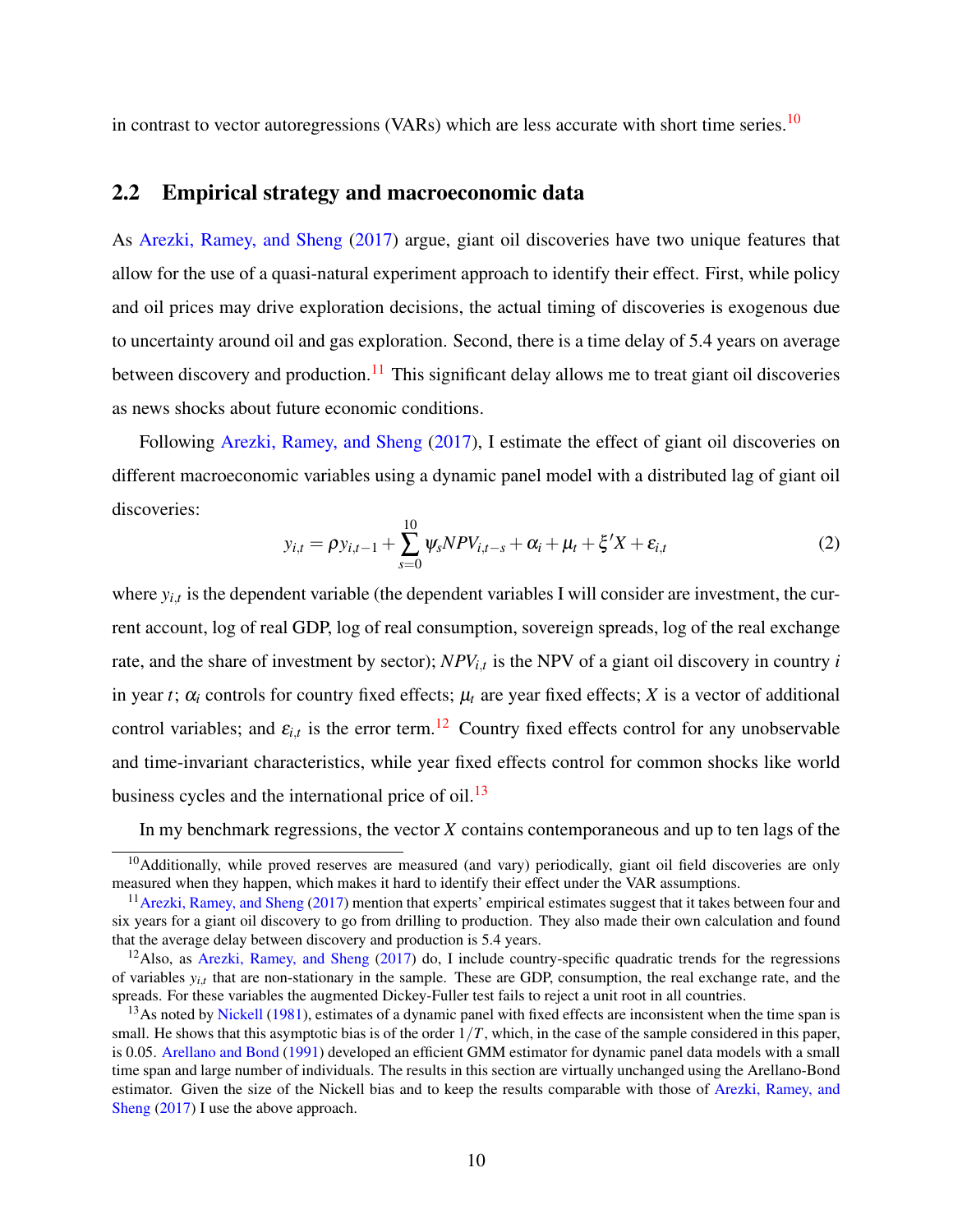<span id="page-11-0"></span>constructed variable  $\mathbb{I}_{disc,i,t-s}$ *p* $_{oil,t}$ , where  $p_{oil,t}$  is the natural logarithm of the international price of oil at time *t* and I*disc*,*i*,*t*−*<sup>s</sup>* is an indicator function of whether country *i* had an oil discovery in period *t* − *s*. The international price of oil is a common shock to all countries; however, the dependent variables may react differently to this common shock conditional on having had a recent discovery. These interaction terms control for this. As discussed in the Appendix, these control variables are only relevant for the estimations of the effects of discoveries on spreads and the real exchange rate. For consistency, the results presented in this section include these controls in all regressions. The Appendix shows the results for the specifications without these controls.

As a robustness check in the regression of spreads, I also control for contemporaneous and up to ten lags of the natural log of proved oil reserves *resi*,*<sup>t</sup>* at year *t* in country *i*. Data of proved oil reserves are from the U.S. Energy Information Administration (EIA) and are measured in billions of barrels. As can be seen in Subsection [2.4,](#page-13-0) the results are robust to these controls.

As in [Arezki, Ramey, and Sheng](#page-40-0) [\(2017\)](#page-40-0)'s analysis, I exploit the dynamic feature of the panel regression and use impulse response functions to capture the dynamic effect of giant oil discoveries given by  $\Delta y_{i,t} = \rho \Delta y_{i,t-1} + \sum_{s=0}^{10} \psi_s N P V_{i,t-s}$ .

My investment, current account, GDP, and consumption data come from the IMF [\(2013\)](#page-41-2) and the World Bank [\(2013\)](#page-42-7). GDP and consumption are measured in constant prices in local currency units. Investment and the current account are measured as a percentage of GDP. Spreads data are from JP Morgan's Emerging Markets Bonds Index (EMBI) Global. The index tracks a value weighted portfolio of US dollar denominated debt instruments, with fixed and floating-rates, issued by emerging market sovereign and quasi-sovereign entities. Spreads are measured against comparable US government bonds. The real exchange rate is calculated as  $RER_{i,t} = \frac{e_{i,t}P_i^{US}}{P_i^{U}}$  $\frac{p_i^t}{P_t^i}$  where  $P_t^{US}$  and  $P_t^i$  are the US and country *i*'s GDP deflators, respectively, and  $e_{i,t}$  is the nominal exchange rate between country *i*'s currency and the US dollar. These data are also from the IMF [\(2013\)](#page-41-2). Finally, the data on investment by sector is in terms of the share of total investment and is from the United Nations Statistics Division [\(2017\)](#page-41-3).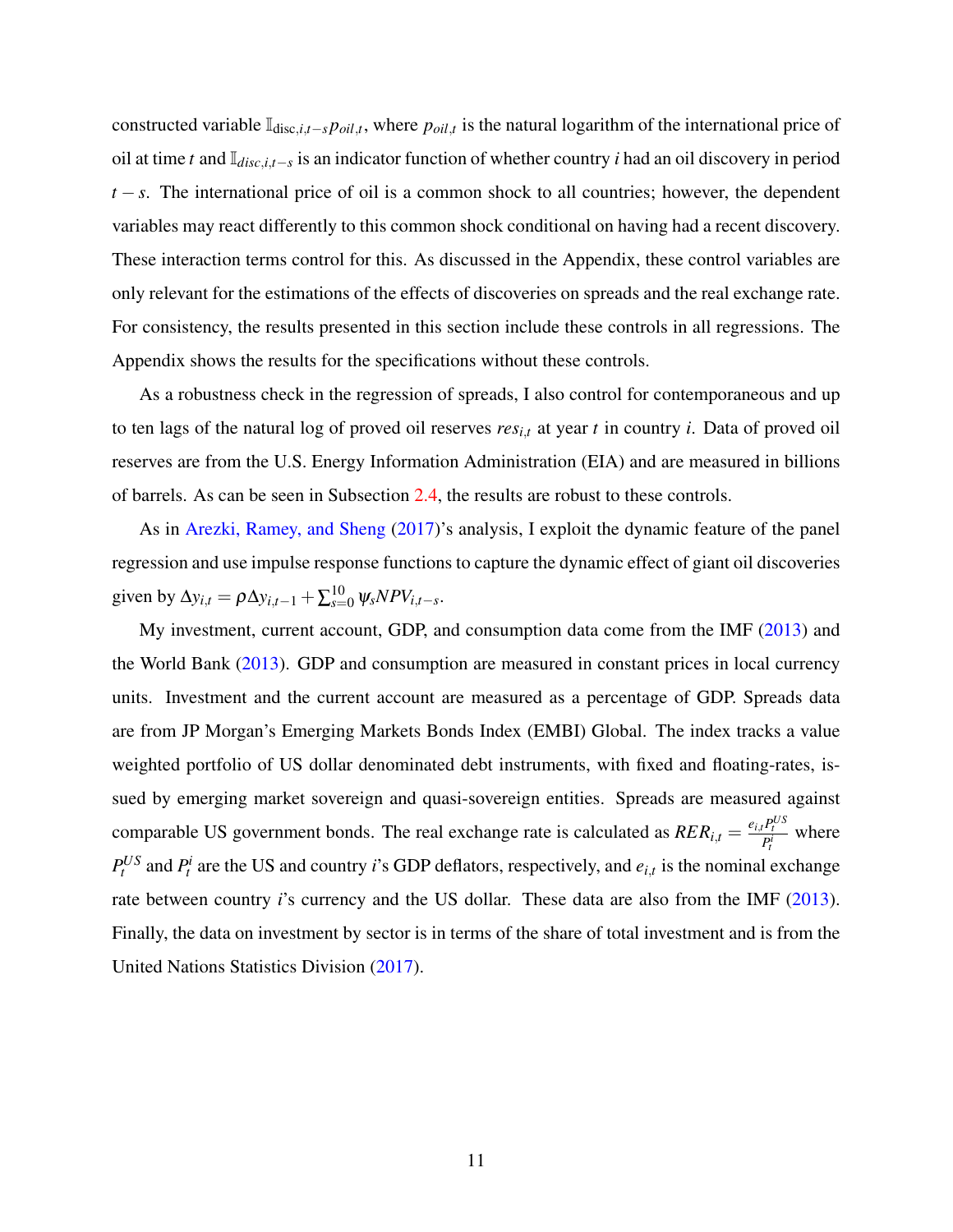## <span id="page-12-3"></span><span id="page-12-0"></span>2.3 Response of macroeconomic aggregates

Figure [3](#page-12-1) shows the dynamic response of investment, the current account, GDP, and consumption to an oil discovery of median size, based on the estimated coefficients of equation  $(2)$ .<sup>[14](#page-12-2)</sup>

The top left panel shows that investment ratio increases immediately after an oil discovery and continues to be higher in the subsequent years. The top right panel shows that oil discoveries have a negative effect on the current account, which supports the hypothesis that these countries issue foreign debt to finance investment. In contrast with the findings in [Arezki, Ramey, and Sheng](#page-40-0) [\(2017\)](#page-40-0), I find that the current account does not revert even after oil production starts.

Figure 3: Impact of giant oil discoveries on macroeconomic aggregates

<span id="page-12-1"></span>

Impulse response to an oil discovery with net present value equal to 4.5 percent of GDP, which is the median size of discoveries in the sample. The dotted lines indicate 90 percent confidence intervals based on a [Driscoll and Kraay](#page-41-4) [\(1998\)](#page-41-4) estimation of standard errors, which yields standard error estimates that are robust to general forms of spatial and temporal clustering.

As [Aguiar and Amador](#page-40-6) [\(2011\)](#page-40-6) argue, governments in highly distorted political environments are unwilling to reduce their sovereign debt quickly because the value of high immediate consumption outweighs the cost of debt overhang. The path of the current account in Figure [3](#page-12-1) is consistent with these governments being more impatient and less politically stable than the average governments in the countries studied in [Arezki, Ramey, and Sheng](#page-40-0) [\(2017\)](#page-40-0).

<span id="page-12-2"></span> $14$ The Appendix reports point estimates and their standard errors for the coefficients in equation [2.](#page-10-4)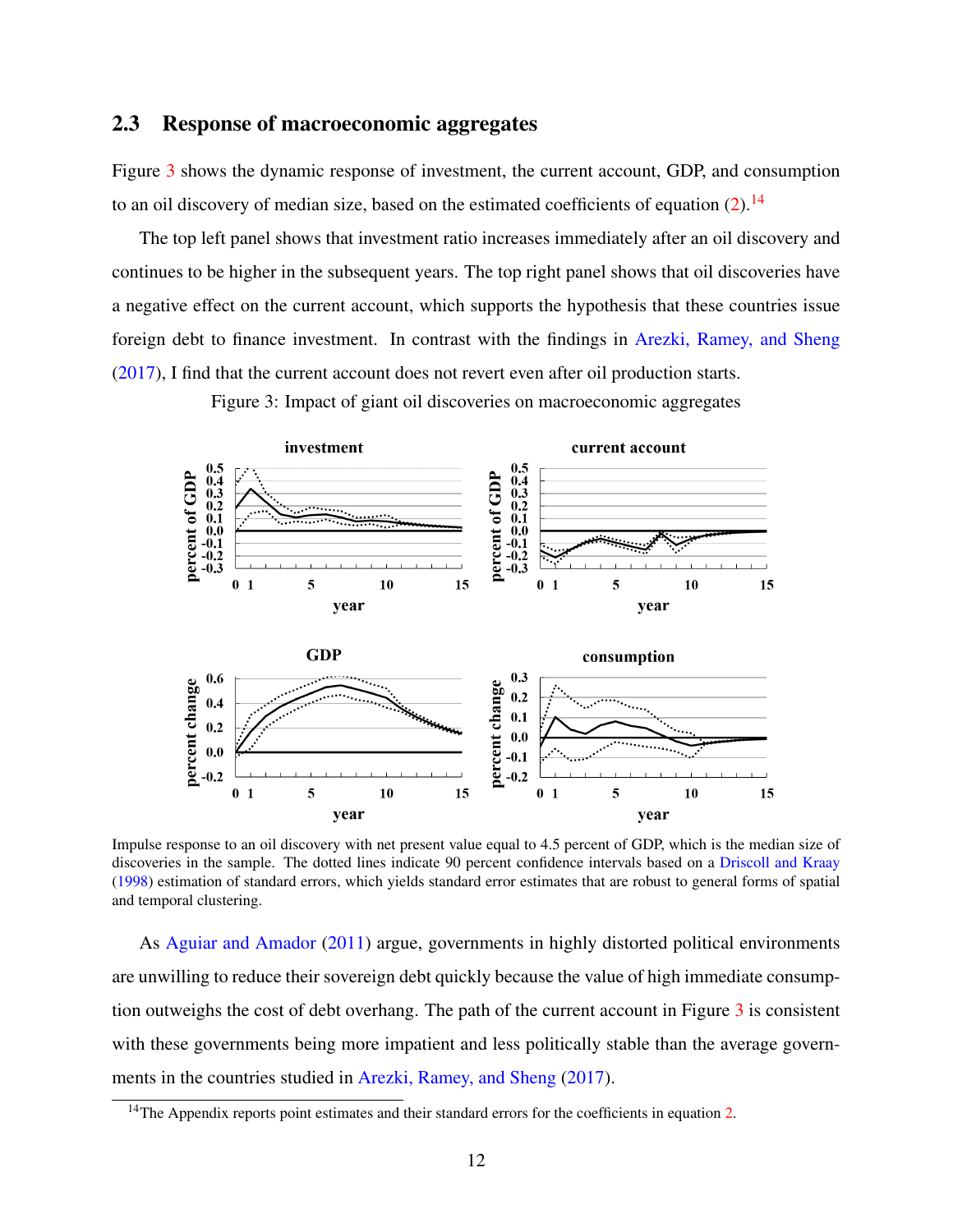<span id="page-13-2"></span>The bottom-left panel shows that both GDP and consumption increase after an oil discovery. However, as [Arezki, Ramey, and Sheng](#page-40-0) [\(2017\)](#page-40-0) found for a larger set of countries, the estimates for consumption are very imprecise. This could be a result of substantial measurement error and of the fact that the consumption variable includes both private and public consumption.

## <span id="page-13-0"></span>2.4 Effect on sovereign spreads

Figure [4](#page-13-1) shows the dynamic response of the spreads following a discovery of median size. The top left panel shows the response constructed using the estimates from the benchmark regression. In the year of the discovery, the effect is small and not significantly different from zero. However, spreads steadily increase in the subsequent years and, by the sixth year after the discovery was announced, spreads have increased by 1.3 percentage points.

<span id="page-13-1"></span>

Figure 4: Impact of giant oil discoveries on spreads

Impulse response to an oil discovery with net present value equal to 4.5 percent of GDP, which is the median size of discoveries in the sample. The median URR is 1 billion barrels. The dotted lines indicate 90 percent confidence intervals based on a [Driscoll and Kraay](#page-41-4) [\(1998\)](#page-41-4) estimation of standard errors, which yields standard error estimates that are robust to general forms of spatial and temporal clustering.

This result is robust to controlling for proved oil reserves. The top right panel controls for the natural logarithm of contemporaneous proved reserves and the bottom left panel controls for this and ten lags. Finally, the bottom right panel uses the natural logarithm of the URR in oil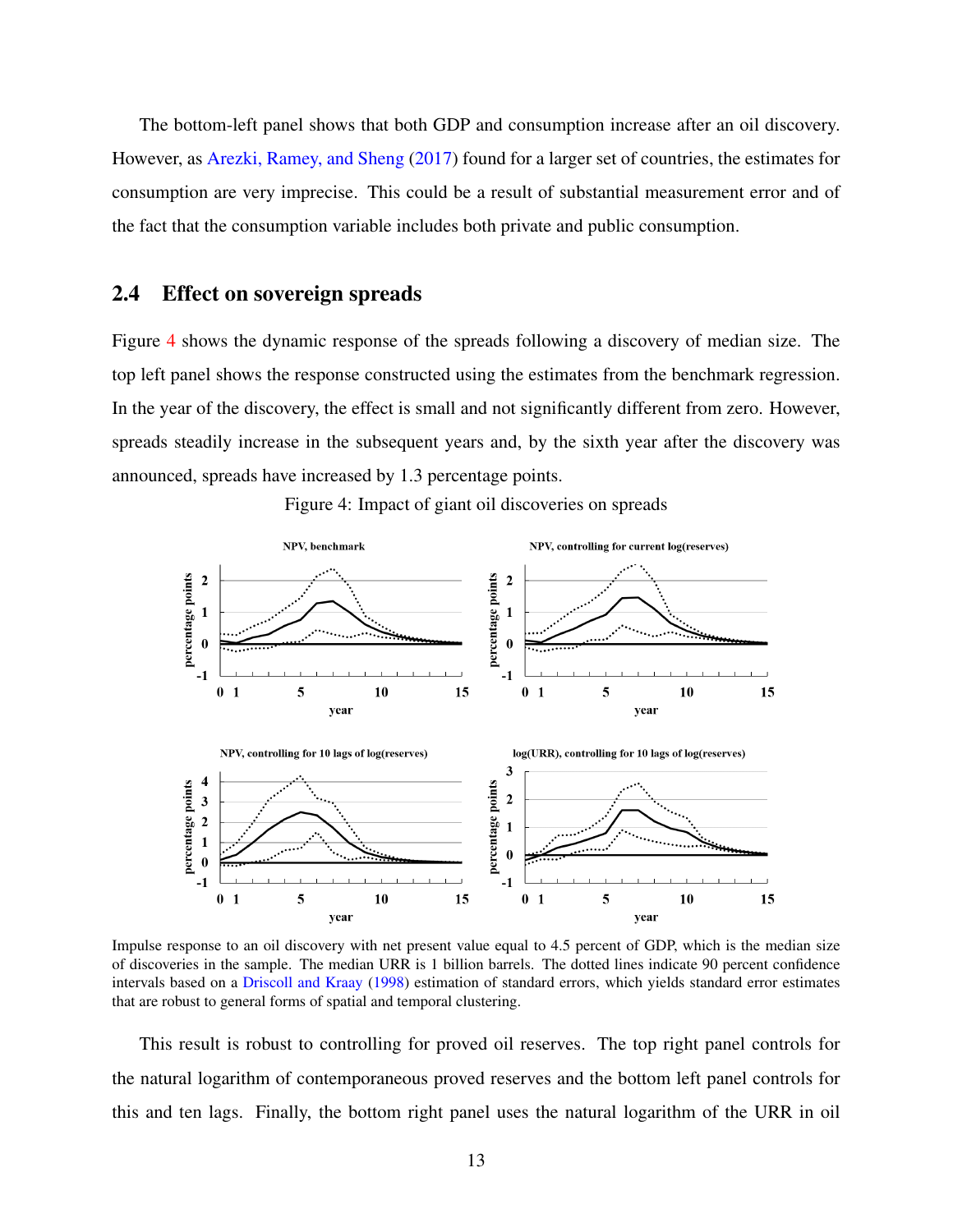<span id="page-14-2"></span>discoveries as the dependent variable. The evident similarities between these impulse-response functions suggest that the benchmark result is not sensitive to the particular way of computing the NPV of discoveries and that it is robust to controlling for proved oil reserves.

The Appendix reports the estimated coefficients for each of these equations. As can be seen there, the coefficients for proved reserves are positive, which indicates that higher proved reserves are associated with a deterioration in a country's credit worthiness, as [Hamann, Mendoza, and](#page-42-6) [Restrepo-Echavarria](#page-42-6) [\(2020\)](#page-42-6) document.

These results are striking in the light of the evidence from the previous Subsection and also in [Arezki, Ramey, and Sheng](#page-40-0) [\(2017\)](#page-40-0). Income increases during the years following the discovery, which would indicate that the country has a higher ability to service its debt. However, both investment and foreign borrowing increase. This suggests that countries still find it preferable to borrow at higher rates in order to finance the investment that is necessary to exploit the recently discovered oil field. The theoretical model in Section [3](#page-16-0) provides a framework to study how debt accumulation to finance investment, along with the effects of the Dutch disease, reconcile these observations.

#### <span id="page-14-0"></span>2.5 Reallocation of capital

Figure [5](#page-15-0) shows the dynamic response of the real exchange rate, as well as the share of total in-vestment in manufacturing, commodities, and non-traded sectors.<sup>[15](#page-14-1)</sup> Commodities comprise agricultural, fishing, mining and querying activities. The non-traded sector includes construction and wholesale, retail, and logistics services.

<span id="page-14-1"></span><sup>&</sup>lt;sup>15</sup>Due to limited data availability for the 37 emerging economies considered above, the estimations for the shares of total investment consider a wider set of countries.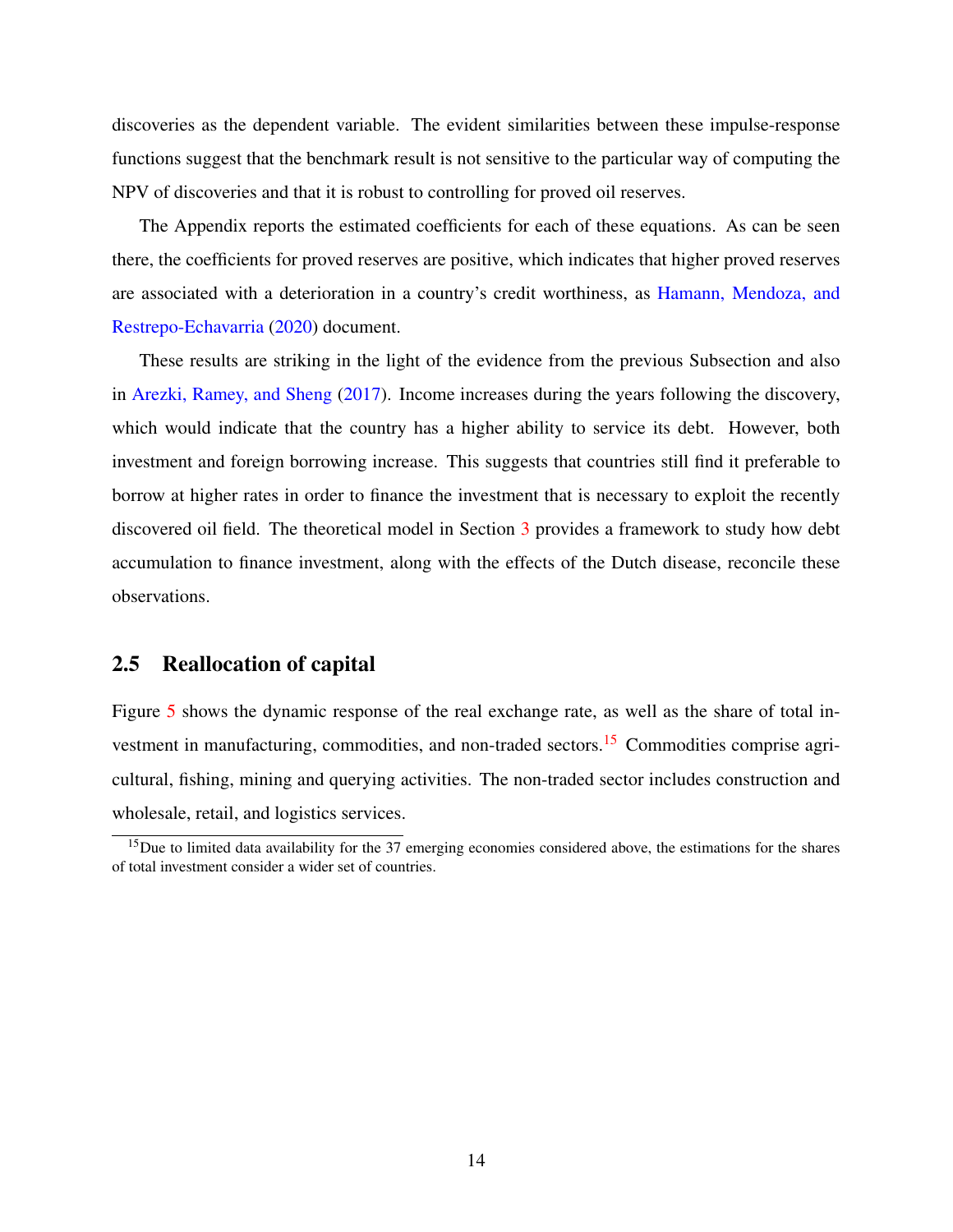<span id="page-15-0"></span>

<span id="page-15-1"></span>Figure 5: Impact of giant oil discoveries on sectoral investment and the RER

Impulse response to an oil discovery with net present value equal to 4.5 percent of GDP, which is the median size of discoveries in the sample. The dotted lines indicate 90 percent confidence intervals based on a [Driscoll and Kraay](#page-41-4) [\(1998\)](#page-41-4) estimation of standard errors, which yields standard error estimates that are robust to general forms of spatial and temporal clustering.

Following a discovery, the share of investment in the manufacturing sector decreases and the shares in both the commodities and the non-traded sectors increase. The real exchange rate appreciates, which is in line with the theoretical predictions of the Dutch disease: higher income from the commodity sector increases the consumption of non-traded goods. This in turn increases the price of non-traded goods and production factors are moved out of manufacturing into nontraded sectors and resource extraction. [Arezki, Ramey, and Sheng](#page-40-0) [\(2017\)](#page-40-0) also find (for a larger set of countries) that the real exchange rate appreciates during the five years following oil discoveries; however, their estimates are not significantly different from zero. Figure [5](#page-15-0) shows that for the 37 countries studied in this paper, the evidence of appreciation is more conclusive than when all countries are considered in the same regression, as in [Arezki, Ramey, and Sheng](#page-40-0) [\(2017\)](#page-40-0).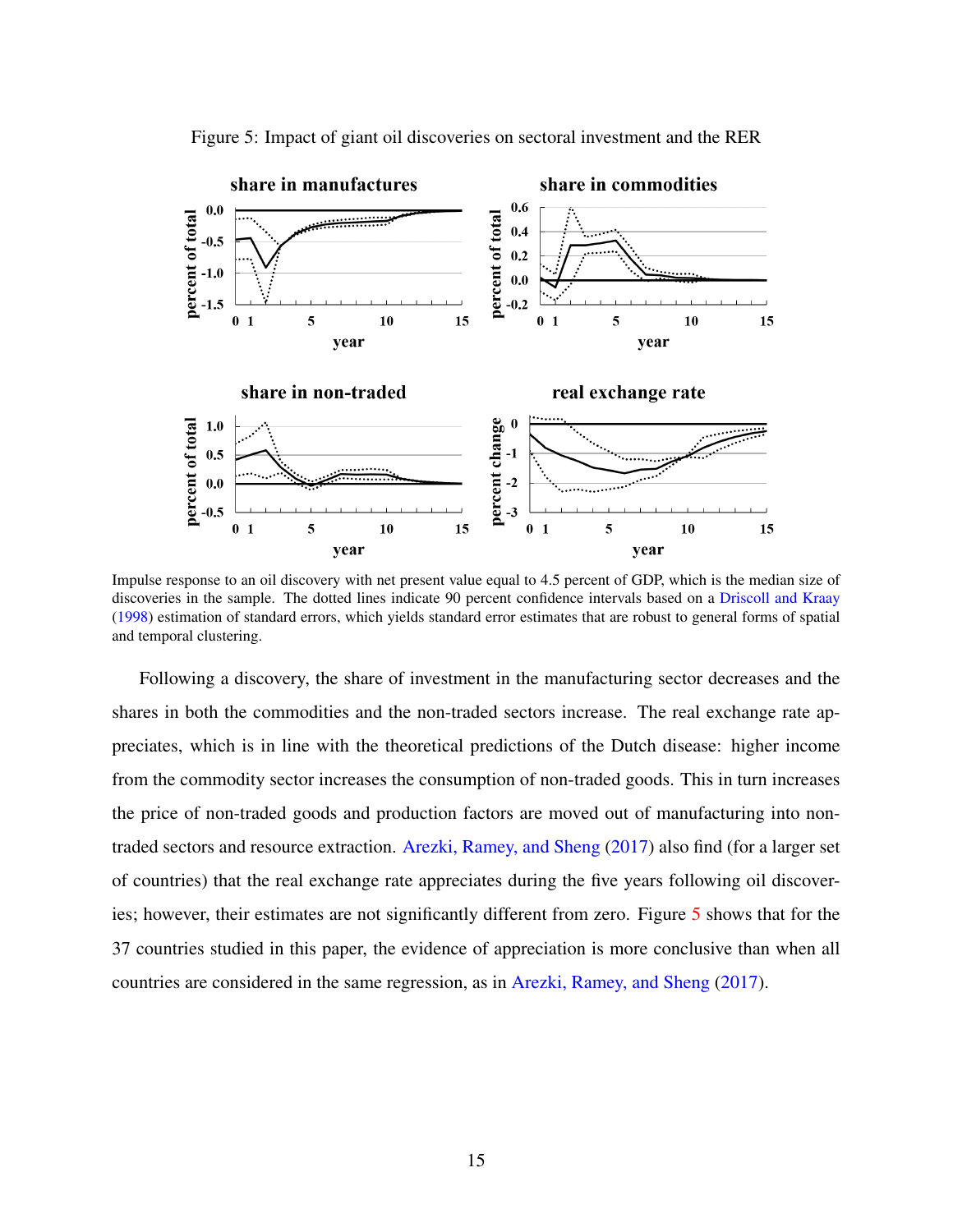## <span id="page-16-5"></span><span id="page-16-0"></span>3 Model

This section presents a small-open economy model in the [Eaton and Gersovitz](#page-41-0) [\(1981\)](#page-41-0) tradition with long-term debt, capital accumulation, production in different sectors, and discovery of natural resources. There is a benevolent government that makes borrowing, investment, and production decisions and cannot commit to repay its debt. The government debt is purchased by risk-averse international lenders.

### 3.1 Environment

Preferences and technology.—The government has preferences over consumption sequences of a final non-traded good  ${c_t}_{t=0}^{\infty}$  $\sum_{t=0}^{\infty}$  represented by  $\mathbb{E}_0 \left[ \sum_{t=0}^{\infty} \beta^t u(c_t) \right]$ , where  $u(c) = \frac{c^{1-\sigma}-1}{1-\sigma}$  $\frac{0}{1-\sigma}$  and  $\beta$  is the discount factor. The final good can be used for consumption and investment. This good is produced with a constant elasticity of substitution (CES) technology that combines a bundle of an intermediate non-traded good *cN*,*<sup>t</sup>* and two intermediate traded goods: manufacturing goods *cM*,*<sup>t</sup>* and oil, *coil*,*<sup>t</sup>* :

<span id="page-16-4"></span>
$$
Y_{t} = \left[\omega_{N}\left(c_{N,t}\right)^{\frac{\eta-1}{\eta}} + \omega_{M}\left(c_{M,t}\right)^{\frac{\eta-1}{\eta}} + \omega_{oil}\left(c_{oil,t}\right)^{\frac{\eta-1}{\eta}}\right]^{\frac{\eta}{\eta-1}}
$$
(3)

where  $\eta$  is the elasticity of substitution and  $\omega_i$  are the weights of each intermediate good *i* in the production of the final good. Intermediate non-traded and manufacturing goods are produced using capital  $k_N$  and  $k_M$  with decreasing returns to scale technologies  $y_{N,t} = z_t A k_{N,t}^{\alpha_N}$  and  $y_{M,t} = z_t A k_{M,t}^{\alpha_M}$ , where  $z_t$  is a persistent productivity shock that affects both sectors,  $0 < \alpha_N < 1$ ,  $0 < \alpha_M < 1$ , and A is a scaling parameter.<sup>[16](#page-16-1)</sup> There is a general stock of capital  $k_t$  that can be freely allocated in these two sectors within the same period such that  $k_{N,t} + k_{M,t} = k_t$ .<sup>[17](#page-16-2)</sup>

Each period, the economy has access to an oil field with capacity  $n_t$ . To produce oil, the economy uses the field's capacity  $n_t$  and capital  $k_{oil,t}$  that is specific to the oil sector. The technology to extract oil is:

<span id="page-16-3"></span>
$$
y_{oil,t} = \left[ (1 - \zeta) \left( k_{oil,t}^{\alpha_{oil}} \right)^{\frac{\varphi - 1}{\varphi}} + \zeta \left( n_t \right)^{\frac{\varphi - 1}{\varphi}} \right]^{\frac{\varphi}{\varphi - 1}}
$$
(4)

<span id="page-16-2"></span><span id="page-16-1"></span> $16$ Decreasing returns to scale captures the presence of a fixed factor (labor) which is immobile within sectors.

 $17$ The assumption about the free allocation of capital between these sectors is made for simplicity. As it will become clear later, the key assumption is that the capital to extract oil is sector specific.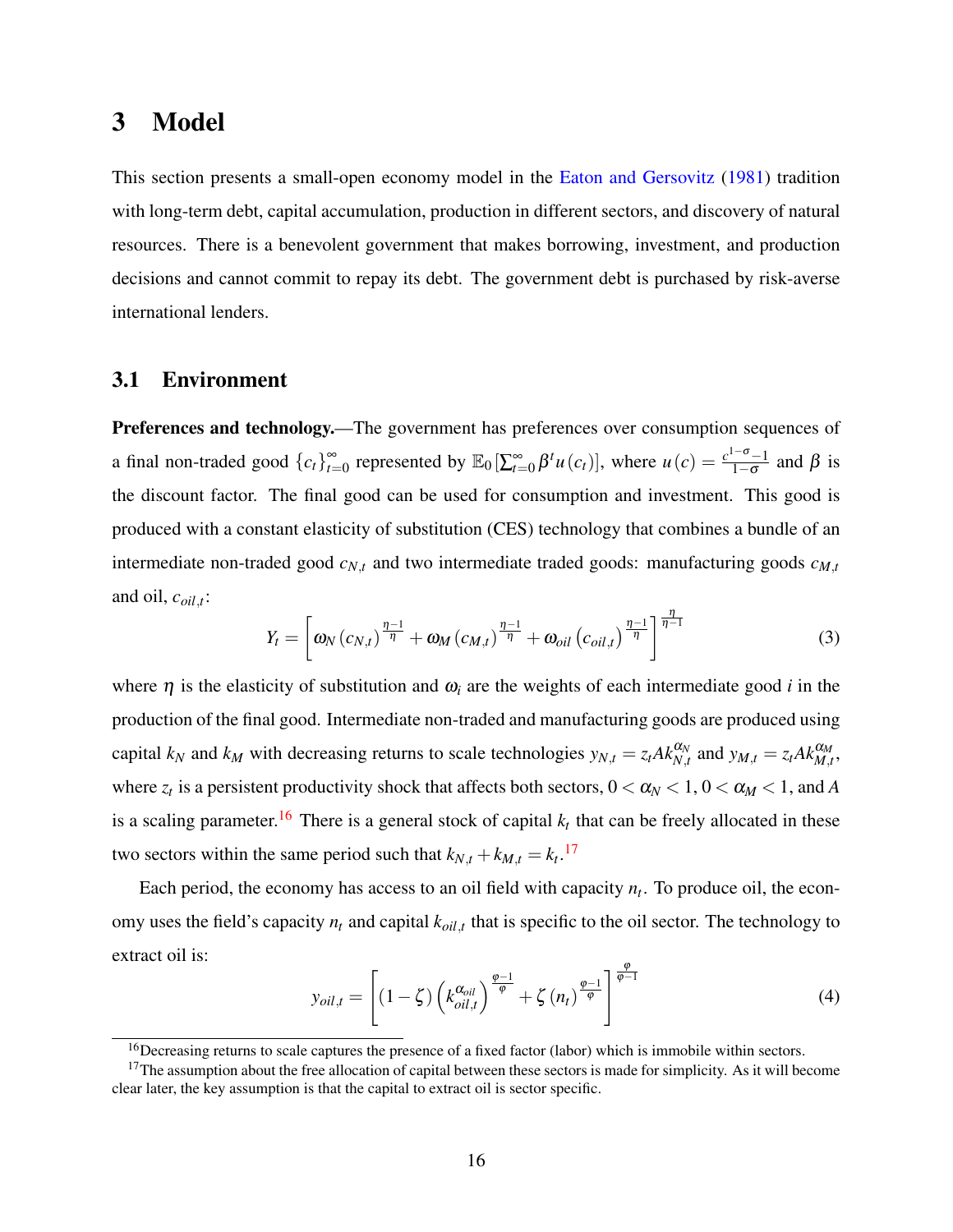<span id="page-17-4"></span>where  $\zeta \in (0,1)$  is the weight that corresponds to the oil field,  $k_{oil}^{\alpha_{oil}}$  $\frac{\alpha_{oil}}{oil, t}$  is value added in the oil sector, and  $\varphi$  is the elasticity of substitution between value added and the oil field capacity. As with the other intermediate goods,  $\alpha_{oil} \in (0,1)$  captures the presence of a unit of labor in the oil sector that is supplied inelastically. The key difference between the oil and the manufacturing sector—the two sources of tradable income in the economy—is that in order to produce oil the economy needs both capital *and* an oil field. In the data, capital to extract oil from an existing field has to be installed on-site. Moreover, capital installed on one field cannot be used to extract oil from another (newly discovered) field in a different geographical location. The CES formulation in equation [\(4\)](#page-16-3) allows the model to capture this high degree of complementarity between oil capital and oil fields.

The resource constraint of the final non-traded good is:

<span id="page-17-1"></span>
$$
c_{t} + i_{k,t} + i_{k_{oil},t} = Y_{t} - \Psi(k_{t+1},k_{t}) - \Psi(k_{oil,t+1},k_{oil,t}),
$$
\n(5)

where  $c_t$  is private consumption,  $i_{k,t}$  is investment in general capital,  $i_{k_{oil},t}$  is investment in capital for the oil sector,  $Y_t$  is production of the final good, and  $\Psi(x',x) = \phi(x'-x)^2$  is a capital adjustment cost function.[18](#page-17-0) The laws of motion for the stocks of capital are:

<span id="page-17-3"></span><span id="page-17-2"></span>
$$
k_{t+1} = (1 - \delta) k_t + i_{k,t}
$$
 (6)

$$
k_{oil,t+1} = (1 - \delta) k_{oil,t} + i_{k_{oil},t}
$$
\n(7)

where  $\delta$  is the capital depreciation rate.

Rest of the world and international prices of goods.—There is a rest of the world economy with international lenders and with a market where the small-open economy trades oil and the manufacturing good (which is the nummeraire). I assume that the small-open economy is small enough so that neither its actions nor its oil discoveries have an effect on the relative price of oil. This price is pinned down in the rest of the world and for simplicity I assume it follows some exogenous stochastic process that is more volatile and more persistent than the process for *z*. As I discuss in Subsection [4.4,](#page-30-0) the important assumption is that the price of oil is relatively more

<span id="page-17-0"></span> $18$ Including capital adjustment costs is important in business cycle models to avoid investment being overly volatile; see [Mendoza](#page-43-3) [\(1991\)](#page-43-3) for a discussion of the case of small-open economies. Additionally, as [Gordon and Guerron-](#page-42-4)[Quintana](#page-42-4) [\(2018\)](#page-42-4) show, sovereign default models with capital accumulation require capital adjustment costs to sustain positive levels of debt in equilibrium.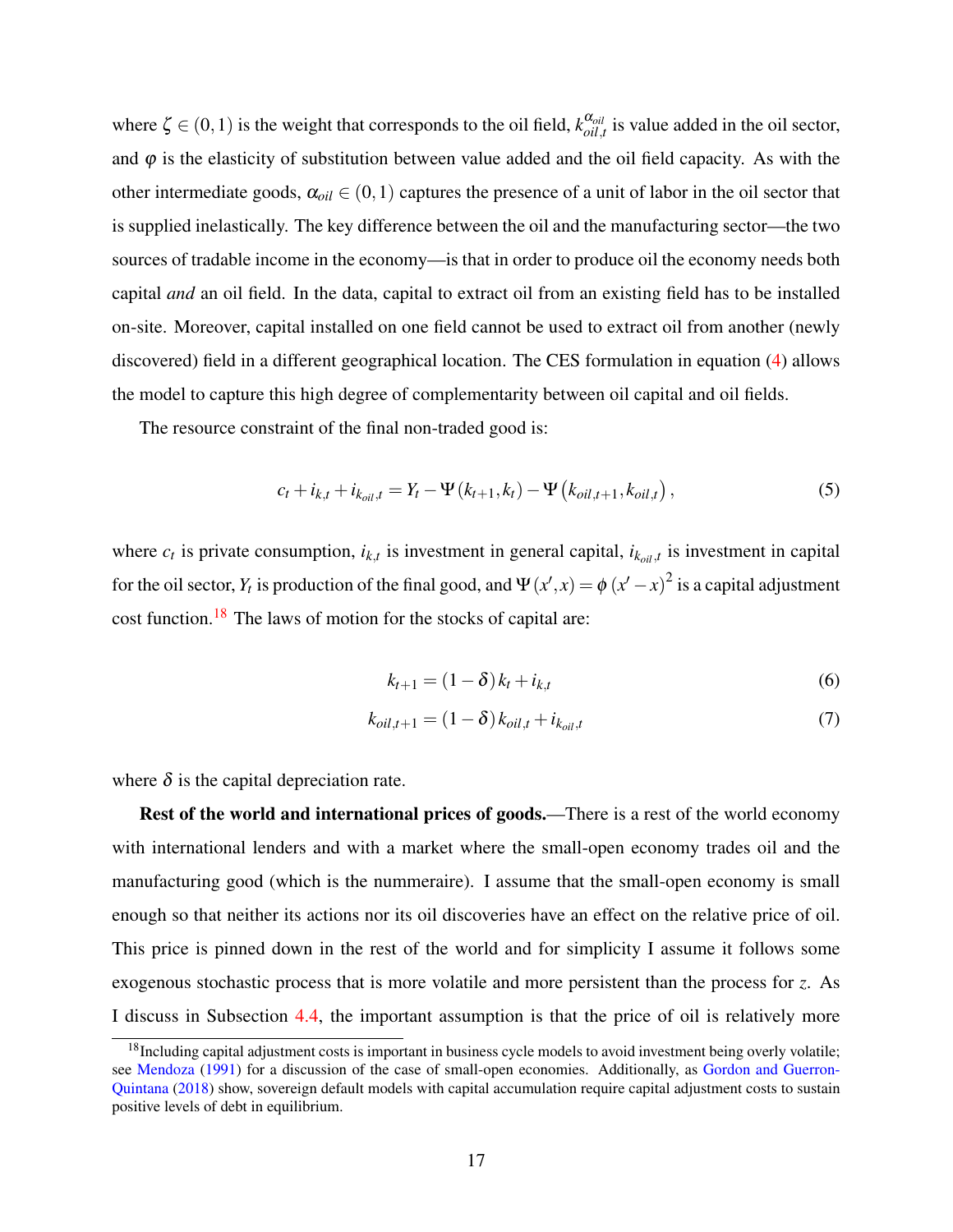<span id="page-18-3"></span>volatile than the price of other traded goods. For a richer model of the international oil industry see [Bornstein, Krusell, and Rebelo](#page-41-5) [\(2019\)](#page-41-5).

Shocks and oil discoveries.—The capacity of the oil field can take one of two values  $n_t \in$  ${n_L, n_H}$  with  $0 \le n_L < n_H$ . The economy starts with  $n_t = n_L$  and with probability  $\pi_{disc}$  receives news that its oil capacity will be larger  $T_{wait}$  periods from then, that is  $n_{t+T_{wait}} = n_H$ . Then,  $n_t$ remains high for a stochastic number of periods and with probability  $\pi_{ex}$  it returns to the value  $n_L$ .<sup>[19](#page-18-0)</sup> Let  $s_t = (z_t, p_{oil,t}, \chi_t)$  be the exogenous state, where  $\chi_t \in \{-1, 0, 1, ..., T_{wait}\}$  captures both the news shock and keeps track of the time between news and production. If  $\chi_t = -1$  then  $n_t = n_L$ and the economy has not discovered an oil field yet. A news shock happens when  $\chi_t = 0$ . Then, for χ*<sup>t</sup>* = 0...*T*wait−1 the economy's oil field is still *n<sup>t</sup>* = *n<sup>L</sup>* but all agents know that there was news of an oil field discovery in  $t - \chi_t$ . Finally,  $n_t = n_H$  when  $\chi_t = T_{\text{wait}}$ . For  $\chi_t = -1$  we have  $Pr(\chi_{t+1} = 0) =$  $\pi_{disc}$  is the probability of an oil discovery. For  $\chi_t = 0, ..., T_{wait}$  we have  $Pr(\chi_{t+1} = \chi_t + 1) = 1$  and *Pr* ( $\chi_{t+1} = -1$ ) =  $\pi_{ex}$  for  $\chi_t = T_{wait}$ .<sup>[20](#page-18-1)</sup>

Debt structure.—The government issues long-term bonds denominated in units of the manufacturing good. Following [Hatchondo and Martinez](#page-42-3) [\(2009\)](#page-42-3) and [Chatterjee and Eyigungor](#page-41-1) [\(2012\)](#page-41-1), I assume bonds mature probabilistically at a rate  $\gamma$ . The law of motion of bonds is:

<span id="page-18-2"></span>
$$
b_{t+1} = (1 - \gamma) b_t + i_{b,t} \tag{8}
$$

where  $b_t$  is the number of bonds due at the beginning of period *t* and  $i_{b,t}$  is the amount of bonds issued in period *t*.

Default, repayment, and the balance of payments.—At the beginning of every period the government has the option to default. If the government defaults it gets excluded from international financial markets—although it can still trade in goods—for a stochastic number of periods;

<span id="page-18-0"></span><sup>&</sup>lt;sup>19</sup>The average duration of a giant oil field is 50 years, which will be the calibration target for  $\pi_{ex}$ . This is much longer than the time-span in the data in section [2.1.](#page-7-0) Moreover, as [Arezki, Ramey, and Sheng](#page-40-0) [\(2017\)](#page-40-0) document, the production rate is highest for the initial years after the field becomes productive and then decreases at a slow rate. A richer model of oil production would include details on the depletion of the reserves on the field through its exploitation, like the model in [Hamann, Mendoza, and Restrepo-Echavarria](#page-42-6) [\(2020\)](#page-42-6). However, the focus of this paper is on the effect of oil discoveries and the transition between discovery and production, rather than on the cyclical implications of the exploitation of existing oil fields.

<span id="page-18-1"></span><sup>&</sup>lt;sup>20</sup>Unlike [Arezki, Ramey, and Sheng](#page-40-0) [\(2017\)](#page-40-0), I assume the oil field takes two values rather than allowing for richer depletion dynamics. This is a simplifying assumption made for computational tractability because, unlike the model in [Arezki, Ramey, and Sheng](#page-40-0) [\(2017\)](#page-40-0), the model presented here requires a global solution in order to accurately compute default probabilities.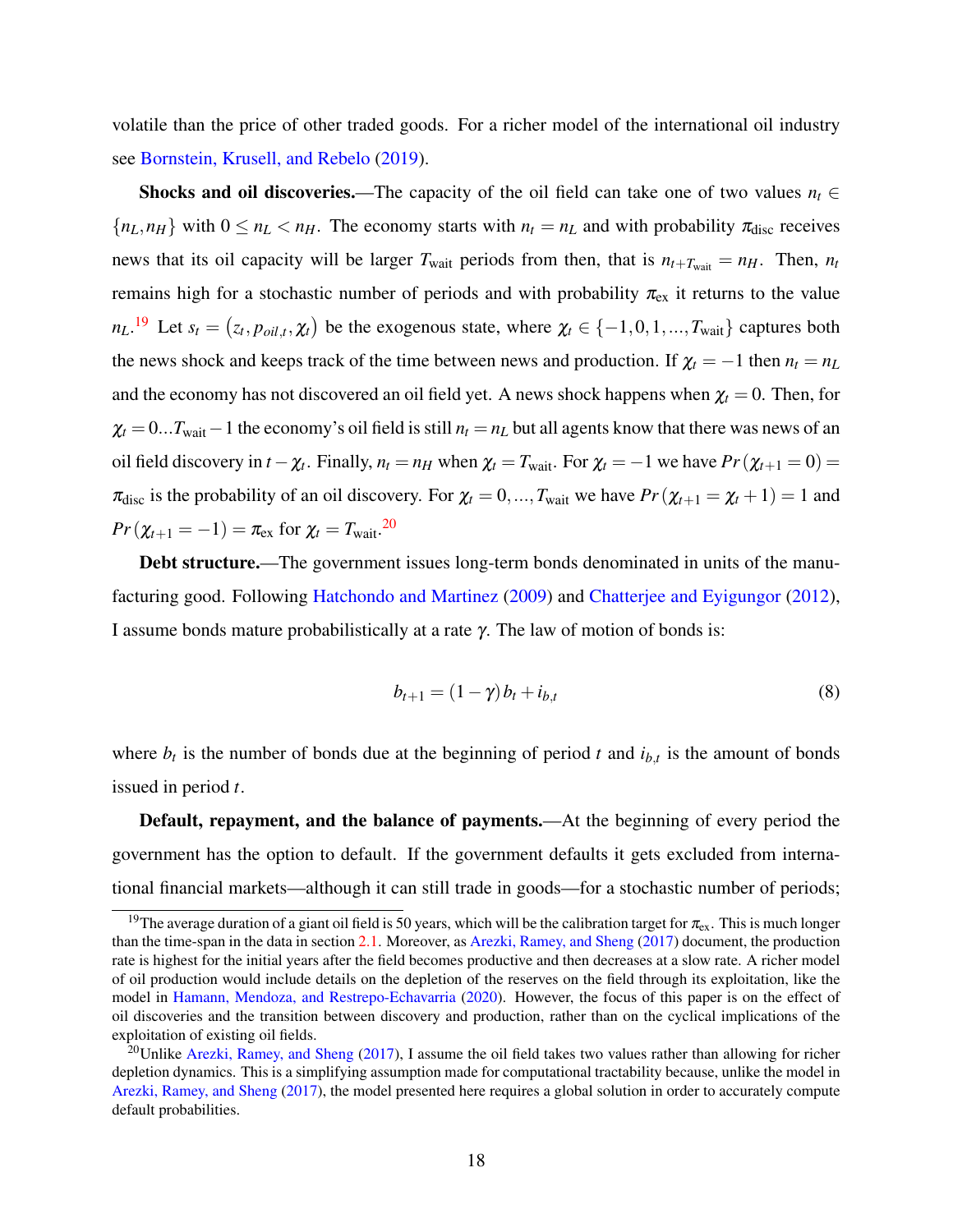<span id="page-19-3"></span>the government gets re-admitted to financial markets with probability  $\theta$  and zero debt. While in default, productivity is  $z_t^d \leq z_t$ . More specifically, I assume an asymmetric penalty to productivity so that  $z_t^d = z_t - \max\left\{0, d_0z_t + d_1z_t^2\right\}$ , where  $d_0 < 0 < d_1$ . This implies that the productivity penalty is zero when  $z_t \le -\frac{d_0}{d_1}$  and rises more than proportionately when  $z_t > -\frac{d_0}{d_1}$  $\frac{a_0}{d_1}$ . This asymmetry in the default penalty is crucial in generating default dynamics that are in line with the data, in particular the counterciclicality of spreads and the current account (see the discussions in [Arellano](#page-40-3) [\(2008\)](#page-40-3) and [Chatterjee and Eyigungor](#page-41-1)  $(2012)$ <sup>[21](#page-19-0)</sup>

In default, the balance of payments is:

<span id="page-19-1"></span>
$$
0 = x_{M,t} + p_{oil,t}x_{oil,t} \tag{9}
$$

where  $x_{M,t} = y_{M,t} - c_{M,t}$  and  $x_{oil,t} = y_{oil,t} - c_{oil,t}$  are net exports of the manufacturing good and oil, respectively. Equation [\(9\)](#page-19-1) implies that in default trade in goods has to be balanced: imports to increase consumption of one traded good have to be financed by exports of the other.

If the government decides to pay its debt obligations then it has access to international financial markets and can issue new debt  $i_{b,t}$ . In this case, the balance of payments is:

<span id="page-19-2"></span>
$$
\gamma b_t = x_{M,t} + p_{oil,t} x_{oil,t} + q_t (b_{t+1} - (1 - \gamma) b_t)
$$
\n(10)

where  $q_t$  is the market price of newly issued debt. Equation [\(10\)](#page-19-2) shows how payments of debt obligations  $\gamma b_t$  are supported by net exports of goods and by the issuance of new debt.

Risk-averse foreign lenders.—There is a vast literature that argues that risk premia are an important component of sovereign spreads. [Aguiar, Chatterjee, Cole, and Stangebye](#page-40-7) [\(2016\)](#page-40-7) show that defaults are not tightly connected to poor fundamentals, which points to the role of global factors related to lender risk-aversion. [Wu](#page-43-4) [\(2022\)](#page-43-4) documents that a large share of observed credit default swap spreads can be attributed to the risk premium. In earlier work, [Longstaff, Pan, Pedersen, and](#page-42-8) [Singleton](#page-42-8) [\(2011\)](#page-42-8) also document that the majority of sovereign credit risk can be linked to global factors and that the risk premium represents about a third of spreads.

To model the risk premium I modify the parsimonious approach in [Arellano and Ramanarayanan](#page-40-8)

<span id="page-19-0"></span> $^{21}$ [Mendoza and Yue](#page-43-5) [\(2012\)](#page-43-5) develop a general equilibrium model of sovereign default and business cycles in which default can endogenously trigger an efficiency loss similar to the one captured by  $z_t^d$ .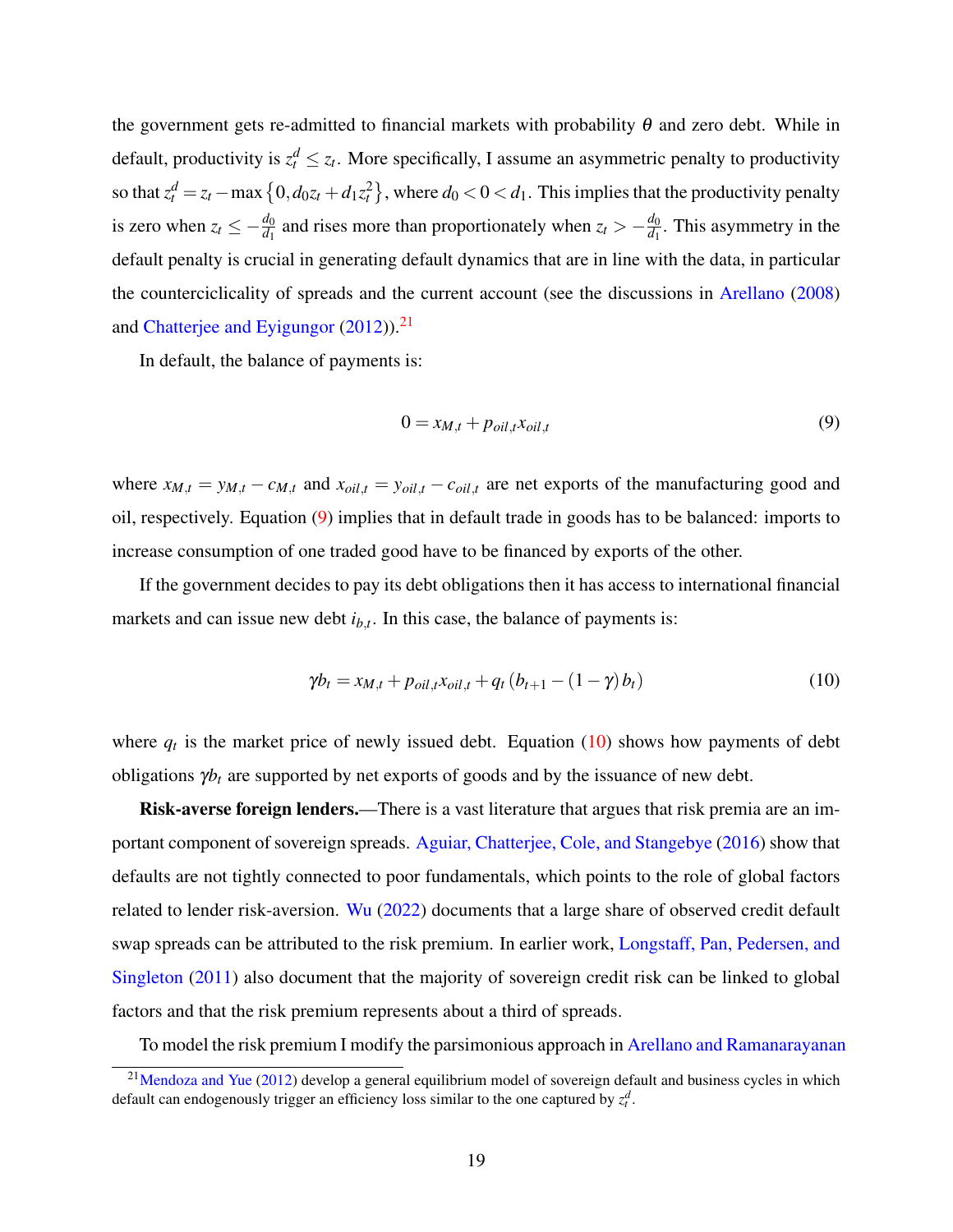<span id="page-20-2"></span>[\(2012\)](#page-40-8) and [Bianchi, Hatchondo, and Martinez](#page-41-6) [\(2018\)](#page-41-6). Foreign lenders price government debt using the following stochastic discount factor

<span id="page-20-1"></span>
$$
m_{t,t+1} = e^{-\left(r^* + \alpha_0 \tilde{y}_{T,t+1} + 0.5\alpha_0^2 \sigma_{T,t}^2\right)}
$$
\n(11)

where  $\alpha_0 > 0$  is a primitive parameter that controls the degree of lender-risk aversion;  $\tilde{y}_{T,t+1} =$ log<sub>*yT*,*t*+1</sub> –  $\mathbb{E}_t$  [log<sub>*yT*,*t*+1] is the difference between the log of total tradable income *y<sub>T</sub>* = *y<sub>M</sub>* +</sub> *p*<sub>oil</sub>*y*<sub>oil</sub> and its conditional expectation in period *t*; and  $\sigma_{T,t}^2$  is the conditional variance of  $\tilde{y}_{T,t+1}$ . The key innovation is that the conditional variance of  $\tilde{y}_{T,t+1}$  is variable and endogenous, while in the papers mentioned above it is fixed. This is because those models have an endowment of a unique tradable good that follows an exogenous stochastic process, while this model features two sources of tradable income that depend on different shocks and endogenous production decisions. This formulation allows the price of risk to vary with the current realization of *s<sup>t</sup>* because shocks are persistent. More importantly, the price of risk also responds to investment choices, since these affect the possible realizations of  $y_{T+1}$  and its variance: the mix of  $k_{t+1}$  and  $k_{oil,t+1}$  affects  $\sigma_{T,t}^2$ . Similar to the papers above, the assumption  $\alpha_0 > 0$  introduces a positive risk premium because bond payoffs are more valuable to the lenders in states where default is more likely (i.e. states that imply low realizations of  $y<sub>T</sub>$ ).

#### 3.2 Recursive formulation and timing

The state of the economy is the vector of shocks *s*, the stock of general capital *k*, the stock of capital for the oil sector *koil*, the outstanding government debt *b*, and an indicator of whether the government is in default or not.

**The government.**—Let  $V(s, k, k_{oil}, b)$  be the value of the government that starts the period not in default. I follow the [Eaton and Gersovitz](#page-41-0) [\(1981\)](#page-41-0) timing and assume that the government first chooses whether to repay its debt obligations,  $d = 0$ , or to default,  $d = 1$ :

$$
V(s, k, k_{oil}, b) = \max_{d \in \{0, 1\}} \left\{ [1 - d] V^P(s, k, k_{oil}, b) + dV^D(s, k, k_{oil}) \right\}
$$

where  $V^P(s, k, k_{oil}, b)$  is the value of repaying and  $V^D(s, k, k_{oil})$  is the value of default.<sup>[22](#page-20-0)</sup>

<span id="page-20-0"></span> $22$ Alternative timing assumptions can give rise to multiplicity of equilibria (see for example [Cole and Kehoe](#page-41-7) [\(2000\)](#page-41-7)).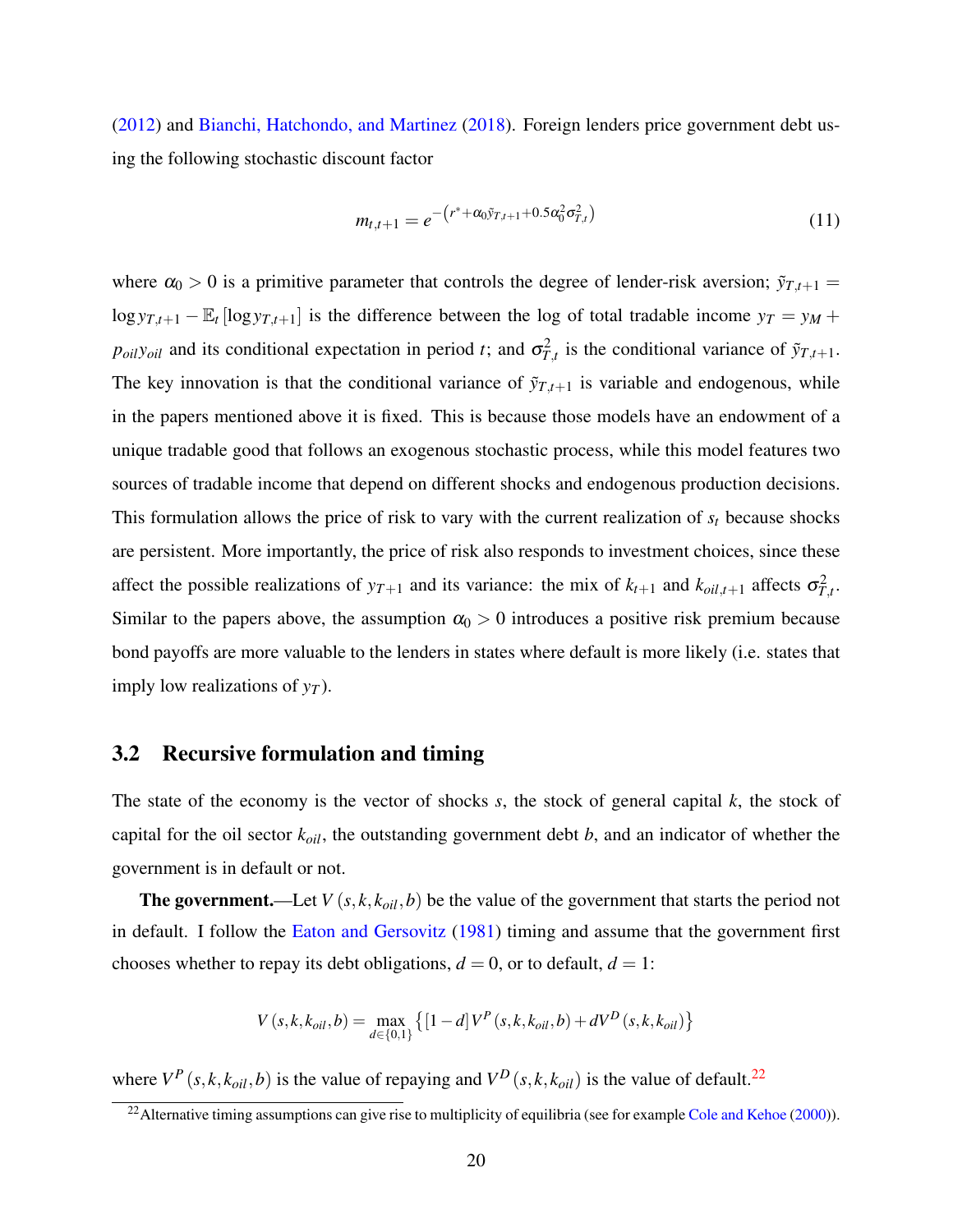<span id="page-21-1"></span>If the government decides to default then its debt obligations are erased and it gets excluded from financial markets. Then, the government simultaneously chooses the stocks of capital next period  $k'$  and  $k'_{oil}$ , static allocations of general capital in the manufacturing sector and the non-traded intermediate sector  $K = \{k_N, k_M\}$ , net exports of the manufacturing good and oil  $X = \{x_M, x_{oil}\}$ , and consumption of final and intermediate goods  $C = \{c, c_N, c_M, c_{oil}\}$  to solve:

$$
V^{D}\left(s,k,k_{oil}\right)=\max_{\left\{\boldsymbol{k}',\boldsymbol{k}'_{oil},\boldsymbol{C},\boldsymbol{K},\boldsymbol{X}\right\}}\left\{u\left(\boldsymbol{c}\right)+\beta\mathbb{E}_{s'|s}\left[\theta V\left(s',k',k'_{oil},0\right)+\left(1-\theta\right)V^{D}\left(s',k',k'_{oil}\right)\right]\right\}
$$

subject to the resource constraint of the final good  $(5)$ , the resource constraint of general capital  $k = k_N + k_M$ , the laws of motion of capital [\(6\)](#page-17-2) and [\(7\)](#page-17-3), the resource constraints of intermediate goods  $c_N = y_N$ ,  $c_M + x_M = y_M$  and  $c_{oil} + x_{oil} = y_{oil}$ , and the balance of payments under default [\(9\)](#page-19-1). Note that the government can trade in goods, but trade has to be balanced since it cannot issue debt.

If the government decides to repay then it simultaneously chooses the stocks of capital  $k'$  and  $k'_{oil}$ , and debt *b*<sup> $\prime$ </sup> for the next period, static allocations of general capital in the manufacturing sector and in the non-traded intermediate sector  $K = \{k_N, k_M\}$ , net exports of the manufacturing good and oil  $X = \{x_M, x_{oil}\}$ , and consumption of final and intermediate goods  $C = \{c, c_N, c_M, c_{oil}\}$  to solve:

$$
V^{P}(s, k, k_{oil}, b) = \max_{\{k', k'_{oil}, b', C, K, X\}} \{u(c) + \beta \mathbb{E}\left[V(s', k', k'_{oil}, b')\right]\}
$$

subject to the resource constraints goods and capital, the laws of motion of capital, the law of motion of bonds  $(8)$ , and the balance of payments under repayment  $(10)$ .

Lenders.—In each period, if the government is in good financial standing it makes its borrowing and investment decisions simultaneously. Then, lenders observe these decisions and purchase the bonds. Since lenders behave competitively, the equilibrium price of bonds is such that lenders make zero profits in expectation. Given the stochastic discount factor defined in [11,](#page-20-1) the lenders price the bonds according to:

<span id="page-21-0"></span>
$$
q(s, k', k'_{oil}, b') = \mathbb{E}_{s'|s} \{ m(s, s', k', k'_{oil}) [1 - d(s', k', k'_{oil}, b')] [\gamma + (1 - \gamma) q(s', k'', k''_{oil}, b'')] \}
$$
(12)

where  $k''$ ,  $k''_{oil}$  and  $b''$  are lenders' expectations about the government's investment and borrowing

For detailed discussions and literature reviews see [Aguiar and Amador](#page-40-9) [\(2014\)](#page-40-9) and [Aguiar, Chatterjee, Cole, and](#page-40-7) [Stangebye](#page-40-7) [\(2016\)](#page-40-7).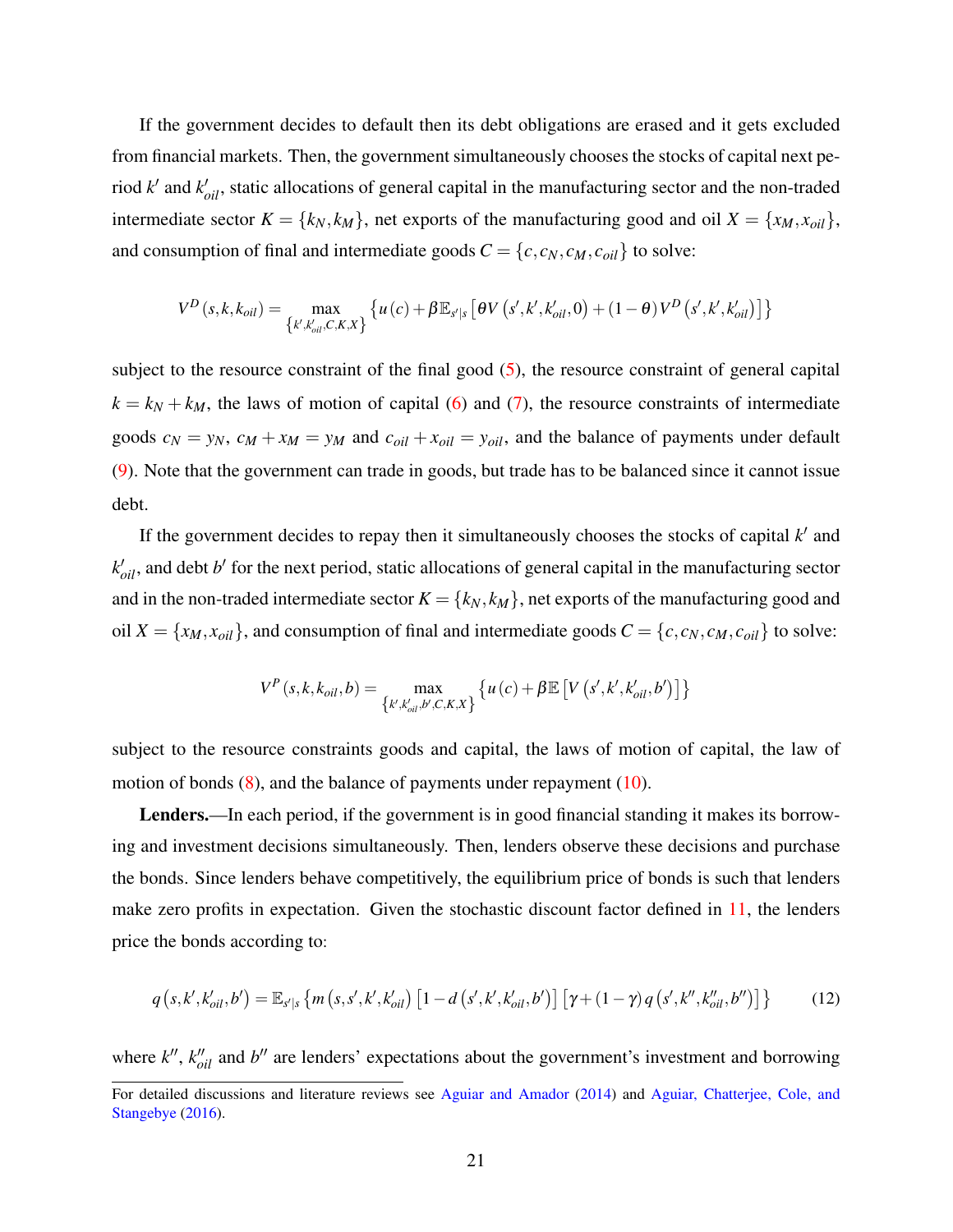<span id="page-22-3"></span>policies in the following period.[23](#page-22-1)

An important assumption in this environment is that all of the government's dynamic decisions are made simultaneously, in other words, both investment and indebtedness are contractible. This implies that next-period capital is an argument of the price function in [\(12\)](#page-21-0). In a recent paper [Galli](#page-41-8) [\(2021\)](#page-41-8) studies an environment in which investment is not contractible. In that case the price function does not depend on next-period capital and multiple equilibria with high and low investment may arise.

### 3.3 Equilibrium

A Markov equilibrium is value functions *V*,  $V^D$ , and  $V^P$ ; policy functions for capital in default  $\hat{k}^D$ and  $\hat{k}_{oil}^D$ ; policy functions for capital and debt in repayment,  $\hat{k}$ ,  $\hat{k}_{oil}$ , and  $\hat{b}$ ; a default policy function *d*; policy functions for static allocations in repayment and in default; and a price schedule of bonds *q* such that: (i) given the price schedule *q*, the value and policy functions solve the government's problem, (ii) the price schedule satisfies  $(12)$ , and (iii) lenders have rational expectations about the government's future decisions, that is  $k'' = \hat{k}(s', k', k'_{oil}, b')$ ,  $k''_{oil} = \hat{k}_{oil}(s', k', k'_{oil}, b')$ , and  $b'' =$  $\hat{b}(s', k', k'_{oil}, b')$  in equation [\(12\)](#page-21-0).

## <span id="page-22-0"></span>4 Quantitative analysis

#### 4.1 Model solution

I solve the functional equations of the government's problem and of the price of bonds using value function iteration. Following [Hatchondo, Martinez, and Sapriza](#page-42-9) [\(2010\)](#page-42-9), I compute the limit of the finite-horizon version of the economy. To solve for the optimal investment and debt issuance I use a nonlinear optimization routine.<sup>[24](#page-22-2)</sup> The value functions  $V^D$  and  $V^P$  and the price schedule for

<span id="page-22-1"></span><sup>&</sup>lt;sup>23</sup>When computing  $\tilde{\gamma}_{T,t+1}$  and its moments for the stochastic discount factor, I assume balanced trade in  $t+1$  (i.e. given *k*,the static capital allocation *k<sup>M</sup>* is invariant to current and future borrowing). This assumption provides a great deal of computational tractability at a very low cost since the quantitative results are not too sensitive to it.

<span id="page-22-2"></span> $^{24}$ In the presence of convex capital adjustment costs, the policy functions for capital are not too far away from the 45 degree line, which makes the current state a good initial guess. For debt I search for the best policy over a grid (using current capital stocks as policies) and use these as an initial guess in a nonlinear optimization routine. The code used to compute the solution of the model is written in the Julia language. I use the Nelder-Mead routine from the Optim.jl package, which follows the algorithm developed by [Nelder and Mead](#page-43-6) [\(1965\)](#page-43-6).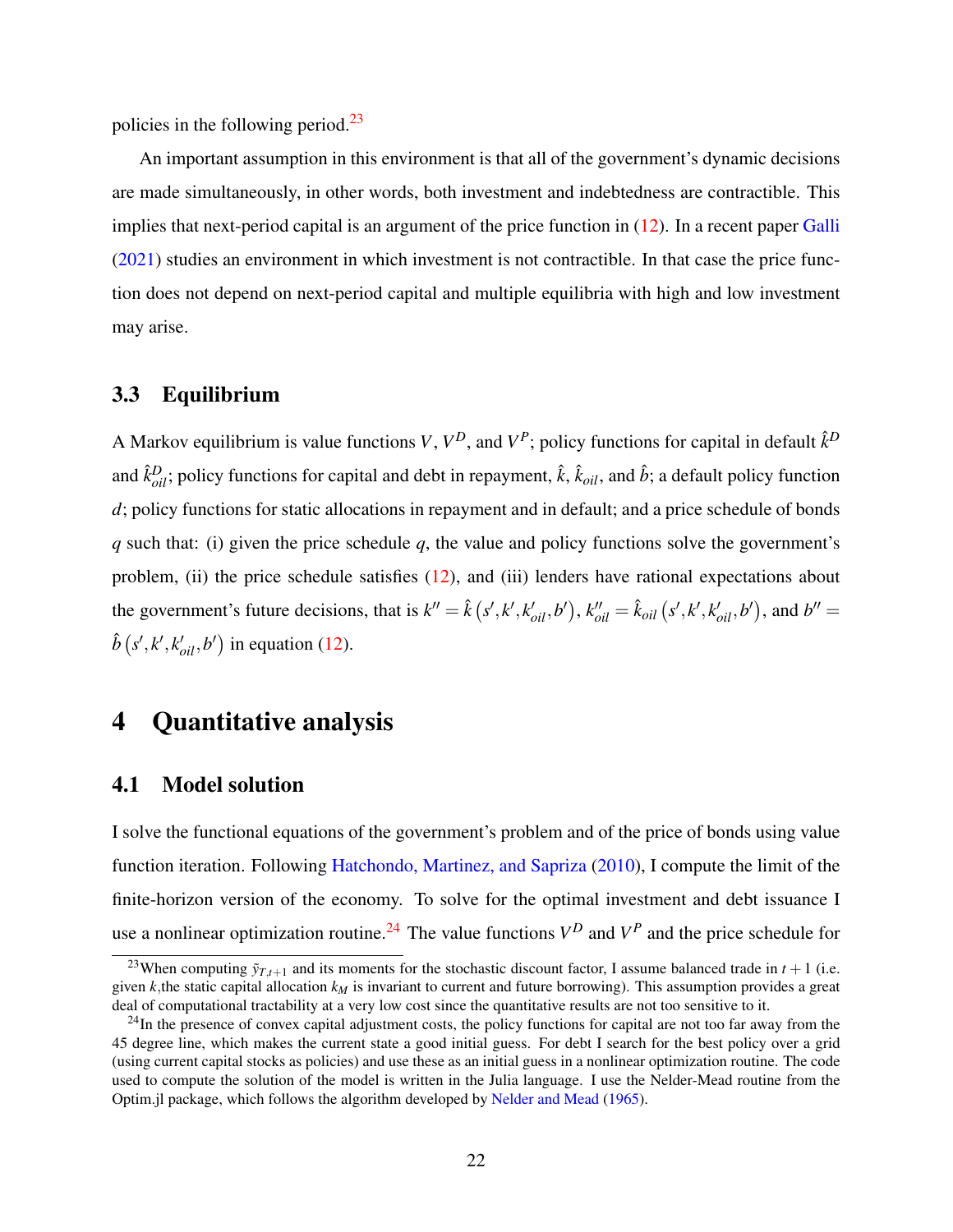<span id="page-23-2"></span>bonds *q* are approximated using linear interpolation, and expectations over *z* and *poil* are calculated using a Gauss-Legendre quadrature. See the Appendix for more details of the solution method.

### 4.2 Calibration

I calibrate the model to the Mexican economy. There are two reasons why Mexico an ideal example for the purposes of this paper. The first is that Mexico has been widely studied in the sovereign debt literature because its business cycle has the same properties as other emerging economies (see for example [Aguiar and Gopinath](#page-40-10) [\(2007\)](#page-40-10), and [Aguiar, Chatterjee, Cole, and Stangebye](#page-40-7) [\(2016\)](#page-40-7)). In addition, as noted by [Bianchi, Hatchondo, and Martinez](#page-41-6) [\(2018\)](#page-41-6), Mexico gives calibration targets for average levels of debt and spreads that are close to the median value for emerging economies. In short, Mexico is a typical emerging economy. The second desirable property is that Mexico did not have any giant oil field discoveries during the period of study, so the parameters of the model are disciplined with business cycle data that do not include endogenous variation induced by giant oil discoveries. This allows me to validate the theory by comparing model responses to oil discoveries with those from the data.

A period in the model is one year. There are two sets of parameters: the first (summarized in table [1\)](#page-24-0) is calibrated directly and the second (summarized in table [2\)](#page-26-0) is chosen so that moments generated by model simulations match their data counterparts. I set the capital shares to  $\alpha_N = 0.66$ and  $\alpha_M = 0.57$  following [Mendoza](#page-43-7) [\(1995\)](#page-43-7). I set the share of oil rent to  $\zeta = 0.38$  and the capital share in the value added of the oil sector to  $\alpha_{oil} = 0.49$  as in [Arezki, Ramey, and Sheng](#page-40-0) [\(2017\)](#page-40-0). For the elasticity of substitution between oil and field capacity I set  $\varphi = 0.4$ , which implies a high level of complementarity between these to factors.<sup>[25](#page-23-0)</sup> I set the elasticity of substitution  $\eta$  = 0.83, following the literature.<sup>[26](#page-23-1)</sup> I set the weights  $\omega_N = 0.60$ ,  $\omega_M = 0.34$ , and  $\omega_{oil} = 0.06$  using aggregate consumption shares. I set the CRRA parameter to  $\sigma = 2$ , the capital depreciation rate to  $\delta = 0.05$ , and the risk free interest rate to  $r^* = 0.04$ , which are standard values in the international macroeconomics literature.

<span id="page-23-0"></span> $^{25}$ To my knowledge, there is no empirical guidance applicable to a macroeconomic model for this parameter. The results are not sensibly altered by different (lower than 1) values of this parameter.

<span id="page-23-1"></span><sup>&</sup>lt;sup>26</sup>See [Mendoza](#page-43-8) [\(2005\)](#page-43-8) and [Bianchi](#page-41-9) [\(2011\)](#page-41-9).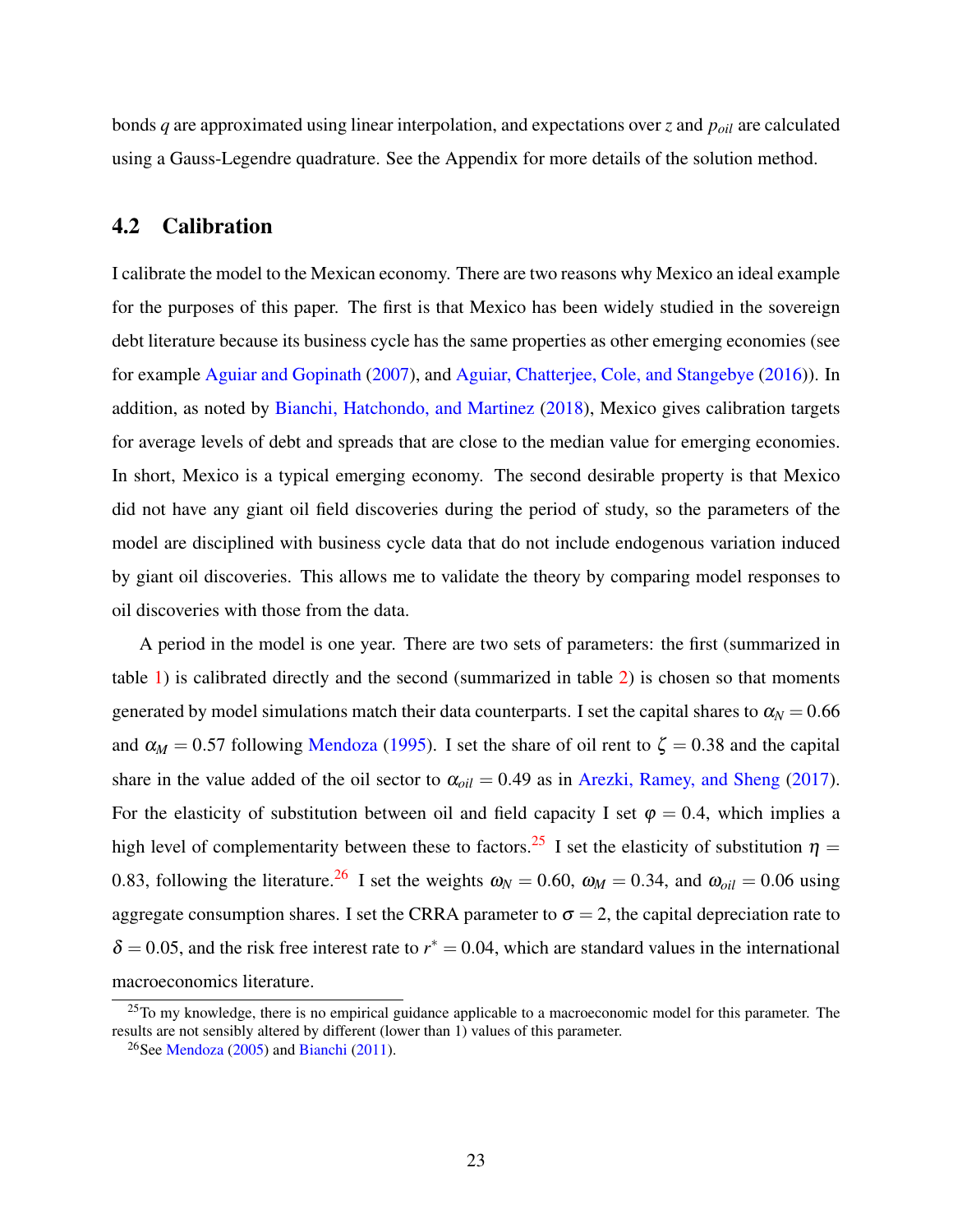<span id="page-24-2"></span><span id="page-24-0"></span>

| Parameter                   |                     | Value | Parameter                    |                   | Value |
|-----------------------------|---------------------|-------|------------------------------|-------------------|-------|
|                             | $\alpha_N$          | 0.66  | oil rent                     | ζ                 | 0.38  |
| capital shares              | $\alpha_M$          | 0.57  | <b>CRRA</b>                  |                   | 2.00  |
|                             | $\alpha_{oil}$      | 0.49  | capital depreciation rate    | $\delta$          | 0.05  |
|                             | $\omega_M$          | 0.34  | bonds maturity rate          | γ                 | 0.14  |
| output shares               | $\omega_{oil}$      | 0.06  | elasticities of substitution | $\varphi$         | 0.40  |
|                             | $\omega_N$          | 0.60  |                              | η                 | 0.83  |
| scaling parameter           | A                   | 0.85  | risk free rate               | $r^*$             | 0.04  |
| probability of discovery    | $\pi_{disc}$        | 0.01  | probability of reentry       | θ                 | 0.40  |
| probability of exhaustion   | $\pi_{\mathrm{ex}}$ | 0.02  | waiting time                 | $T_{\text{wait}}$ | 6     |
| persistence of price of oil | $\rho_{oil}$        | 0.94  | persistence of productivity  | $\rho_z$          | 0.91  |
| volatility of price of oil  | $\sigma_p$          | 0.28  | volatility of productivity   | $\sigma_z$        | 0.02  |
| size of small oil field     | $n_{L}$             | 0.22  | size of large oil field      | $n_H$             | 0.26  |

Table 1: Parameters calibrated directly from the data

I assume the productivity shock follows an AR(1) process  $\log z_t = \rho_z \log z_{t-1} + \sigma_z \varepsilon_{z,t}$ , where  $\varepsilon_{z,t}$  are iid with a standard normal distribution. I set the persistence to  $\rho_z = 0.91$  and standard deviation  $\sigma_z = 0.02$ , which are standard values in the literature. For the price of oil I also assume an AR(1) process  $\log p_{oil,t} = \rho_{oil} \log p_{oil,t-1} + \sigma_p \varepsilon_{oil,t}$ , where  $\varepsilon_{oil,t}$  are iid with a standard normal distribution,  $\sigma_p$  is the standard deviation, and  $\rho_{oil}$  is the persistence parameter (the mean of the price of oil in the model is normalized to 1). To estimate the persistence and standard deviation I use a long time series of the average real price of crude oil from the World Bank Commodity Price Data between 1960 and 2021. The source includes annual data of the average of the Brent, Dubai, and West Texas Intermediate prices in 2010 US dollars. My estimates for the AR(1) process parameters are  $\rho_{oil} = 0.94$  and  $\sigma_p = 0.28$ .<sup>[27](#page-24-1)</sup>

I set the probability of re-entry to financial markets to  $\theta = 0.40$ , so that the average duration of exclusion is 2.5 years, following [Aguiar and Gopinath](#page-40-2) [\(2006\)](#page-40-2). I set  $\gamma = 0.14$  so that the average duration of bonds is 7 years, as documented for Mexico by [Broner, Lorenzoni, and Schmukler](#page-41-10) [\(2013\)](#page-41-10).

To calibrate some parameters I need to compute nominal and real GDP. In the model, nominal GDP in period t is  $GDP_t = P_tY_t + x_{M,t} + p_{oil,t}x_{oil,t}$ , where  $P_t$  is the standard CES price index for the production function in equation [3.](#page-16-4) To be consistent with national accounts for Mexico, I compute

<span id="page-24-1"></span> $27$ This assumption treats oil prices differently than in the empirical section, where they are assumed to follow a random walk. Introducing a random walk would result infeasible in terms of the computation of the model. Higher levels for the persistence parameter ρ*oil* amplify the responses of spreads to oil discoveries and do not sensibly change the responses of other variables (this comment refers to the responses in Subsection [4.3](#page-27-0) below).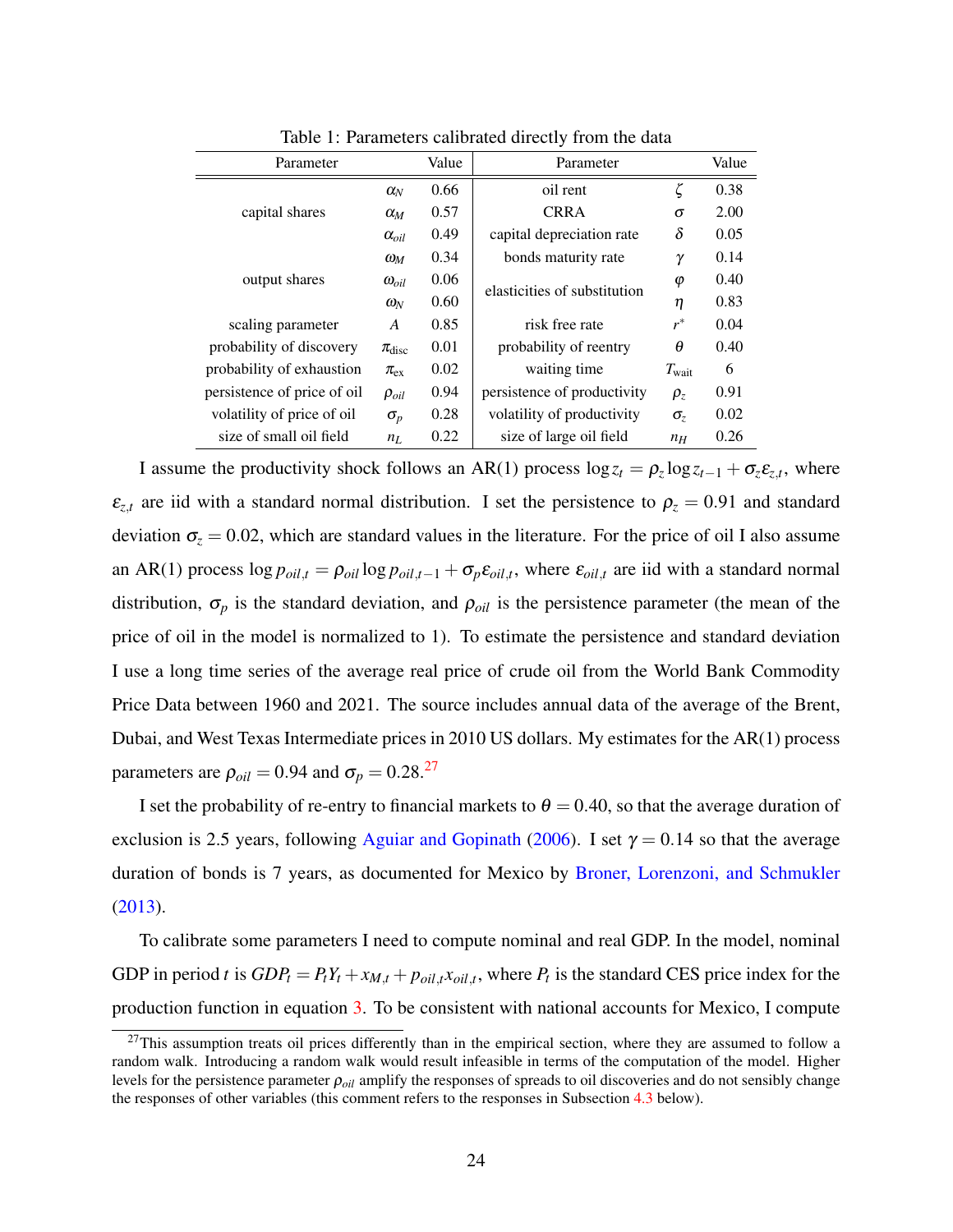<span id="page-25-2"></span>real GDP using base-year period prices  $RGDP_t = P_0Y_t + x_{M,t} + p_{oil,0}x_{oil,t}$ , where  $t = 0$  is the base period. I define the GDP deflator in the model to be  $\tilde{p}_t = \frac{GDP_t}{RGDP_t}$  $\frac{GDP_t}{RGDP_t}$  and the real exchange rate to be  $\frac{1}{\tilde{p}_t}$ .

I calibrate the scaling parameter *A* and the size of the oil field before discovery *n<sup>L</sup>* jointly using the steady state of the economy with no debt and all shocks set equal to their mean values. I set  $A = 0.85$  and  $n<sub>L</sub> = 0.22$  so that in the steady state production of the manufacturing good is  $y<sub>M,ss</sub> = 1$ and net exports of oil are 2.7% of GDP  $\frac{x_{oil,ss}}{GDP_{ss}} = 0.027$  (which is the average of Mexican oil exports as a fraction of GDP between 1993 and  $2021$ .<sup>[28](#page-25-0)</sup>

I set the probability of an oil discovery to  $\pi_{disc} = 0.01$ , which is the probability of new discov-eries observed in the data after excluding subsequent discoveries in the same country.<sup>[29](#page-25-1)</sup> I set the waiting time to  $T_{\text{wait}} = 6$  so that for  $\chi_t = 0...5$  the economy is in the waiting period between discovery and production, which is the average lag observed in the data. The probability of exhaustion is  $\pi_{\text{ex}} = 0.02$  for an average field life of 50 years.

The net present value of an oil discovery as a percentage of nominal GDP in the steady state is:

$$
NPV_{ss} = 100 * \frac{\sum_{s=0}^{50} \left(\frac{1}{1+r_{ss}}\right)^{s+T_{wait}} P_{oil,ss} \left[ f^{oil} \left(k_{oil,ss}^H, n_H \right) - f^{oil} \left(k_{oil,ss}^L, n_L \right) \right]}{GDP_{ss}}
$$

where  $k_{oil,ss}^H$  and  $k_{oil,ss}^L$  are steady state levels of oil capital for  $n = n_H$  and  $n = n_L$ , respectively,  $p_{oil,ss} = z_{ss} = 1$ , and  $r_{ss} = 0.075$  is the interest rate consistent with a target for spreads of 3.5% (see Table [2](#page-26-0) below). That is, *NPVss* is the net present value of the incremental flows of oil income from a large field with typical duration of 50 years (as a fraction of steady state-GDP). This calculation is akin to the calculation made by [Arezki, Ramey, and Sheng](#page-40-0) [\(2017\)](#page-40-0) with actual data following equation [\(1\)](#page-7-3). I set  $n_H = 0.26$  so that  $NPV_{ss} = 4.5\%$ , which is the median *NPV* of the discoveries used for the impulse-responses in Section [\(2\)](#page-6-0).

Table [2](#page-26-0) summarizes the parameters calibrated by simulating the model. To compute the moments in the model I consider 300 economies in their ergodic state without any oil discoveries in the past 50 periods and that have been in good financial standing for at least 25 periods, as is

<span id="page-25-0"></span><sup>28</sup>The *Banco de Información Económica (BIE)* published by the National Institute of Statistics and Geography (INEGI) reports Mexican oil exports in current USD. I use average nominal exchange rates and GDP data from National Accounts to compute the average ratio.

<span id="page-25-1"></span> $^{29}$ I consider oil discoveries in countries that had not had a discovery in the previous 6 years. The reason to do this is that, for tractability, the model does not accommodate subsequent discoveries. The unconditional probability of discovery in the data is 0.045.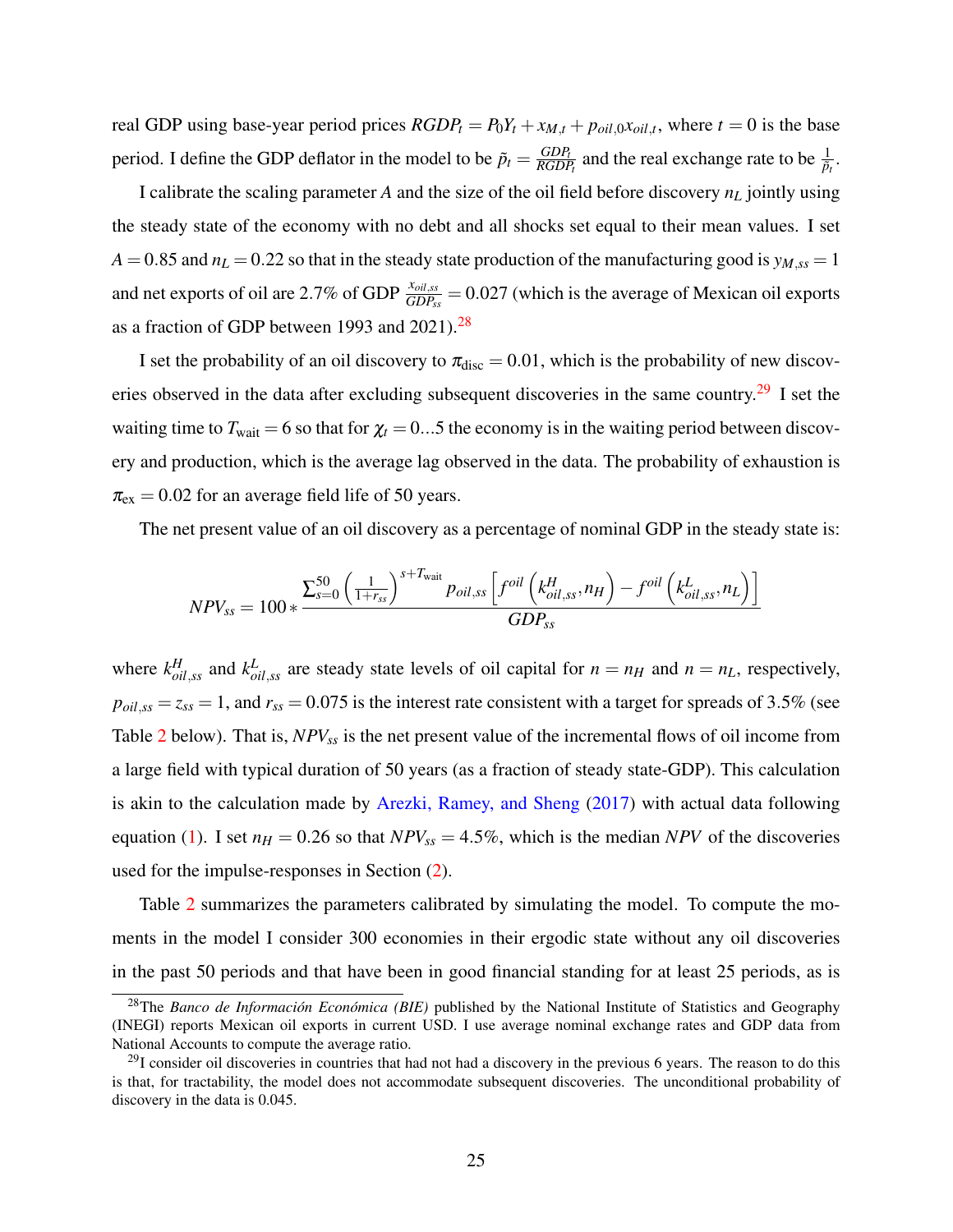<span id="page-26-1"></span>standard in the literature. Each time series has 50 periods.

<span id="page-26-0"></span>The remaining five parameters  $\beta$ ,  $\alpha_0$ ,  $d_0$ ,  $d_1$ , and  $\phi$  are chosen to match five moments from the data: a mean level of spreads of 3.5 percentage points, a default probability of 1 percent, an average risk-premium-to-spreads ratio of 0.33, a total public debt-to-GDP ratio of 0.43, and a volatility of investment relative to the volatility of GDP of 2.0. For investment and real GDP I take the natural logarithm and HP-filter the data using a smoothing parameter of 100.

| Parameter                            | Value | Parameter |              | Value |         |
|--------------------------------------|-------|-----------|--------------|-------|---------|
| β<br>discount factor                 |       | 0.86      | default cost | $d_0$ | $-0.42$ |
| capital adjustment cost<br>φ         |       | 2.0       | default cost | $d_1$ | 0.58    |
| risk-premium parameter<br>$\alpha_0$ |       | 17.3      |              |       |         |
| Moment                               |       | Data      | Model        |       |         |
| $Av(r-r^*)$                          |       | 3.5       | 5.1          |       |         |
| default probability                  |       | 0.01      | 0.01         |       |         |
| $RP/(r-r^*)$                         |       | 0.33      | 0.37         |       |         |
| B/GDP                                |       | 0.43      |              | 0.36  |         |
| $\sigma_{inv}/\sigma_{GDP}$          |       | 2.0       |              | 17    |         |

Table 2: Parameters calibrated simulating the model

Moments are computed by simulating 300 economies in their ergodic state without any oil discoveries in the past 50 periods and that have been in good financial standing for at least 25 periods.

To compute spreads I consider the implicit annual yield of government bonds given by  $r_t^b =$  $\log(q_t/\gamma + (1-\gamma)q_t)$ ; then, the spread is  $r_t^b - r^*$ . To compute the risk premium consider the actuarially fair price of holding the debt for one period:

$$
q_t^{af} = \mathbb{E}_t \left[ e^{-r^*} \left( 1 - d_{t+1} \right) \left( \gamma + (1 - \gamma) q_{t+1} \right) \right]
$$
 (13)

where  $d_{t+1}$  and  $q_{t+1}$  are the default decision and market price of bonds in  $t + 1$ , respectively. Then, the implicit actuarially fair yield is  $r_t^{af} = \log \left( q_t^{af} / \gamma + (1 - \gamma) q_t^{af} \right)$  $\binom{af}{t}$  and the risk premium is  $RP_t = r_t^b - r_t^{af}$  $t<sup>u</sup>$ . Spreads data are documented by [Aguiar, Chatterjee, Cole, and Stangebye](#page-40-7) [\(2016\)](#page-40-7) from the EMBI+. I take the average  $RP/(r^b - r^*) = 0.33$  from [Longstaff, Pan, Pedersen, and](#page-42-8) [Singleton](#page-42-8) [\(2011\)](#page-42-8). Data of public debt-to-GDP ratio are from the IMF. The debt-to-GDP ratio in the model is computed as the ratio of the stock of debt to nominal GDP  $\frac{b_t}{GDP_t}$ . For the relative volatility of investment I use HP-filtered data of the log of real investment and GDP from Mexican national accounts and compute the standard deviation of their cyclical components. Table [2](#page-26-0) reports the moments from the calibration that most closely resemble these targets based on a sup-norm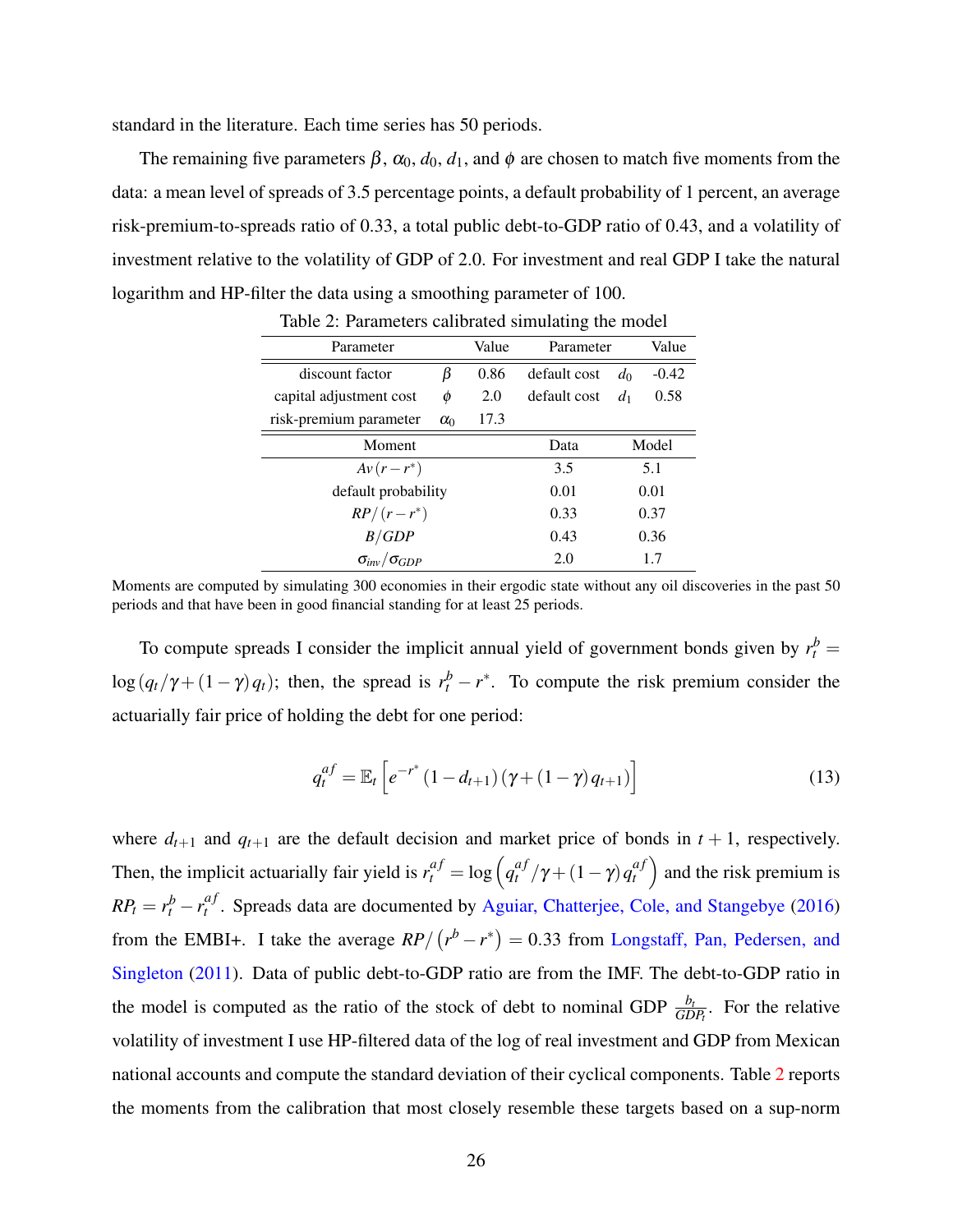measure of distance.

### <span id="page-27-0"></span>4.3 Model fit

<span id="page-27-1"></span>Non-targeted business-cycle moments.—Table [3](#page-27-1) shows business-cycle moments that are not targeted. The model does a good job in generating counter-cyclical trade balances and current accounts, as well as the relative variance of consumption *vis-a-vis* GDP. The model generates spreads that are slightly more volatile than those in the data. $30$ 

| Moment                                        | Data   | Model  |  |
|-----------------------------------------------|--------|--------|--|
| st. dev. of spreads (percentage)              | 1.3    | 1.7    |  |
| $\sigma_{cons}/\sigma_{GDP}$                  | 1.1    | $-1.1$ |  |
| $\text{corr}\left(\frac{CA}{GDP}, GDP\right)$ | $-0.6$ | $-0.4$ |  |
| $\text{corr}\left(\frac{TB}{GDP}, GDP\right)$ | $-0.3$ | $-0.4$ |  |

Table 3: Untargeted moments

Moments are computed by simulating 300 economies in their ergodic state without any oil discoveries in the past 50 periods and that have been in good financial standing for at least 25 periods.

**Responses to oil discoveries.**—Figure [6](#page-28-0) compares the responses to oil discoveries of key macroeconomic variables in the model to those estimated from the data. Following a discovery, spreads steadily increase and peak around the year when production starts. Investment increases before the new field becomes productive and this increase is accompanied by a current account deficit of similar magnitude. The real exchange rate appreciates and both GDP and consumption increase. The main quantitative result from this figure is that the model is able to explain 75 out of the 120 basis points-increase in spreads. It is worth noting that in the model the price follows an AR(1) process, while int he data it is treated as a random-walk. Increasing the persistence parameter in the calibration from  $\rho_{oil} = 0.94$  to  $\rho_{oil} = 0.97$  roughly doubles the response of spreads while leaving the other responses mostly unchanged (responses for all counterfactual cases are reported in the appendix). From this I conclude that the results in Figure [6](#page-28-0) are conservative.

<span id="page-27-2"></span><sup>&</sup>lt;sup>30</sup>In the model, the current account is defined as the change in the net foreign asset position, which is  $ca<sub>t</sub> =$  $-(b_{t+1}-b_t).$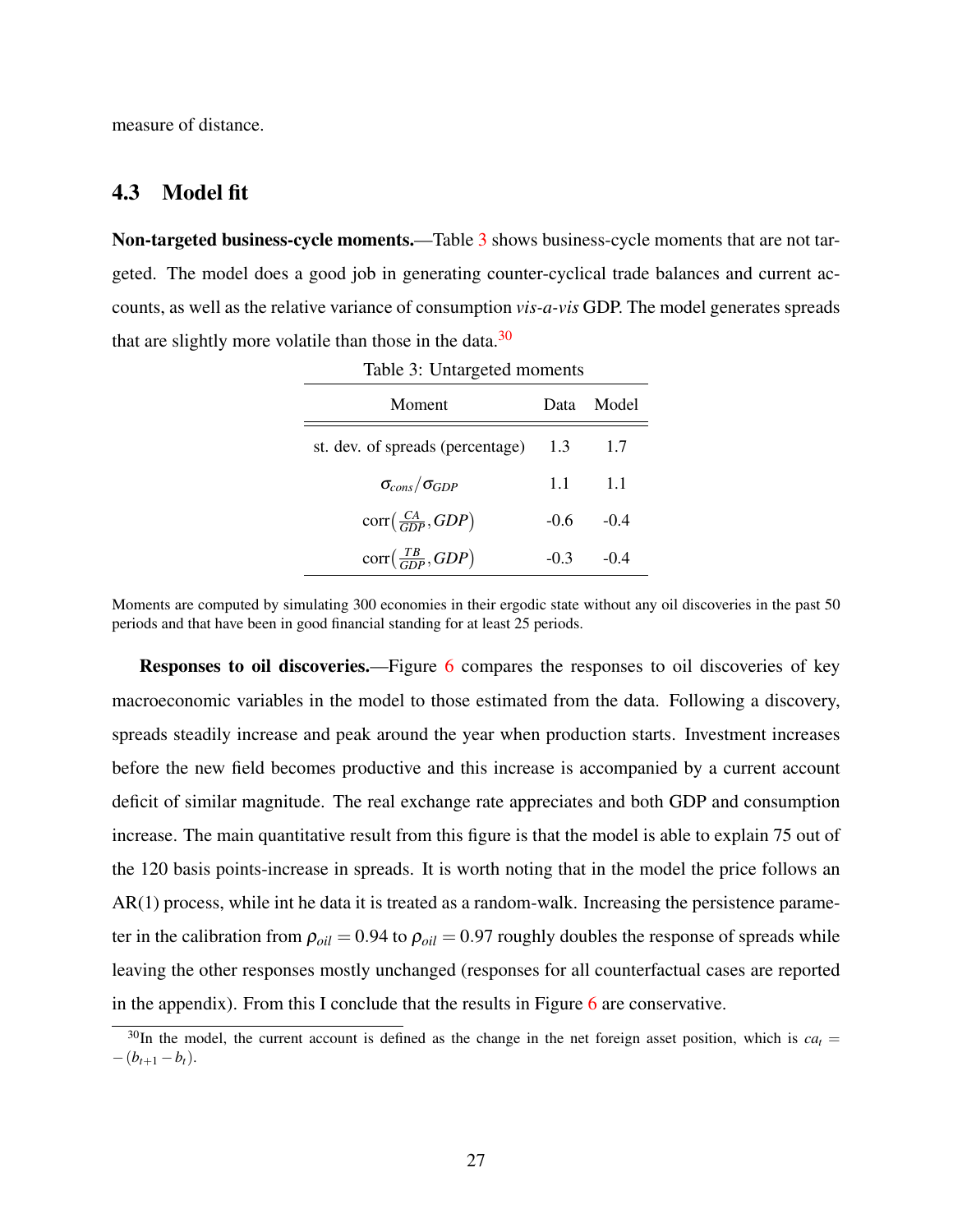<span id="page-28-0"></span>

The solid blue lines correspond to the data. The dotted orange lines correspond to the model. To compute the model responses I consider 1000 economies in their ergodic state without any oil discoveries in the past 50 periods and that have been in good financial standing for at least 25 periods. I then consider two versions of each economy: one with a discovery in period 0 and one without. I compute the difference between the two paths and average these paths of differences across all 1000 economies.

The model captures most of the joint behavior following news of an oil discovery, which is an important result since none of these responses were targeted in the calibration. However, there are some discrepancies that are worth addressing, mostly around and after the time when production in the new field starts. In the model, there is a current account-reversal to surplus, which is what the permanent income hypothesis would suggest. This behavior of the current account is similar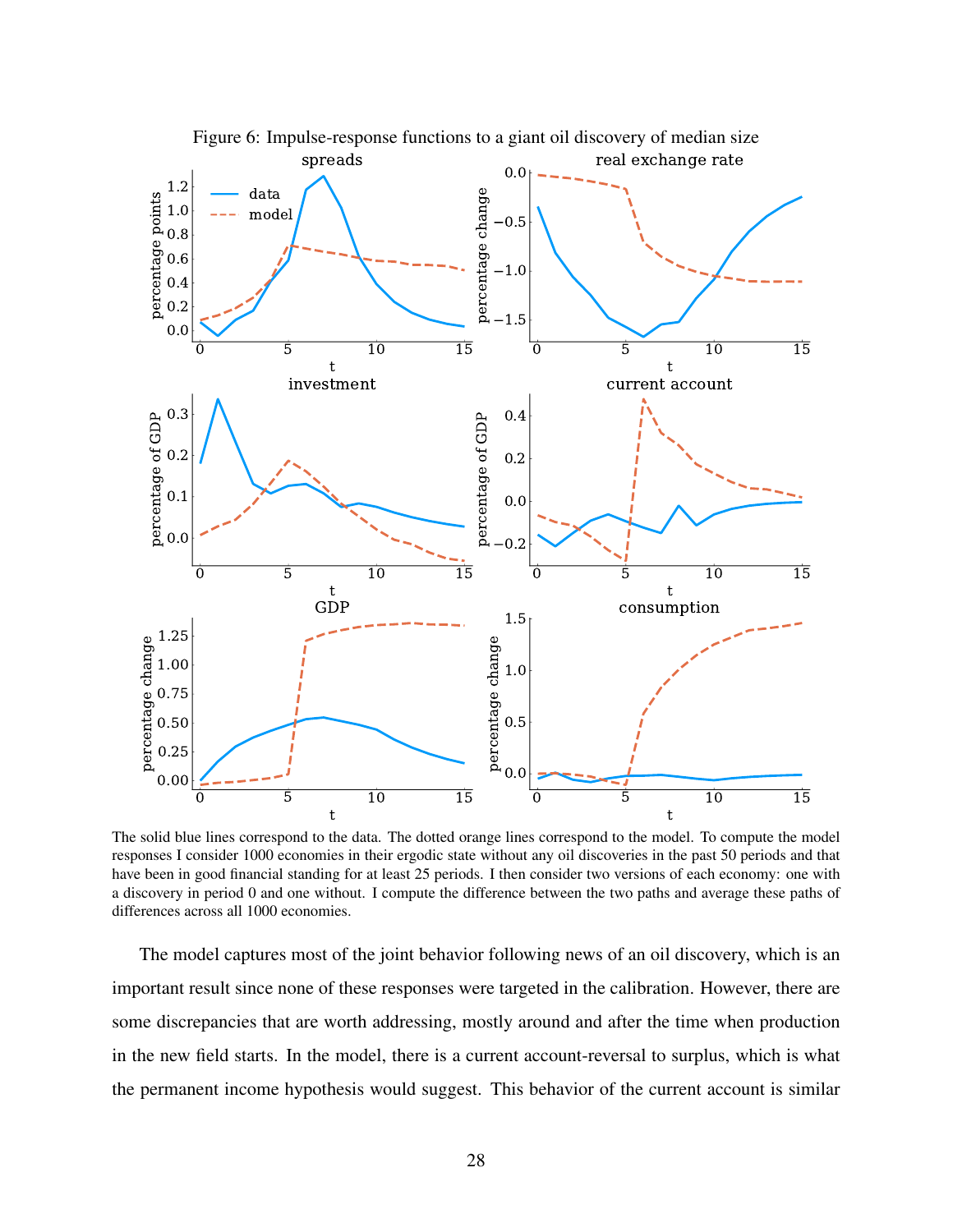<span id="page-29-1"></span>to what [Arezki, Ramey, and Sheng](#page-40-0) [\(2017\)](#page-40-0) find in the data for a larger set of countries and is also featured in their model. The fact that the reversal is not observed for the countries considered in this paper is puzzling. However, despite the reversal in the current account, spreads in the model remain high for longer than in the data. This is because the risk-premium in the model remains high due to the higher variance of tradable income. It is worth noting that, for tractability, the calibration assumes a Poisson exhaustion rate for oil fields targeting an average life of 50 years. A richer process for this duration that considers higher probability of fields lasting shorter would allow the model to also fit the reversal of spreads.

GDP and the real exchange rate in the model move in the correct direction but the magnitude is much more pronounced once the new field becomes productive. For the real exchange rate, this is a direct implication of the assumption that capital can be freely reallocated from the manufacturing sector to the non-traded sector within the same period, so there is no incentive to anticipate it. Between period 0 and 5, the appreciation is a response to the current account deficit, while the larger one after period 5 comes from higher oil income. Regarding GDP, the model behavior is consistent with what [Arezki, Ramey, and Sheng](#page-40-0) [\(2017\)](#page-40-0) find in the data for a larger set of countries. The fact that GDP increases right away for the sample of emerging economies considered in this paper is puzzling and a direction for future work. The response of GDP in the model is also larger than the response in the data. One possible reason for this large effect could be due to inelastic labor supply. [Arezki, Ramey, and Sheng](#page-40-0) [\(2017\)](#page-40-0) find that hours decline following oil discoveries, which could be generated by a model with separable preferences for leisure. In addition, an environment with rent-seeking agents running the government like the one studied in [Tornell and Lane](#page-43-9) [\(1999\)](#page-43-9) could generate a lower response of GDP. In their model, a "voracity effect" generates a morethan-proportionate increase in rent-extracting fiscal redistribution as a response to a terms of trade windfall. This redistribution hampers investment and limits GDP growth.

Finally, consumption in the model starts increasing only after production in the oil field starts, while the data show weak evidence of any movement at all. $31$  On average, the government in the model cannot smooth consumption too much before production starts because the debt level is already too high in the ergodic state. In other words, borrowing to consume is already too

<span id="page-29-0"></span> $31$ Recall that consumption in the data includes both private and public consumption, the latter having potentially a lot of measurement error, in particular from unreported public transfers (see [Esquivel, Kehoe, and Nicolini](#page-41-11) [\(2020\)](#page-41-11) for a discussion of such transfers during different economic crises in Latin America).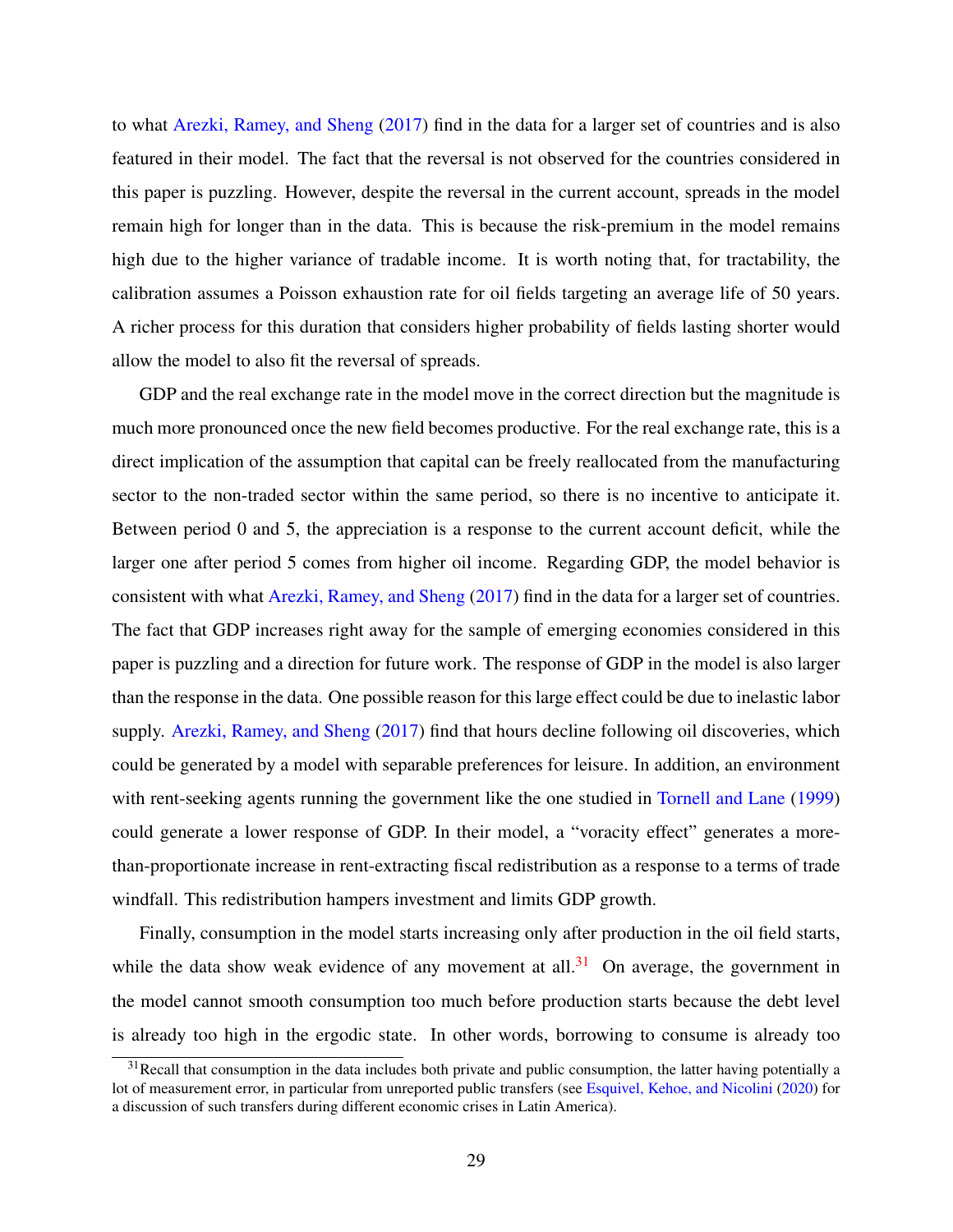expensive.

#### <span id="page-30-0"></span>4.4 Discussion of assumptions and mechanism

Five model assumptions drive the responses to oil discoveries: (i) capital adjustment costs, (ii) production of non-traded goods, (iii) high volatility of the international price of oil, (iv) long-term debt, and (v) risk-averse lenders. The mechanism can be summarized as follows. After an oil discovery in *t*, all agents know that the government will have access to a larger field in  $t + T_{wait}$  (as depicted in Figure [7\)](#page-30-1). Because of capital adjustment costs, the government borrows to invest in capital for the oil sector. Borrowing increases spreads and investment reduces them. However, the former effect dominates because, once the large oil field is being exploited, capital will be drawn away from the manufacturing sector. This reallocation will make tradable income—which is used to support debt payments—more dependent on oil revenue and thus more volatile. Risk-averse lenders will, in turn, demand a higher (positive) risk premium since they value debt payments more when default is more likely. With long-term debt, this higher future risk premium affects the spreads in all the preceding periods, starting with the period when the information of a discovery arrives and being increasingly affected as production in the new field approaches.

<span id="page-30-1"></span>

In period  $t = 0$  news about an oil discovery arrives, the larger oil field becomes available in period  $t = 6$ .

**Borrowing to invest.**—After a discovery in period  $t = 0$ , the government will want to have a higher level of installed capital for the oil sector  $k_{oil}$  by period  $t = T_{wait}$ . Absent capital adjustment costs, all the additional capital in the oil sector could be installed in *T*wait − 1. The adjustment costs incentivize the government to smooth this investment through the preceding periods. Also,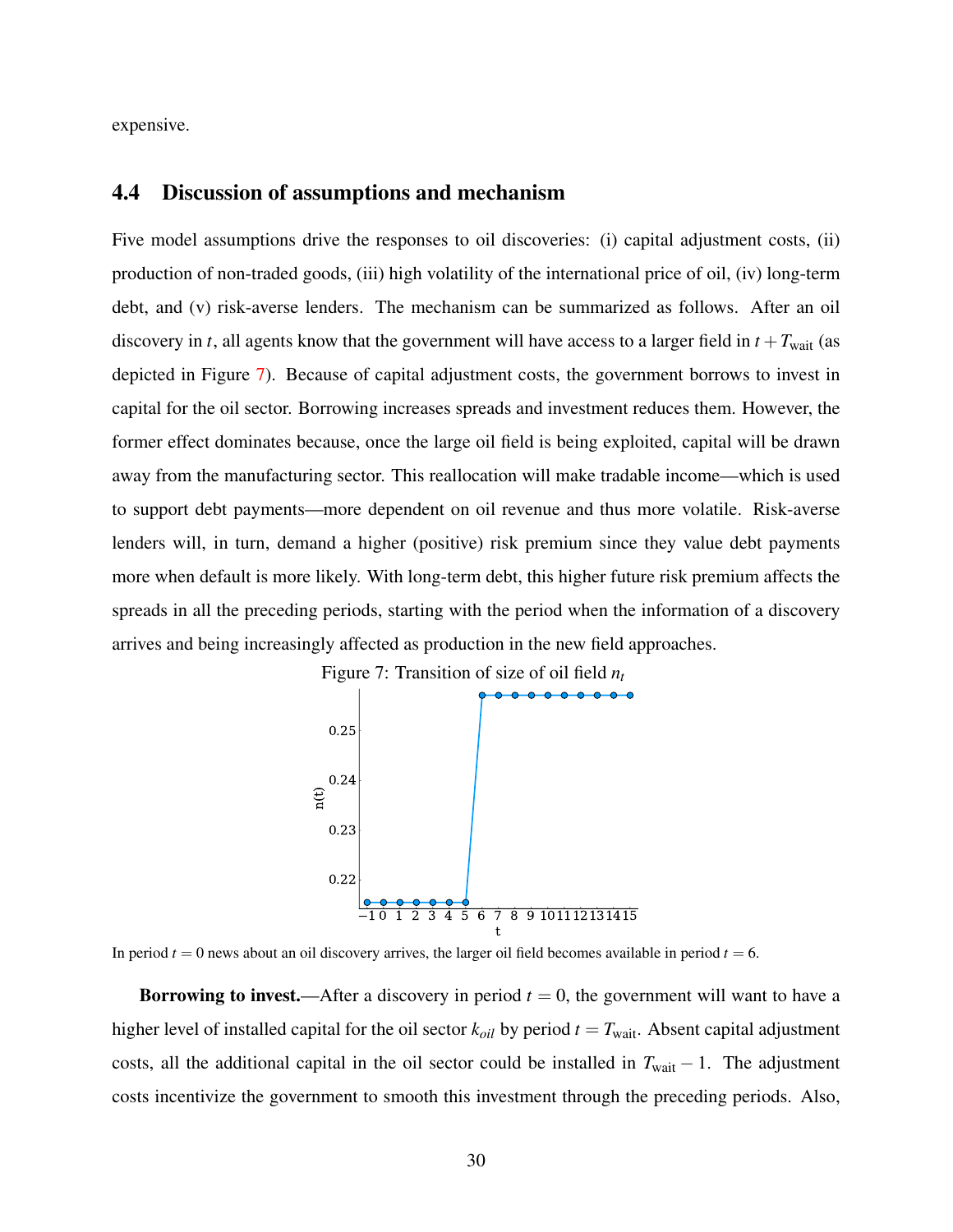adjustment costs for both stocks of capital prevent reallocation from  $k$  to  $k_{oil}$ , since this would result in paying the adjustment cost twice. Figure [8](#page-31-0) shows the change in the stock of debt *b* and the two stocks of capital, *k* and *koil*.

<span id="page-31-0"></span>

To compute the model responses I consider 1000 economies in their ergodic state without any oil discoveries in the past 50 periods and that have been in good financial standing for at least 25 periods. I then consider two versions of each economy: one with a discovery in period 0 and one without. I compute the difference between the two paths and average these paths of differences across all 1000 economies.

Borrowing increases spreads while investment, in general, reduces them. Figure [9](#page-31-1) illustrates this by showing the equilibrium price schedule of government bonds as a function of next period capital  $k'$ , next period oil capital  $k'_{oil}$ , and next period debt  $b'$  (both productivity and the price of oil are set equal to their mean and  $\chi = -1$ , which corresponds to  $n = n_L$  and no discovery).

Figure 9: Bonds price schedule

<span id="page-31-1"></span>

The price schedule is evaluated at the mean of the productivity and price of oil shocks and at the small oil field  $n<sub>L</sub>$ . The left graph depicts the price of bonds as a function of capital in the next period  $k'$ , for high and low values of issued debt. The middle graph shows the price of bonds as a function of capital in the oil sector  $k'_{oil}$  in the next period for high and low values of debt in the next period  $b'$ . The right graph shows the price of bonds as a function of debt in the next period  $b'$  for high and low values of capital in the oil sector  $k'_{oil}$  in the next period.

The right graph shows how, given a level of investment in both types of capital, higher levels of next-period debt reduce the market price of bonds, which is the standard effect in this class of models. The left and middle graphs show that, given a level of debt issued, the price of bonds is increasing in both types of capital. This implies that higher levels of capital help sustain higher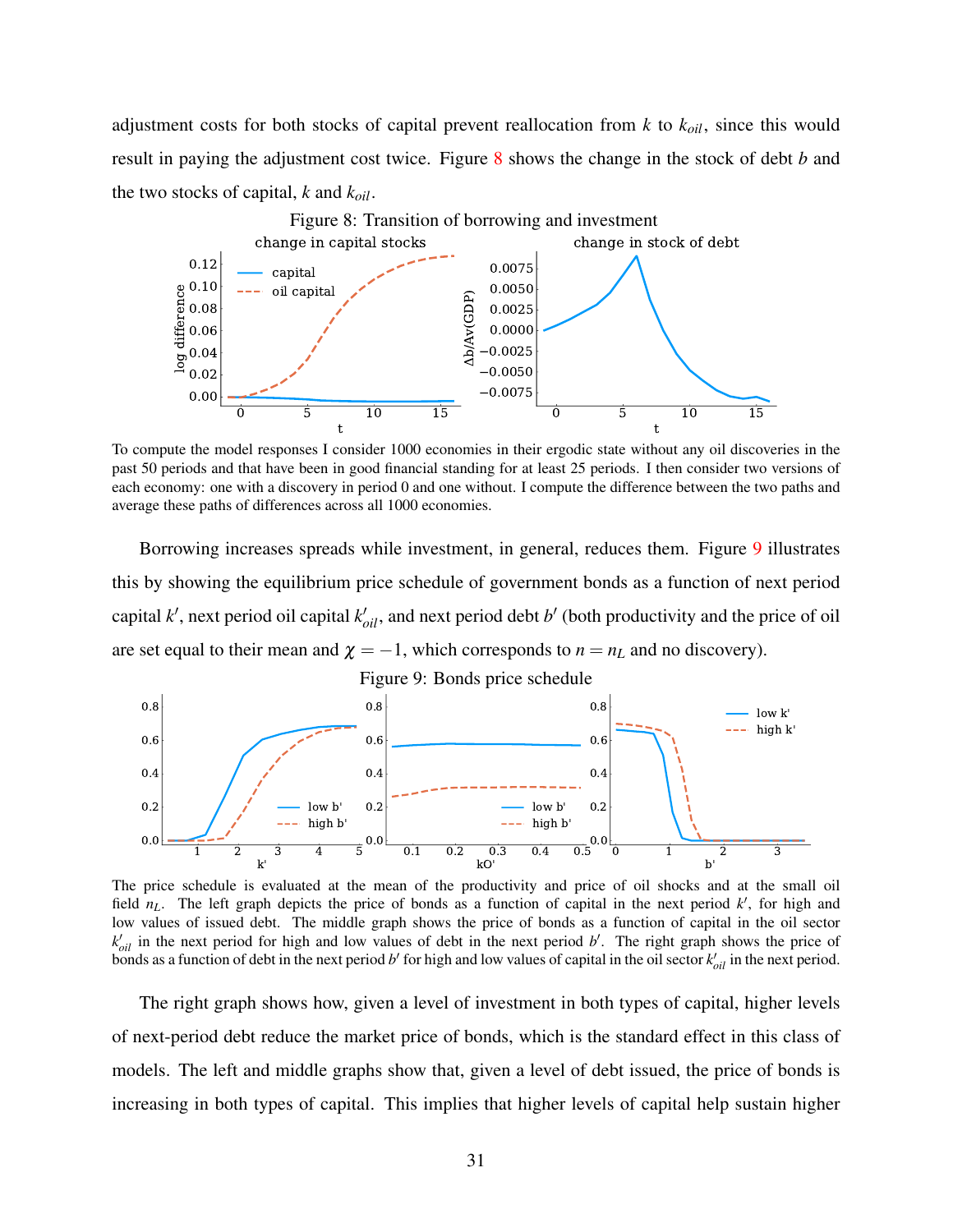<span id="page-32-1"></span>levels of debt.

Capital, oil fields, and default incentives.—As [Gordon and Guerron-Quintana](#page-42-4) [\(2018\)](#page-42-4) show, capital causes a tension in default incentives. On one hand, more capital gives the government the ability to avoid default in bad times because it increases the ability to repay debt; on the other, higher levels of capital increase the value of default *V <sup>D</sup>* in the future, which in turn could increase the default set and spreads in the current period. However, capital also increases the future value of repayment *V P* , so an increase in default sets depends on whether each additional unit of capital increases or decreases the gap between  $V^P$  and  $V^D$ . Figure [10](#page-32-0) illustrates how this gap changes with both types of capital for different levels of debt issued *b* and for small and large available oil fields  $n = n_L$  and  $n = n_H$ .

<span id="page-32-0"></span>

These graphs show the difference between the value of repayment  $V^P$  and the value of default  $V^D$  as a function of both types of capital. In each of the four graphs, the value functions are evaluated at the mean of the productivity and price of oil shocks. The blue solid lines correspond to the value functions evaluated at the small oil field  $n<sub>L</sub>$  and the orange dashed lines at the large oil field  $n<sub>H</sub>$ . The top graphs correspond to the value functions evaluated at a low value of debt and the bottom at a high value. The graphs on the left correspond to the value functions evaluated at the average level of oil capital *koil* and the right graphs to the value functions evaluated at the average level of capital *k*.

For low levels of debt (the top graphs), the gap between  $V^P$  and  $V^D$  is positive and decreasing. This means that, even though the government prefers to repay its debt, the incentives to do so are decreasing in both stocks of capital since more capital improves the value of autarky more than it improves the value of repayment. The two bottom graphs show that the opposite is true for high levels of debt. For a highly indebted government, the effect of capital on default incentives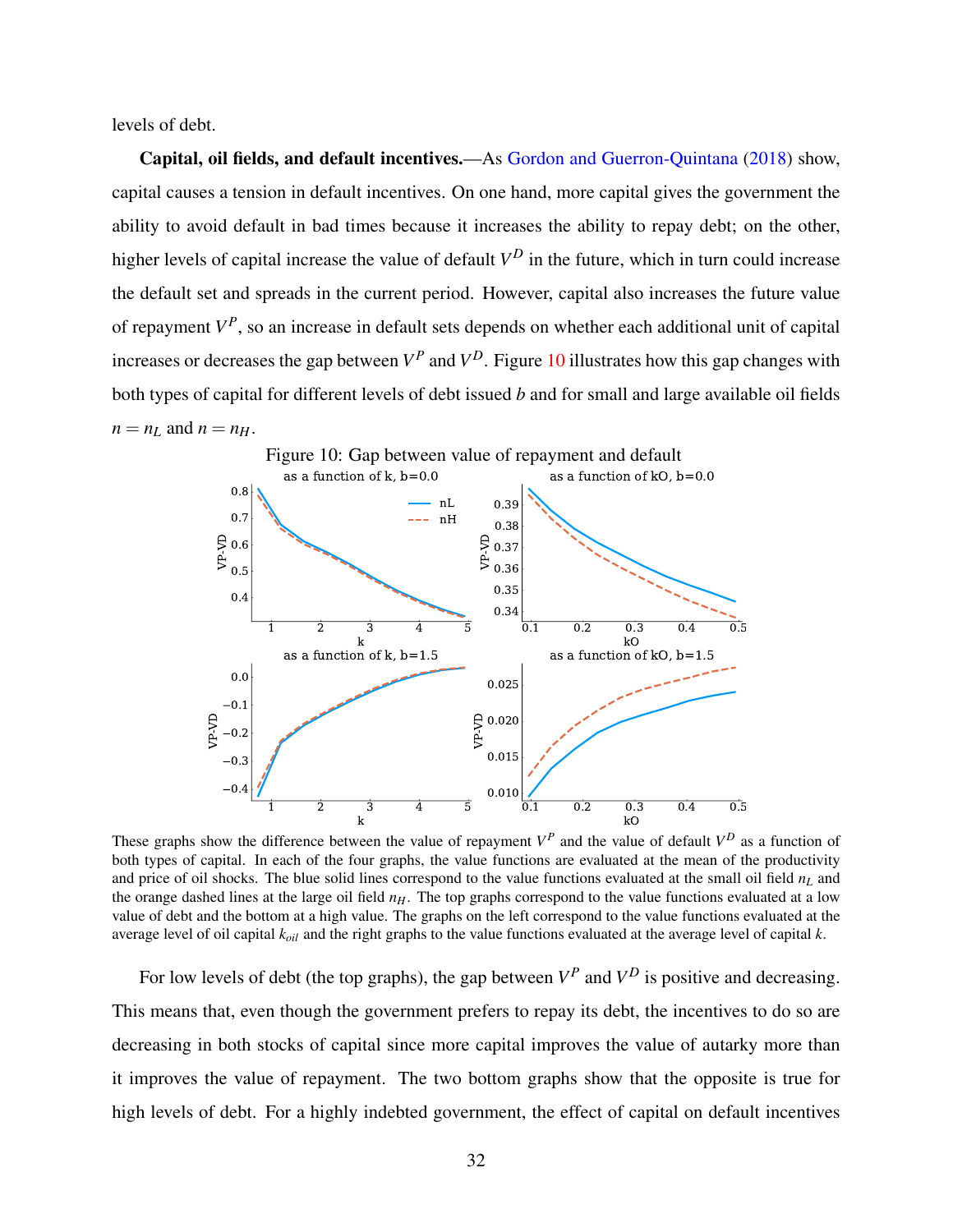<span id="page-33-4"></span>is mostly driven by the higher ability to repay and not by higher value of autarky.<sup>[32](#page-33-0)</sup> The relation between the size of the oil field and default incentives is similar to that of capital. A larger field increases the incentives to repay when the government is highly indebted (the orange dashed lines are higher in the bottom graphs) and reduces them when debt is low.

Capital reallocation and volatility of tradable income.—Within each period, general capital *k* can be freely allocated into the manufacturing and the non-traded intermediate sectors. Given the state of the economy,  $k_M$  is pinned down by:

<span id="page-33-1"></span>
$$
\left(\frac{\alpha_M}{\alpha_N}\frac{(k-k_M)^{1-\alpha_N}}{(k_M)^{1-\alpha_M}}\right)^{\eta} z(k-k_M)^{\alpha_N} = \frac{\omega_N \left[zk_M^{\alpha_M} + p_{oil}y_{oil} - X\right]}{\omega_M + \omega_{oil} \left(p_{oil}\right)^{1-\eta}}
$$
(14)

where  $X = \gamma b - q(.)$  [ $b' - (1 - \gamma) b$ ] is payment to foreign lenders of debt principal and interests net of new debt issuance, and *yoil* is oil production given (*koil*,*n*). Note that the right-hand side of equation [14](#page-33-1) is increasing in *k<sup>M</sup>* and the left-hand side is decreasing. Thus, increases in *n* and *koil* (while keeping *k* fixed) increase *yoil* and lower the equilibrium allocation of capital into the manufacturing sector *kM*. This is the classic "Dutch-disease" effect. Now, note that from the balance of payments

<span id="page-33-2"></span>
$$
X = x_M + p_{oil}x_{oil} \tag{15}
$$

we have that payments to foreign lenders *X* are supported with exports of the manufacturing good  $x_M = zk_M^{\alpha_N} - c_M$  and oil  $x_{oil} = y_{oil} - c_{oil}$ . A larger oil field  $n_H$  and higher capital in the oil sector  $k_{oil}$ imply a higher oil production and lower production of the manufacturing good. These make the right-hand-side of [15](#page-33-2) more volatile since it is now more exposed to swings in *poil* and less exposed to the productivity shock *z*, which has a much lower variance.

**Default premium and risk premium.**—The left graph in Figure [11](#page-34-0) shows how the standard deviation of tradable income increases following an oil discovery.<sup>[33](#page-33-3)</sup> Right after the discovery, this standard deviation gradually increases with the anticipated accumulation of oil capital. Once the field becomes productive it sharply increases reflecting the full effect described above.

<span id="page-33-0"></span> $32$ See [Gordon and Guerron-Quintana](#page-42-4) [\(2018\)](#page-42-4) for a deeper discussion of this point.

<span id="page-33-3"></span><sup>&</sup>lt;sup>33</sup> Formally,  $\sigma_{y_T,t}$  is the standard deviation of tradable income  $y_{T,t+t}$  conditional on the information at *t*.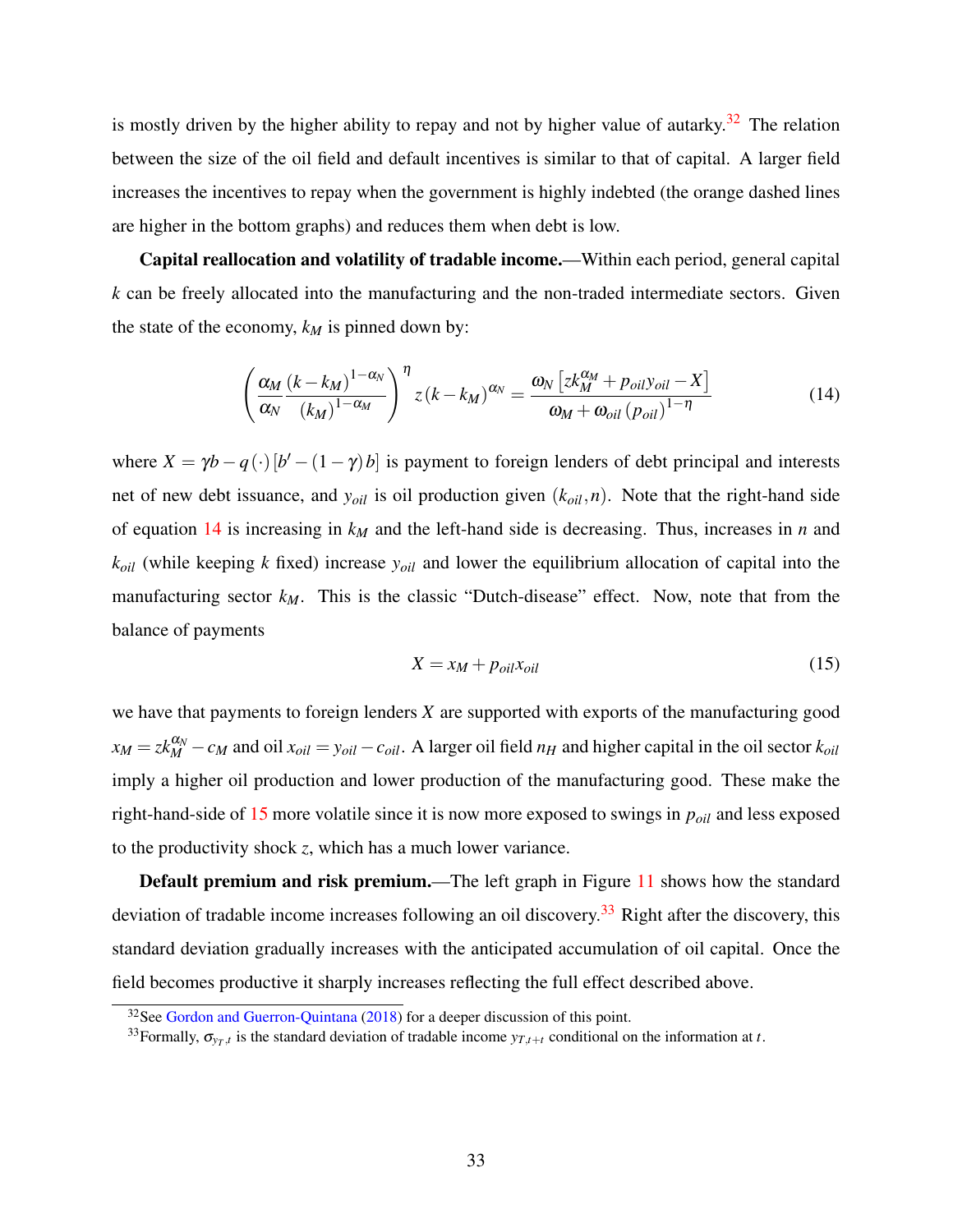<span id="page-34-0"></span>

To compute the model responses I consider 1000 economies in their ergodic state without any oil discoveries in the past 50 periods and that have been in good financial standing for at least 25 periods. I then consider two versions of each economy: one with a discovery in period 0 and one without. I compute the difference between the two paths and average these paths of differences across all 1000 economies.

Everything else constant, the stochastic discount factor defined in [11](#page-20-1) implies that lenders will value the government bonds less when the variance of total tradable income is high. The right graph in Figure [11](#page-34-0) shows how most of the increase in spreads in the model is driven by a higher risk premium at the time production is about to start to compensate the lenders for the increase in volatility. It is worth noting that default risk also increases (which explains the remainder increase in spreads) but only between the period when the news arrives and the start of production. Once the field is productive, the default premium decreases because of the reduction in the stock of debt (reversal of the current account) but the risk premium remains high because of the higher volatility.

To further highlight the role of the endogenous volatility of tradable income, I consider a counterfactual case in which the persistence and variance of the price of oil are the same as those for the productivity shock. I call this the *same-volatility* case. This case mutes the effect of the change in the conditional volatility of tradable income, since it would now be the same for any production bundle. Figure [12](#page-35-0) compares the response of spreads to an oil discovery in the *same-volatility* case to that from the benchmark model.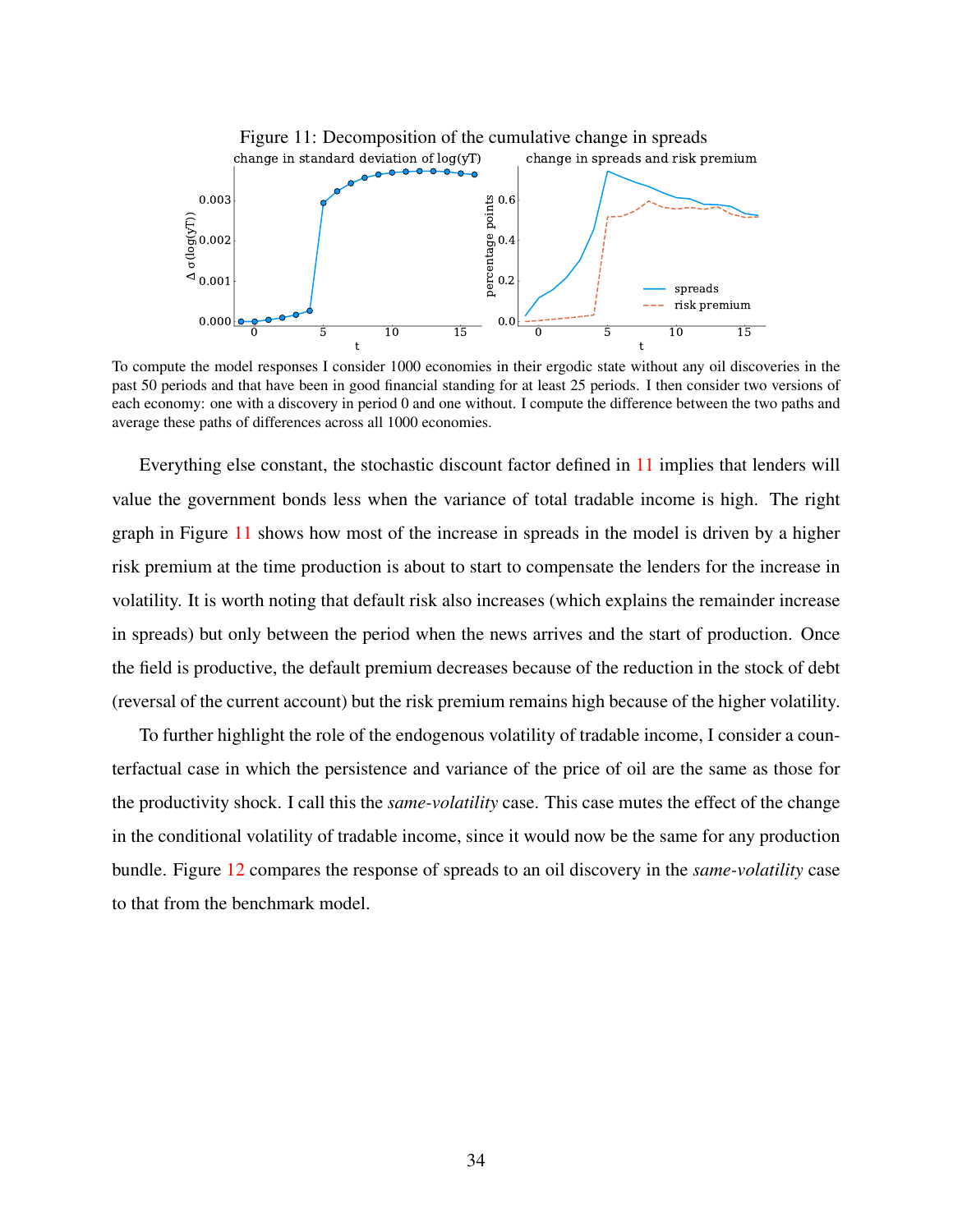<span id="page-35-1"></span><span id="page-35-0"></span>Figure 12: Response of spreads to a giant oil discovery



To compute the model responses I consider 1000 economies in their ergodic state without any oil discoveries in the past 50 periods and that have been in good financial standing for at least 25 periods. I then consider two versions of each economy: one with a discovery in period 0 and one without. I compute the difference between the two paths and average these paths of differences across all 1000 economies.

In both cases lenders are risk-averse. However in the *same-volatility* case the average riskpremium does not change since the conditional volatility of tradable income remains the same in all periods. Absent this endogenous change in volatility, the increase in spreads is purely driven by the increase in default premium, which is explained by the increase in borrowing and the fact that, in some states, the larger oil field makes it easier to flaunt creditors. Quantitatively, however, this channel is much smaller than the increase explained by the change in the risk premium due to higher volatility.

#### 4.5 Welfare gains of oil discoveries

The empirical findings from Section [2](#page-6-0) are puzzling because following an oil discovery economic conditions appear to improve (GDP and investment increase) and yet sovereign spreads, which are typically counter-cyclical in the data (see [Aguiar, Chatterjee, Cole, and Stangebye](#page-40-7) [\(2016\)](#page-40-7)), also increase. The model presented above reconciles these findings in an environment where a benevolent government optimally chooses to exploit the larger oil field despite the increase in default risk and spreads. Given this, it is natural to expect that there are positive welfare gains from oil discoveries (the government could always choose not to increase oil production); however, the higher default and risk premia suggest that these gains could potentially be larger in the absence of default risk and also if the government could hedge against swings in the price of oil.

To calculate the welfare gains of an oil discovery I compute the permanent consumption com-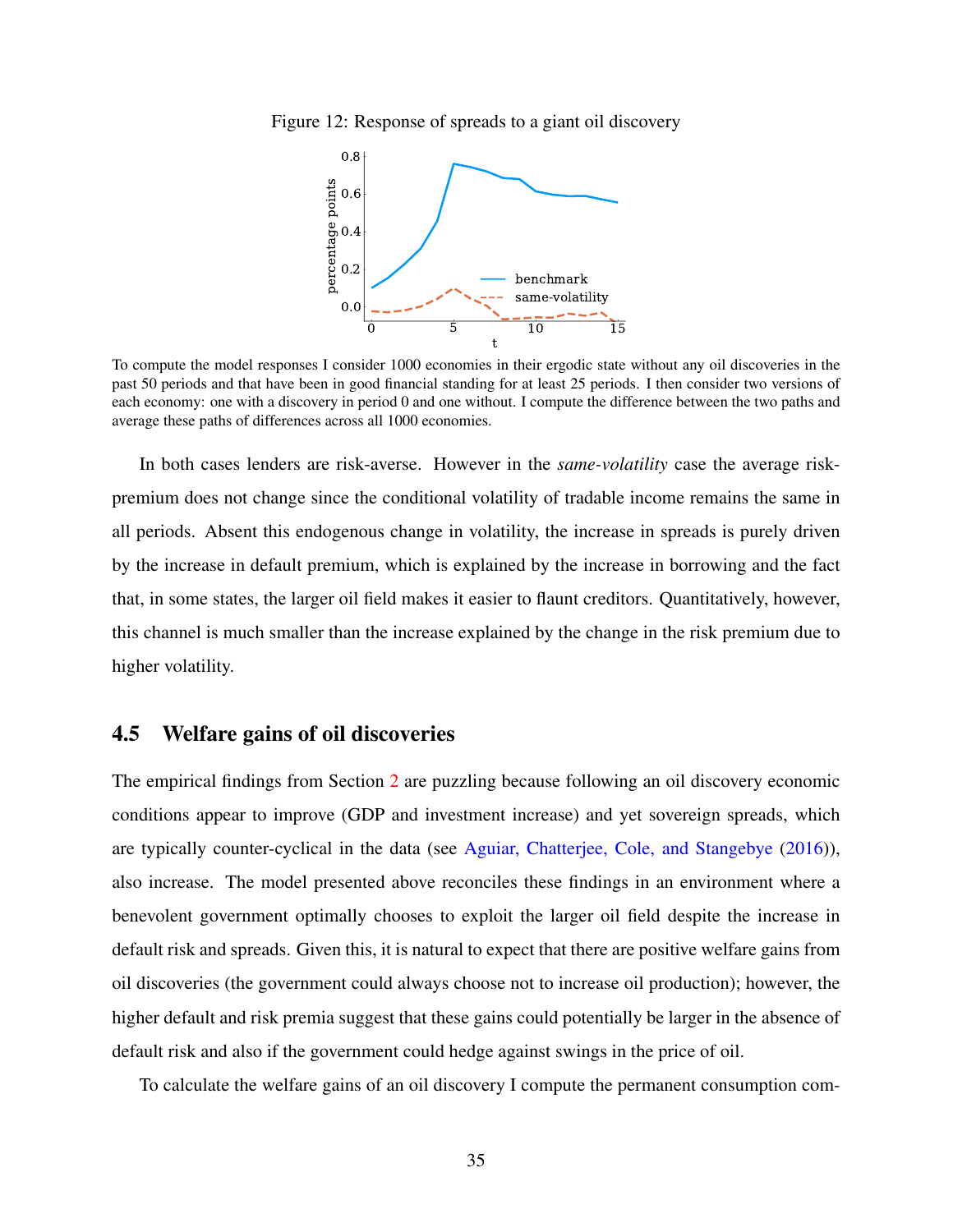pensation that would leave the government indifferent between discovering or not discovering oil. That is, welfare gains are  $\lambda^* = 100 * [(W_D/W_{ND})^{\frac{1}{1-\sigma}} - 1]$ , where  $W_D = \mathbb{E}[V(z, p_{oil}, 0, k, k_{oil}, b)]$ is the average of the value of discovering oil in good financial standing over  $(z, p_{oil}, k, k_{oil}, b)$  in the ergodic distribution. Similarly,  $W_{ND} = \mathbb{E}[V(z, p_{oil},-1, k, k_{oil}, b)]$  is the corresponding average of not discovering oil. Under the benchmark calibration, the welfare gains of discovering oil are  $\lambda^* = 0.44$ . That is, discovering a giant oil field is equivalent to permanently increasing consumption by 0.44 percent.

In order to explore how large the foregone gains are, I analyze three counterfactual exercises. The first is the *same-volatility* case, which, as described above, mutes the effect of the change in the conditional volatility of tradable income. The second is the *options* case, in which I assume the price of oil fluctuates as in the benchmark case, but the government always has the option to sell oil at either the realized international price  $p_{oil,t}$  or at a given predetermined option price  $\hat{p}_{oil} = 1$ . Effectively, the government sells its oil production for  $p = \max\{p_{oil,t}, \hat{p}_{oil}\}$ . Finally, I consider the *patient* case, in which the environment is identical to the benchmark case but the discount factor of the government is closer to that of the lenders  $\beta = 0.91$  (the average between  $e^{-r^*} = 0.96$  and the benchmark  $\beta = 0.86$ ).

Columns (1) and (2) in Table [4](#page-37-0) report default probabilities over all periods and right after oil discoveries for the benchmark economy and all counterfactual cases. Columns (3) and (4) report the standard deviation of consumption for economies with a small  $(n = n_L)$  and with a large oil field  $(n = n_H)$ , respectively. Columns (5) and (6) do the same comparison for the standard deviation of total tradable income  $y_T = y_M + p_{oil}y_{oil}$ . I take natural logarithms and use the cyclical component of the HP-filter applied to the simulated series of consumption and tradable income.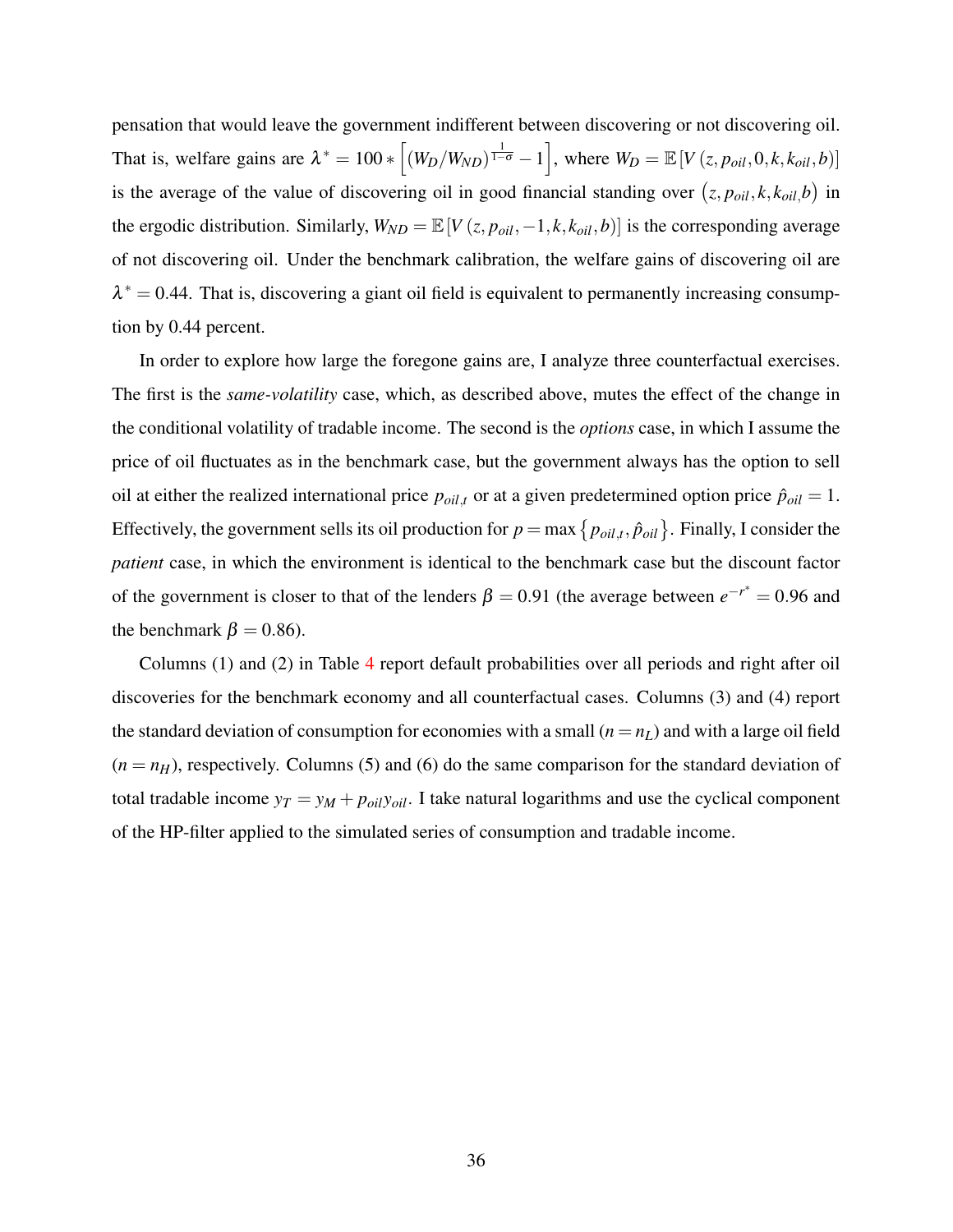<span id="page-37-0"></span>

|                 | default probability (10 years) |                 | $\sigma_{\rm c}$ |             | $\sigma_{v_{T}}$ |             |
|-----------------|--------------------------------|-----------------|------------------|-------------|------------------|-------------|
|                 | any                            | after discovery | small field      | large field | small field      | large field |
|                 | $\left(1\right)$               |                 | 3)               | (4)         | (5)              | (6)         |
| benchmark       | 2.08                           | 2.19            | 4.5              | 4.6         | 4.2              | 4.7         |
| same-volatility | 4.38                           | 5.22            | 3.2              | 3.0         | 1.4              | 1.4         |
| options         | 2.88                           | 3.02            | 4.3              | 5.2         | 4.0              | 5.2         |
| patient         | 0.40                           | 0.45            | 4.0              | 4.4         | 4.2              | 4.8         |

Table 4: Default and volatility after oil discoveries

To compute default probabilities I simulate an economy for 11,000 periods and drop the first 1,000. Using the data for all default episodes, the default probability in any 10 years reported in Column (1) is 1−*Pr*(no default in 10 years), where  $Pr(\text{no default in 10 years}) = [1 - Pr(detault)]^{10}$ . Column (2) reports the same calculation considering only data for ten-period windows that follow an oil discovery. To compute the standard deviations of consumption and total tradable income in columns (3) and (5), I simulate 300 economies with  $n = n<sub>L</sub>$  for 1,050 periods, I drop the first 1,000 and use the remaining data. I only consider economies that have been in good financial standing for at least 25 periods. For Columns (4) and (6) I follow the same procedure but set  $n = n<sub>H</sub>$ . I take natural logarithms and use the cyclical component of the HP-filter applied to all series of consumption and tradable income. I use a smoothing parameter of 100 to filter the data.

Default events are more likely during the ten years that follow an oil discovery in all cases (even though default events are extremely rare in the *patient* case). This is true in the data as well, although in the data these probabilities increase from 12 to 18 percent.<sup>[34](#page-37-1)</sup> Interestingly, default probabilities are much higher in the *same-volatility* case. This is because tradable income is less volatile in general (see both columns (5) and (6)), which implies a lower risk premium. Thus, the government faces lower spreads and accumulates more debt (the debt-to-output ratio is 0.40 up from 0.36 in the benchmark case). This higher level of indebtedness increases the long-run default frequency and spreads are mostly explained by this (the risk-premium-to-spreads ratio is 0.04 down from 0.37 in the benchmark).

<span id="page-37-2"></span>Table [5](#page-37-2) reports the welfare gains of oil discoveries within each counterfactual.

|                 | welfare gains $\lambda^*$ |
|-----------------|---------------------------|
| benchmark       | 0.44                      |
| same-volatility | 0.45                      |
| options         | 0.60                      |
| patient         | 0.66                      |

Table 5: Welfare gains of oil discoveries (percent increase in consumption)

Welfare gains of oil discoveries in the *same-volatility* case are almost the same as in the benchmark economy, which suggests that losses from higher volatility of consumption are offset by gains

<span id="page-37-1"></span> $34$ The lower default probabilities are a result of calibrating for Mexico, where spreads and default frequencies in the data are smaller. A calibration targeting riskier countries like Argentina or Russia would yield higher default probabilities, but it would also include data with oil discoveries in the targeted moments.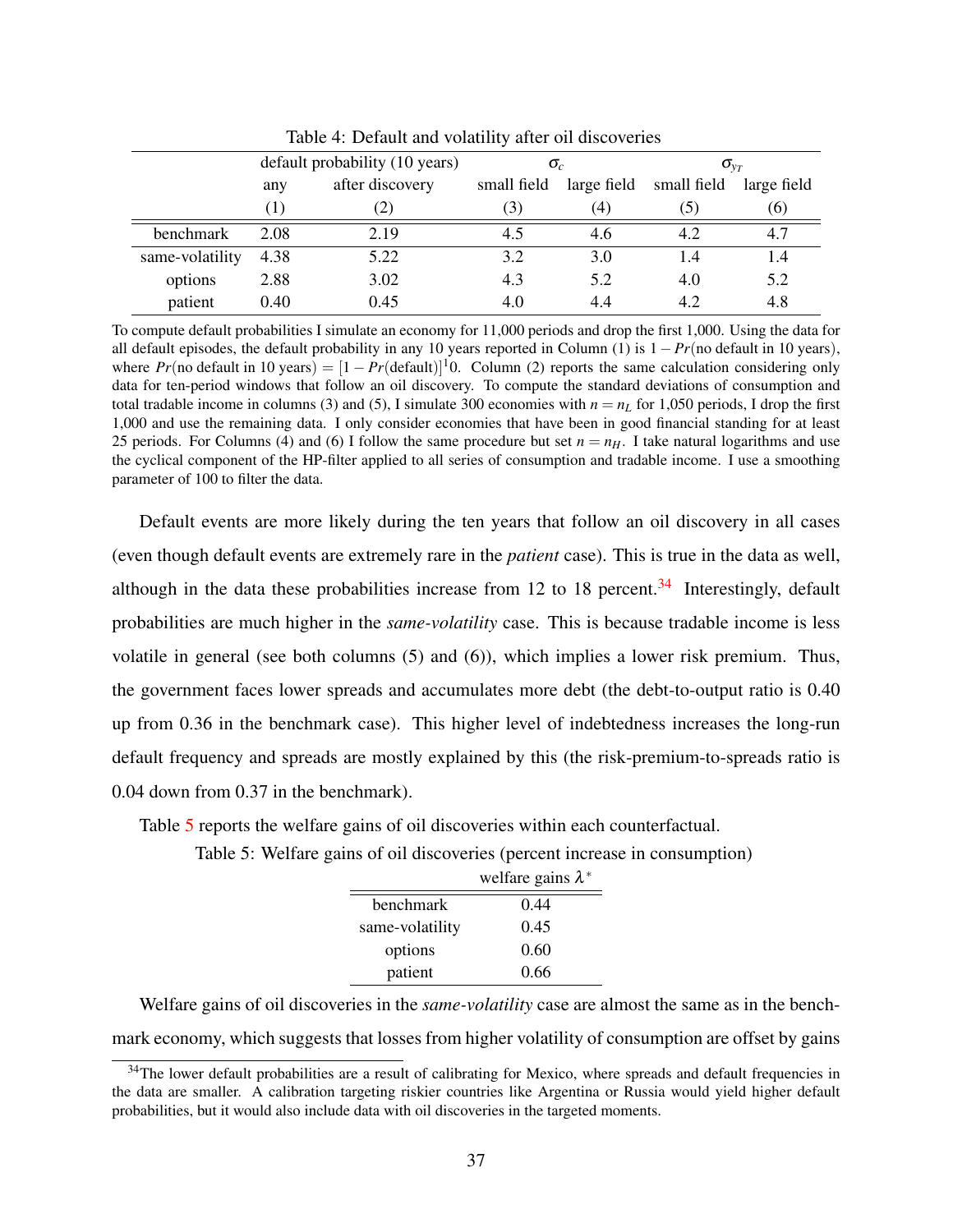from high consumption in states with high oil prices and not-so-low consumption in states with low oil prices (since default is always an option that the government has to avoid even lower consumption in these states). On the other hand, welfare gains are considerably higher in the *options* and *patient*. In fact, they are much closer to each other than to the benchmark case. This suggests that giving the impatient government access to insurance against low realizations of the price of oil brings almost as many welfare gains as institutional changes that would make the government less impatient, which are likely less feasible to implement.

## <span id="page-38-0"></span>5 Conclusion

In this paper, I documented the effect of giant oil field discoveries on sovereign spreads, the sectoral allocation of capital, and macroeconomic aggregates of emerging economies. Following a giant oil discovery of median size, sovereign spreads increase by up to 1.3 percentage points and the share of investment in manufacturing decreases in favor of investment in commodities and non-traded sectors. Countries run a current account deficit and GDP and investment increase.

I developed a sovereign default model with production in three sectors, capital accumulation, and discovery of oil fields. The model generates an increase in spreads after oil discoveries caused by an increase in borrowing and an endogenous increase in the risk premium. The latter follows from an endogenous increase in the volatility of tradable income due to a reallocation of capital. Hedging against the excess volatility of the price of oil would reduce the increase in the risk premium and improve borrowing terms for the government. However, observed default probabilities remain high because the impatient government uses the more favorable terms to further increase borrowing.

Oil discoveries generate welfare gains equivalent to a permanent increase in consumption of 0.44 percent, despite the higher spreads. There are foregone gains due to high impatience of at least 0.26 percent. Completely eliminating the excess volatility of the price of oil has virtually no effect on the welfare gains of oil discoveries despite its potential to reduce the increase in spreads. This is because losses from higher volatility of consumption are offset by gains from high consumption in states with high oil prices and not-so-low consumption in states with low oil prices. Insurance against low realizations of the price of oil, like "put" options, yields additional welfare gains of 0.2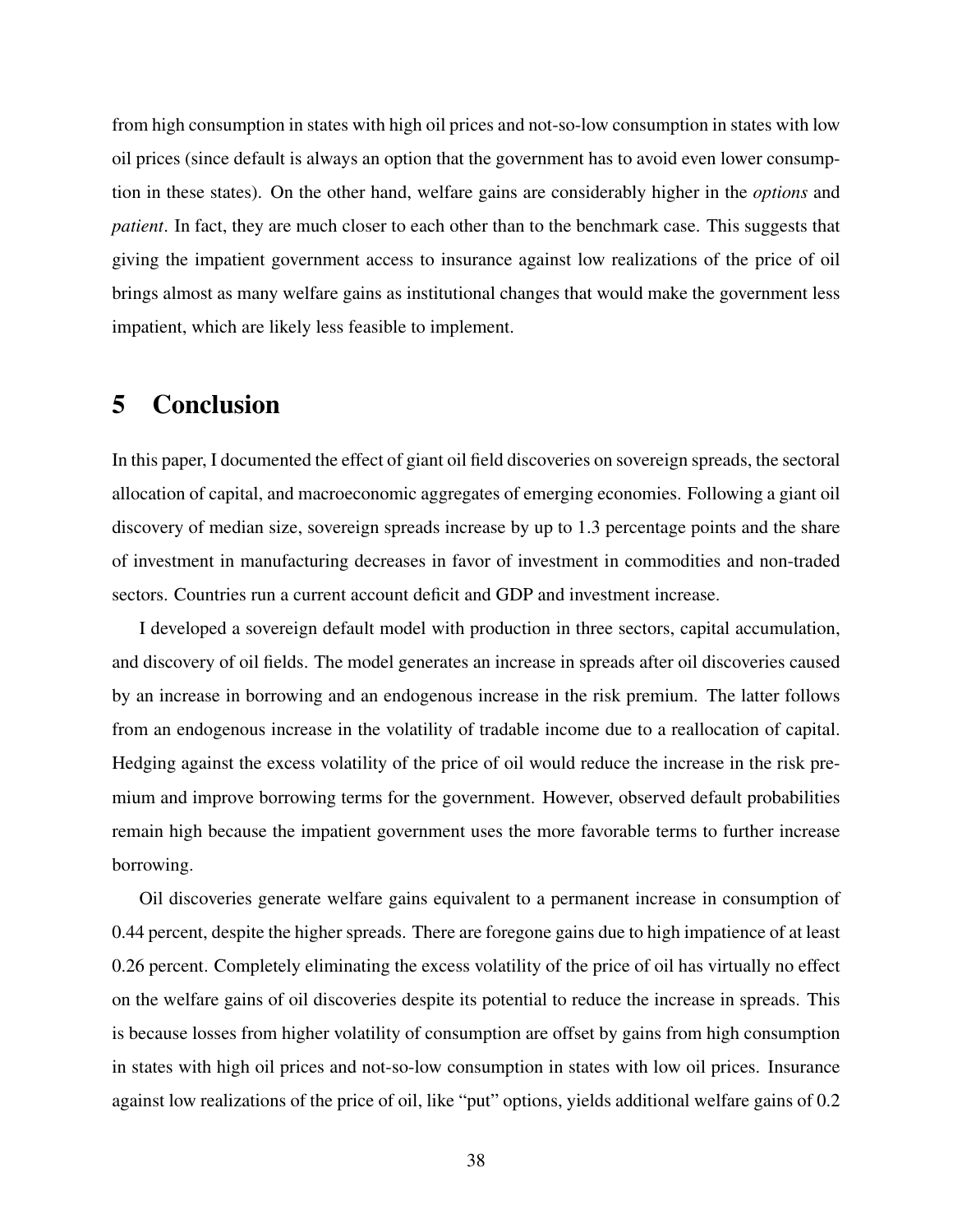percent, which is almost as high as the foregone gains from high impatience.

These results favor policies aimed at limiting arbitrary front-loading of spending from oil revenue (current and future) such as fiscal rules and sovereign wealth funds. The cases of Norway (for oil) and in Chile (for copper) are examples of successful implementations of these types of policies. Implementing such policies may require costly and lengthy institutional reforms, which may not be feasible for some emerging economies, especially when an unexpected giant oil discovery happens. An important result of this paper is that accessing "put" options yields additional welfare gains of oil discoveries that are almost as large as the foregone gains from government impatience. This result is promising for emerging countries with newly discovered fields because using these financial instruments may be policially more feasible than ambitious fiscal reforms like the ones in Norway or Chile.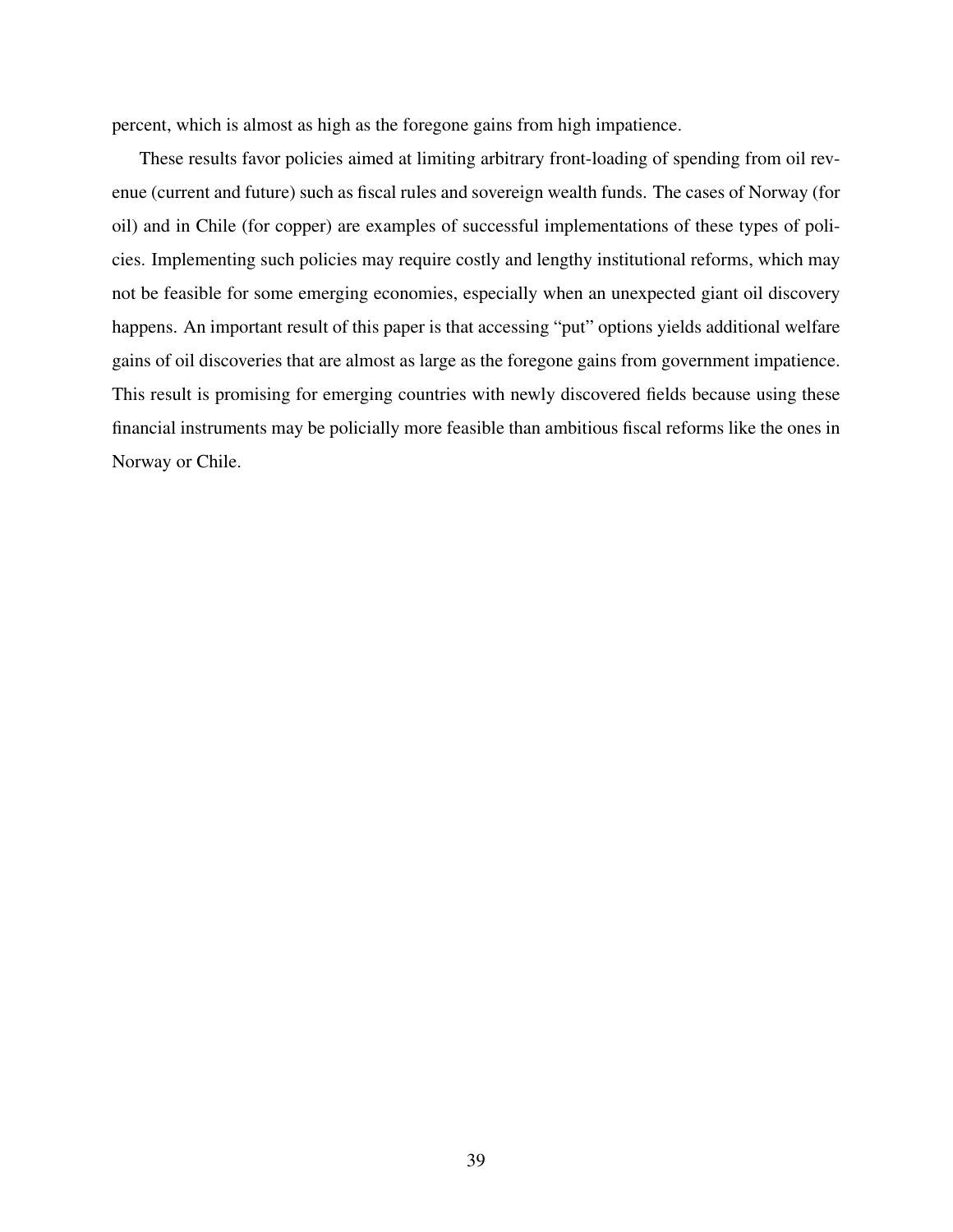## References

<span id="page-40-6"></span>Aguiar, Mark and Manuel Amador. 2011. "Growth in the shadow of expropriation." *Quarterly Journal of Economics* 126:651–697. [12](#page-12-3)

- <span id="page-40-7"></span>Aguiar, Mark, Satyajit Chatterjee, Harold L. Cole, and Zachary Stangebye. 2016. "Quantitative Models of Sovereign Debt Crises." In *Handbook of Macroeconomics*. [19,](#page-19-3) [21,](#page-21-1) [23,](#page-23-2) [26,](#page-26-1) [35](#page-35-1)
- <span id="page-40-2"></span>Aguiar, Mark and Gita Gopinath. 2006. "Defaultable Debt, Interest Rates and the Current Account." *Journal of International Economics* 69 (1):64–83. [4,](#page-4-1) [24](#page-24-2)

<span id="page-40-10"></span>———. 2007. "Emerging Market Business Cycles: The Cycle Is the Trend." *Journal of Political Economy* 115 (1):71–102. [23](#page-23-2)

- <span id="page-40-8"></span>Arellano, C. and Ananth Ramanarayanan. 2012. "Default and the Maturity Sturcture in Sovereign Bonds." *Journal of Political Economy* 120 (2):187–232. [19](#page-19-3)
- <span id="page-40-3"></span>Arellano, Cristina. 2008. "Default Risk and Income Fluctuations in Emerging Economies." *American Economic Review* 98 (3):690–712. [4,](#page-4-1) [19](#page-19-3)
- <span id="page-40-4"></span>Arellano, Cristina, Yan Bai, and Gabriel Mihalache. 2018. "Default risk, sectoral reallocation, and persistent recessions." *Journal of International Economics* 112:182–199. [5](#page-5-0)
- <span id="page-40-5"></span>Arellano, Manuel and Stephen Bond. 1991. "Some Tests of Specification for Panel Dada: Monte Carlo Evidence and an Application to Employment Equations." *The Review of Economic Studies* 58 (2):277–297. [10](#page-10-5)
- <span id="page-40-0"></span>Arezki, Rabah, Valerie A. Ramey, and Liugang Sheng. 2017. "News Shocks in Open Economies: Evidence From Giant Oil Discoveries." *Quarterly Journal of Economics* :103–155. [1,](#page-0-0) [2,](#page-2-2) [4,](#page-4-1) [6,](#page-6-2) [7,](#page-7-4) [9,](#page-9-1) [10,](#page-10-5) [11,](#page-11-0) [12,](#page-12-3) [13,](#page-13-2) [14,](#page-14-2) [15,](#page-15-1) [18,](#page-18-3) [23,](#page-23-2) [25,](#page-25-2) [29](#page-29-1)
- <span id="page-40-1"></span>Beaudry, Paul and Franck Portier. 2014. "News-Driven Business Cycles: Insights and Callenges." *Journal of Economic Literature* 52 (4):993–1074. [4](#page-4-1)

<span id="page-40-9"></span><sup>———. 2014. &</sup>quot;Sovereign Debt." In *Handbook of International Economics*, vol. 4. 647–687. [21](#page-21-1)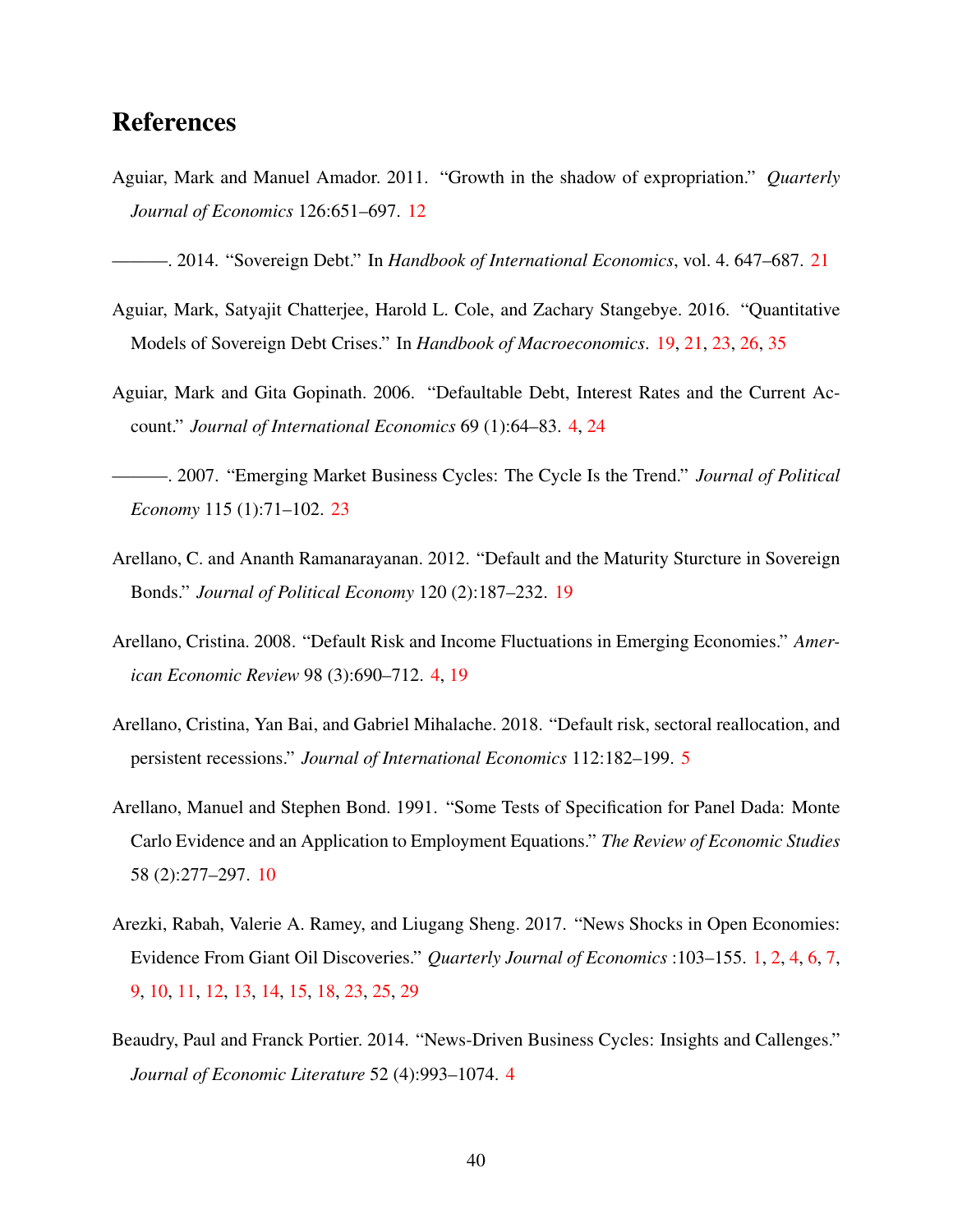- <span id="page-41-9"></span>Bianchi, Javier. 2011. "Overborrowing and Systemic Externalities in the Buisness cycle." *American Economic Review* 101:3400–3426. [23](#page-23-2)
- <span id="page-41-6"></span>Bianchi, Javier, Juan Carlos Hatchondo, and Leonardo Martinez. 2018. "International Reserves and Rollover Risk." *American Economic Review* 108 (9):2629–2670. [20,](#page-20-2) [23](#page-23-2)
- <span id="page-41-5"></span>Bornstein, Gideon, Per Krusell, and Sergio Rebelo. 2019. "Lags, Costs, and Shocks: Shocks: An Equilibrium Model of the Oil Industry." [18](#page-18-3)
- <span id="page-41-10"></span>Broner, Fernando A., Guido Lorenzoni, and Sergio L. Schmukler. 2013. "Why Do Emerging Economies Borrow Short Term?" *Journal of the European Economic Association* 11:67–100. [24](#page-24-2)
- <span id="page-41-1"></span>Chatterjee, Satyajit and Burcu Eyigungor. 2012. "Maturity, Indebtedness, and Default Risk." *American Economic Review* 102 (6):2674–2699. [4,](#page-4-1) [18,](#page-18-3) [19](#page-19-3)
- <span id="page-41-7"></span>Cole, Harold L. and Timothy J. Kehoe. 2000. "Self-Fulfilling Debt Crises." *Review of Economic Studies* 67:91–116. [20](#page-20-2)
- <span id="page-41-3"></span>Division, United Nations Statistics. 2017. *National Accounts Official Country Data*. United Nations, New York, NY, 2017 ed. [11](#page-11-0)
- <span id="page-41-4"></span>Driscoll, John C. and Aart C. Kraay. 1998. "Consistent Covariance Matrix Estimation with Spatially Dependent Panel Data." *Review of Economics and Statistics* 80:549–560. [12,](#page-12-3) [13,](#page-13-2) [15](#page-15-1)
- <span id="page-41-0"></span>Eaton, Jonathan and Mark Gersovitz. 1981. "Debt with Potential Repudiation: Theoretical and Empirical Analysis." *The Review of Economic Studies* 48 (2):289–309. [4,](#page-4-1) [16,](#page-16-5) [20](#page-20-2)
- <span id="page-41-11"></span>Esquivel, Carlos, Thimothy J. Kehoe, and Juan Pablo Nicolini. 2020. "Lessons from the Monetary and Fiscal History of Latin America." [29](#page-29-1)
- <span id="page-41-2"></span>Fund, International Monetary. 2013. *World Economic Outlook (WEO)*. International Monetary Fund, Washington, DC, 2013 ed. [11](#page-11-0)
- <span id="page-41-8"></span>Galli, Carlo. 2021. "Self-fulfilling debt crises, fiscal policy and investment." *Journal of International Economics* 131:103475. [22](#page-22-3)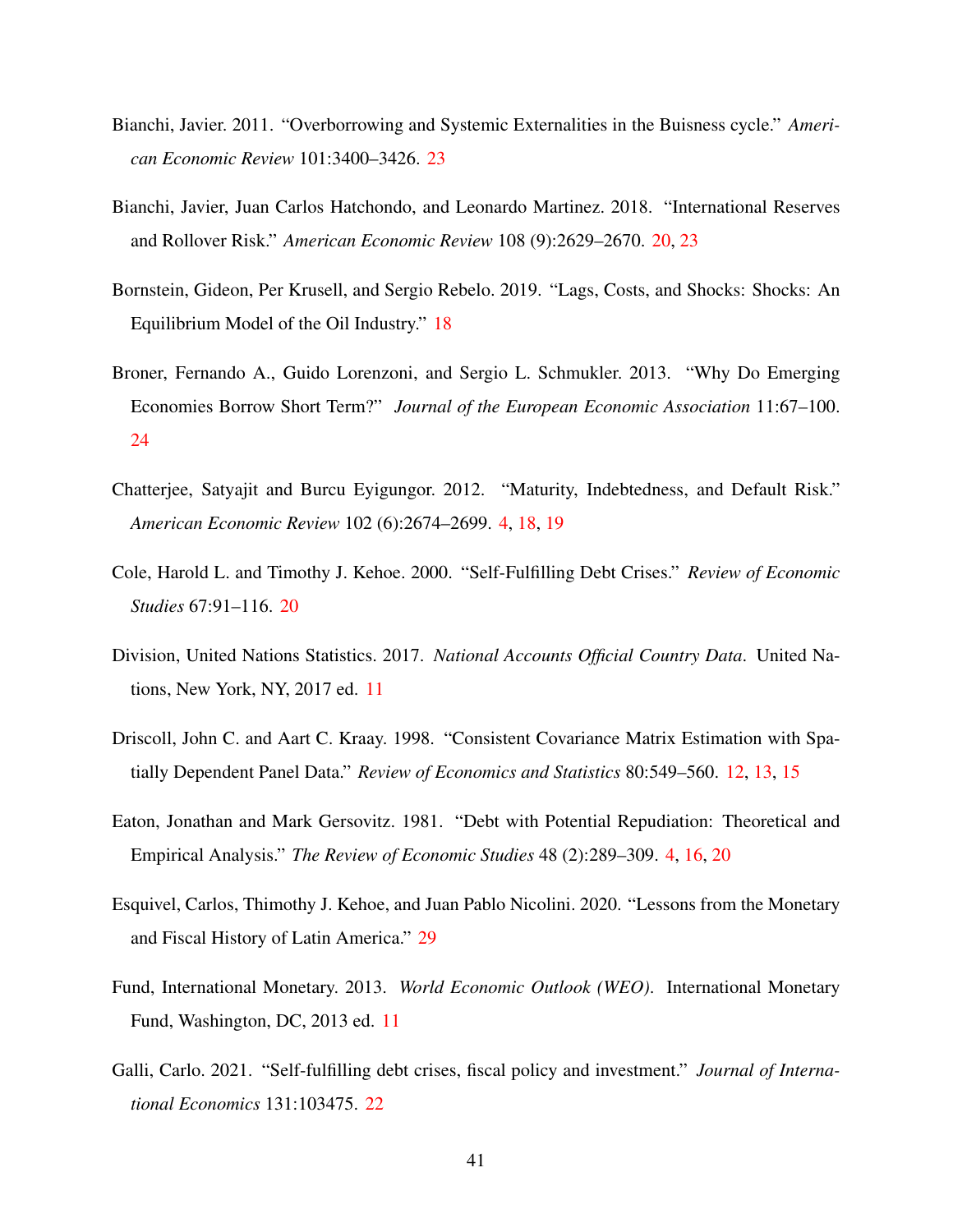- <span id="page-42-4"></span>Gordon, Grey and Pablo A. Guerron-Quintana. 2018. "Dynamics of investment, debt, and Default." *Review of Economic Dynamics* 28:71–95. [4,](#page-4-1) [17,](#page-17-4) [32,](#page-32-1) [33](#page-33-4)
- <span id="page-42-7"></span>Group, World Bank. 2013. *World Development Indicators (WDI)*. World Bank Group, Washington, DC, 2013 ed. [11](#page-11-0)
- <span id="page-42-5"></span>Gunn, Christopher M. and Alok Johri. 2013. "Fear of Sovereign Default, Banks, and Expectationsdriven Business Cycles." Tech. rep., Carleton Economic Papers (CEP). [4](#page-4-1)
- <span id="page-42-6"></span>Hamann, Franz, Enrique G. Mendoza, and Paulina Restrepo-Echavarria. 2020. "Resource Curse or Blessing? Sovereign Risk in Resource-Rich Emerging Economies." 2020 Atlanta Workshop on International Economics. [5,](#page-5-0) [8,](#page-8-2) [9,](#page-9-1) [14,](#page-14-2) [18](#page-18-3)
- <span id="page-42-3"></span>Hatchondo, Juan Carlos and Leonardo Martinez. 2009. "Long-Duration Bonds and Sovereign Defaults." *Journal of International Economics* 79 (1):117–125. [4,](#page-4-1) [18](#page-18-3)
- <span id="page-42-9"></span>Hatchondo, Juan Carlos, Leonardo Martinez, and Horacio Sapriza. 2010. "Quantitative properties of sovereign default models: Solution methods matter." *Review of Economic Dynamics* 13 (4):919–933. [22](#page-22-3)
- <span id="page-42-0"></span>Horn, Myron K. 2014. "Giant Oil and Gas Fields of the World." Https://edx.netl.doe.gov/dataset/aapg-datapages-giant-oil-and-gas-fields-of-the-world. [1,](#page-0-0) [7](#page-7-4)
- <span id="page-42-1"></span>Jacks, David S., Kevin H. O'Rourke, and Jeffrey G. Williamson. 2011. "Commodity Price Volatility and World Market Integration Since 1700." *Review of Economics and Statistics* 93 (3):800– 813. [2](#page-2-2)
- <span id="page-42-2"></span>Jaimovich, Nir and Sergio Rebelo. 2008. "News and Business Cycles in Open Economies." *Journal of Money, Credit and Banking* 40 (8):1699–1711. [4](#page-4-1)
- <span id="page-42-8"></span>Longstaff, Francis A., Jun Pan, Lasse H. Pedersen, and Kenneth J. Singleton. 2011. "How Sovereign Is Sovereign Credit Risk?" *American Economic Journal: Macroeconomics* 3 (2):75– 103. [19,](#page-19-3) [26](#page-26-1)